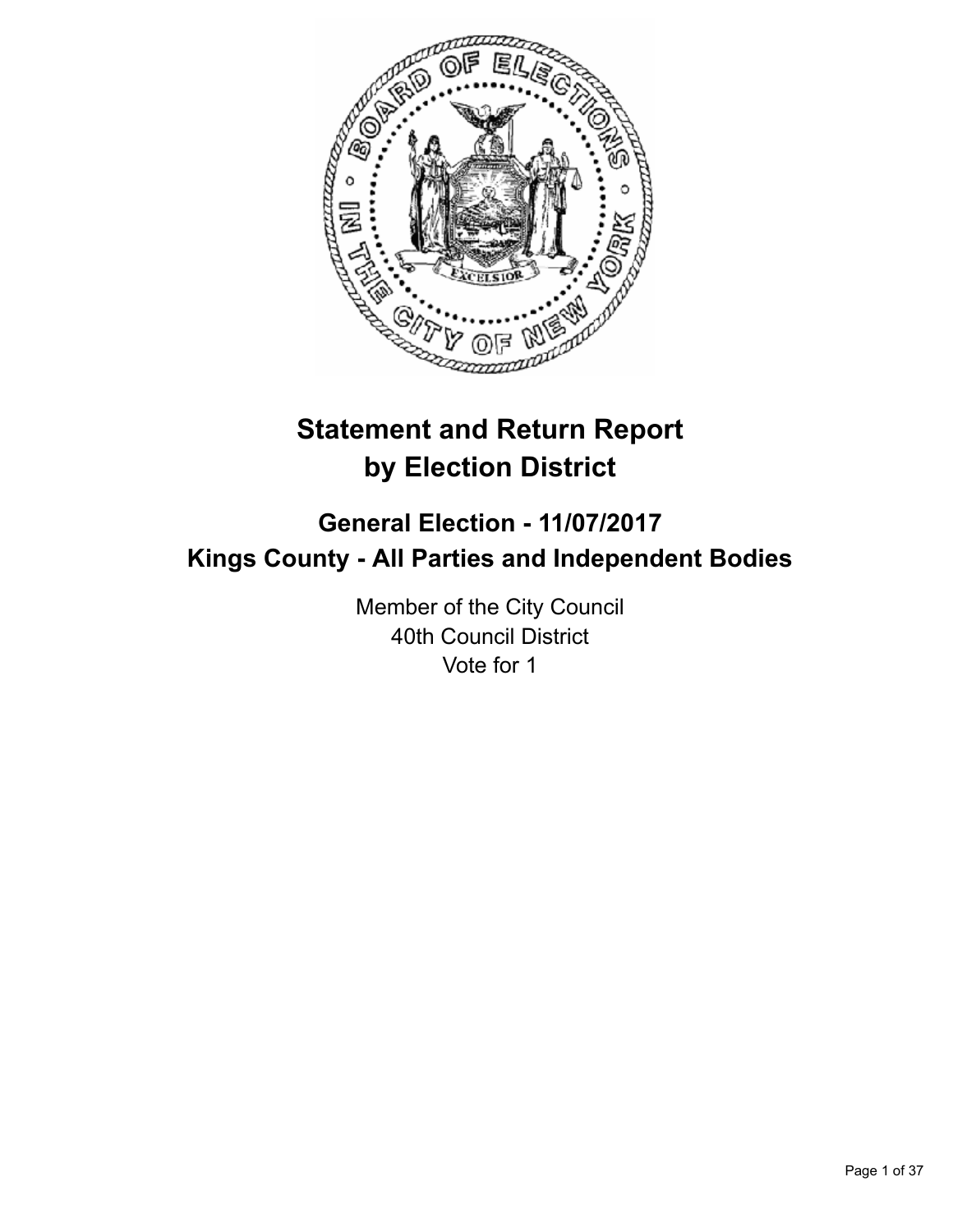

| <b>PUBLIC COUNTER</b>                                    | 216 |
|----------------------------------------------------------|-----|
| MANUALLY COUNTED EMERGENCY                               | 0   |
| ABSENTEE / MILITARY                                      | 2   |
| <b>AFFIDAVIT</b>                                         | 2   |
| <b>Total Ballots</b>                                     | 220 |
| Less - Inapplicable Federal/Special Presidential Ballots | 0   |
| <b>Total Applicable Ballots</b>                          | 220 |
| <b>MATHIEU EUGENE (DEMOCRATIC)</b>                       | 136 |
| BRIAN W. KELLY (CONSERVATIVE)                            | 4   |
| BRIAN-CHRISTOPHER A. CUNNINGHAM (REFORM)                 | 76  |
| RAY MITCHELL (WRITE-IN)                                  | 1   |
| <b>Total Votes</b>                                       | 217 |
| Unrecorded                                               | 3   |

#### **003/42**

| PUBLIC COUNTER                                           | 227 |
|----------------------------------------------------------|-----|
| <b>MANUALLY COUNTED EMERGENCY</b>                        | 0   |
| ABSENTEE / MILITARY                                      | 4   |
| AFFIDAVIT                                                |     |
| <b>Total Ballots</b>                                     | 232 |
| Less - Inapplicable Federal/Special Presidential Ballots | 0   |
| <b>Total Applicable Ballots</b>                          | 232 |
| MATHIEU EUGENE (DEMOCRATIC)                              | 123 |
| BRIAN W. KELLY (CONSERVATIVE)                            | 4   |
| BRIAN-CHRISTOPHER A. CUNNINGHAM (REFORM)                 | 98  |
| <b>Total Votes</b>                                       | 225 |
| Unrecorded                                               |     |

| PUBLIC COUNTER                                           | 247 |
|----------------------------------------------------------|-----|
| <b>MANUALLY COUNTED EMERGENCY</b>                        | 0   |
| ABSENTEE / MILITARY                                      |     |
| AFFIDAVIT                                                |     |
| <b>Total Ballots</b>                                     | 255 |
| Less - Inapplicable Federal/Special Presidential Ballots | 0   |
| <b>Total Applicable Ballots</b>                          | 255 |
| MATHIEU EUGENE (DEMOCRATIC)                              | 169 |
| BRIAN W. KELLY (CONSERVATIVE)                            | 11  |
| BRIAN-CHRISTOPHER A. CUNNINGHAM (REFORM)                 | 70  |
| <b>Total Votes</b>                                       | 250 |
| Unrecorded                                               | 5   |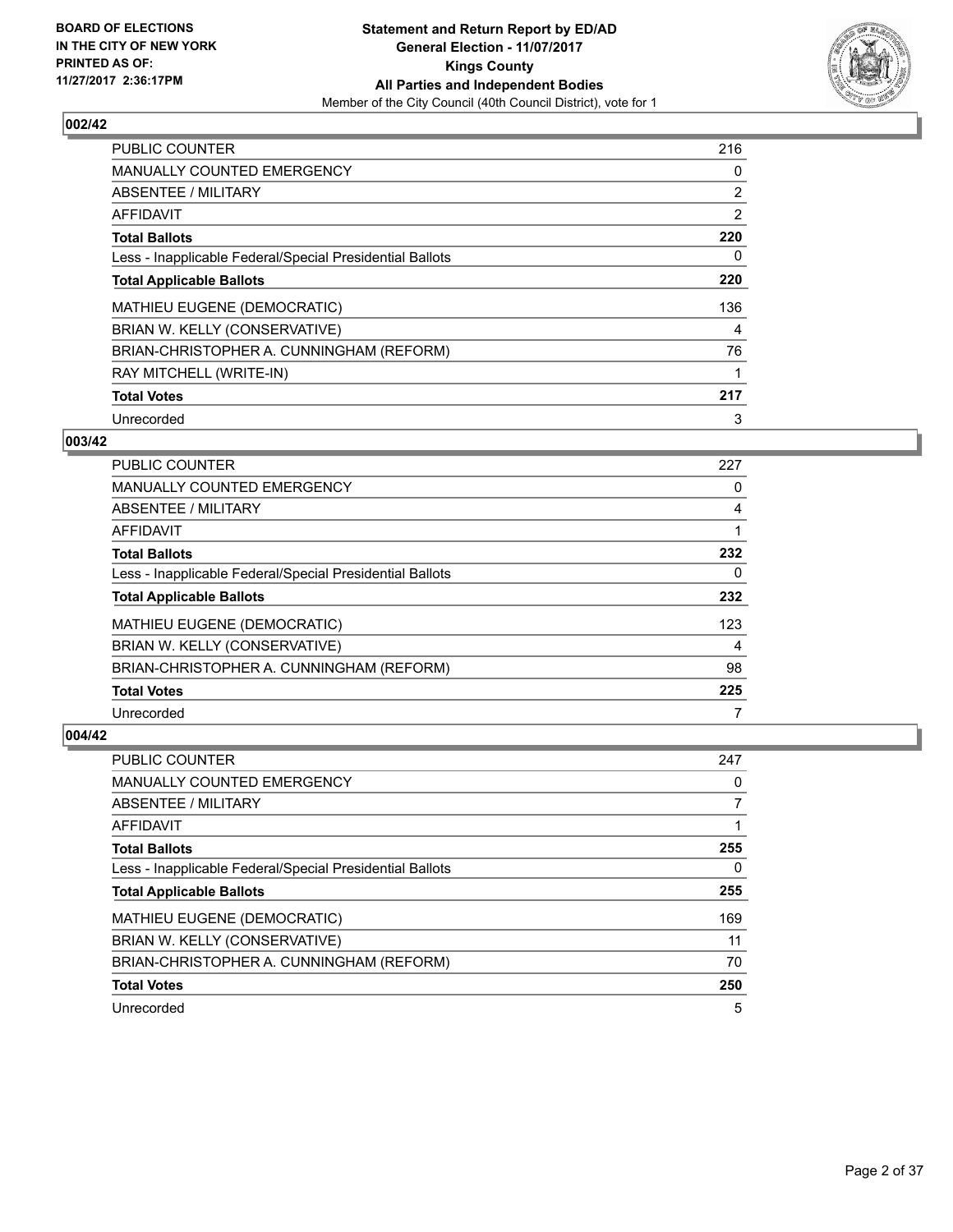

| <b>PUBLIC COUNTER</b>                                    | 211 |
|----------------------------------------------------------|-----|
| MANUALLY COUNTED EMERGENCY                               | 0   |
| <b>ABSENTEE / MILITARY</b>                               | 2   |
| <b>AFFIDAVIT</b>                                         | 3   |
| <b>Total Ballots</b>                                     | 216 |
| Less - Inapplicable Federal/Special Presidential Ballots | 0   |
| <b>Total Applicable Ballots</b>                          | 216 |
| MATHIEU EUGENE (DEMOCRATIC)                              | 127 |
| BRIAN W. KELLY (CONSERVATIVE)                            | 9   |
| BRIAN-CHRISTOPHER A. CUNNINGHAM (REFORM)                 | 72  |
| MUMIA ABU JAMAL (WRITE-IN)                               | 1   |
| PIA RAYMOND (WRITE-IN)                                   | 1   |
| STEPHANIE JASMIN (WRITE-IN)                              | 1   |
| <b>Total Votes</b>                                       | 211 |
| Unrecorded                                               | 5   |

# **006/42**

| <b>PUBLIC COUNTER</b>                                    | 293 |
|----------------------------------------------------------|-----|
| <b>MANUALLY COUNTED EMERGENCY</b>                        | 0   |
| ABSENTEE / MILITARY                                      | 20  |
| AFFIDAVIT                                                | 3   |
| <b>Total Ballots</b>                                     | 316 |
| Less - Inapplicable Federal/Special Presidential Ballots | 0   |
| <b>Total Applicable Ballots</b>                          | 316 |
| MATHIEU EUGENE (DEMOCRATIC)                              | 167 |
| BRIAN W. KELLY (CONSERVATIVE)                            | 9   |
| BRIAN-CHRISTOPHER A. CUNNINGHAM (REFORM)                 | 130 |
| <b>Total Votes</b>                                       | 306 |
| Unrecorded                                               | 10  |

| PUBLIC COUNTER                                           | 354 |
|----------------------------------------------------------|-----|
| <b>MANUALLY COUNTED EMERGENCY</b>                        | 0   |
| ABSENTEE / MILITARY                                      | 3   |
| AFFIDAVIT                                                |     |
| <b>Total Ballots</b>                                     | 358 |
| Less - Inapplicable Federal/Special Presidential Ballots | 0   |
| <b>Total Applicable Ballots</b>                          | 358 |
| MATHIEU EUGENE (DEMOCRATIC)                              | 215 |
| BRIAN W. KELLY (CONSERVATIVE)                            | 9   |
| BRIAN-CHRISTOPHER A. CUNNINGHAM (REFORM)                 | 121 |
| <b>Total Votes</b>                                       | 345 |
| Unrecorded                                               | 13  |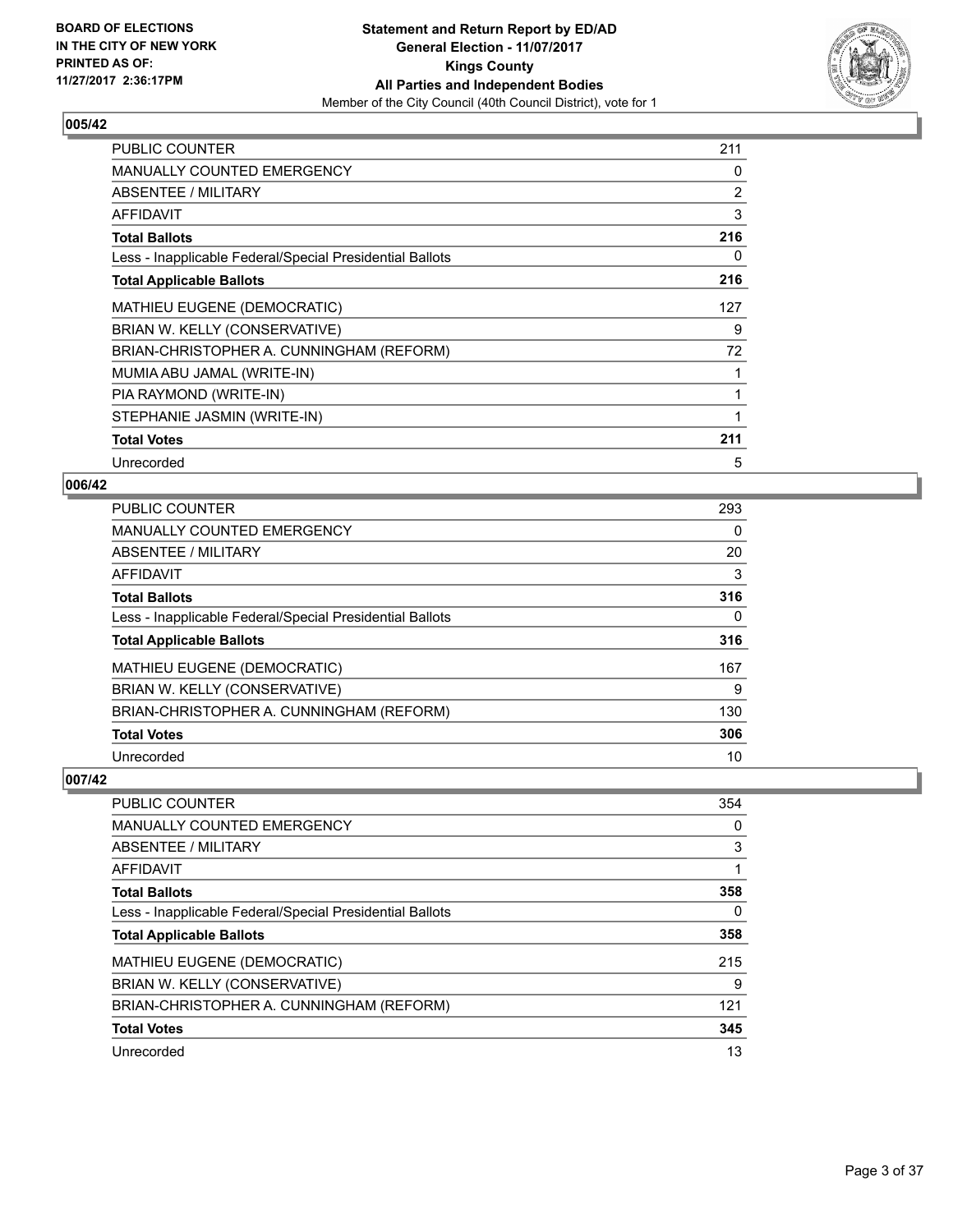

| <b>PUBLIC COUNTER</b>                                    | 302 |
|----------------------------------------------------------|-----|
| <b>MANUALLY COUNTED EMERGENCY</b>                        | 0   |
| ABSENTEE / MILITARY                                      | 3   |
| <b>AFFIDAVIT</b>                                         | 4   |
| <b>Total Ballots</b>                                     | 309 |
| Less - Inapplicable Federal/Special Presidential Ballots | 0   |
| <b>Total Applicable Ballots</b>                          | 309 |
| MATHIEU EUGENE (DEMOCRATIC)                              | 185 |
| BRIAN W. KELLY (CONSERVATIVE)                            | 5   |
| BRIAN-CHRISTOPHER A. CUNNINGHAM (REFORM)                 | 110 |
| MAWULI K. HORMEKU (WRITE-IN)                             |     |
| <b>Total Votes</b>                                       | 301 |
| Unrecorded                                               | 8   |

## **009/42**

| <b>PUBLIC COUNTER</b>                                    | 248 |
|----------------------------------------------------------|-----|
| <b>MANUALLY COUNTED EMERGENCY</b>                        | 0   |
| ABSENTEE / MILITARY                                      | 4   |
| <b>AFFIDAVIT</b>                                         | 2   |
| <b>Total Ballots</b>                                     | 254 |
| Less - Inapplicable Federal/Special Presidential Ballots | 0   |
| <b>Total Applicable Ballots</b>                          | 254 |
| <b>MATHIEU EUGENE (DEMOCRATIC)</b>                       | 177 |
| BRIAN W. KELLY (CONSERVATIVE)                            | 5   |
| BRIAN-CHRISTOPHER A. CUNNINGHAM (REFORM)                 | 61  |
| <b>Total Votes</b>                                       | 243 |
| Unrecorded                                               | 11  |

| <b>PUBLIC COUNTER</b>                                    | 293 |
|----------------------------------------------------------|-----|
| <b>MANUALLY COUNTED EMERGENCY</b>                        | 0   |
| ABSENTEE / MILITARY                                      |     |
| AFFIDAVIT                                                | 4   |
| <b>Total Ballots</b>                                     | 298 |
| Less - Inapplicable Federal/Special Presidential Ballots | 0   |
| <b>Total Applicable Ballots</b>                          | 298 |
| <b>MATHIEU EUGENE (DEMOCRATIC)</b>                       | 220 |
| BRIAN W. KELLY (CONSERVATIVE)                            |     |
| BRIAN-CHRISTOPHER A. CUNNINGHAM (REFORM)                 | 57  |
| <b>Total Votes</b>                                       | 284 |
| Unrecorded                                               | 14  |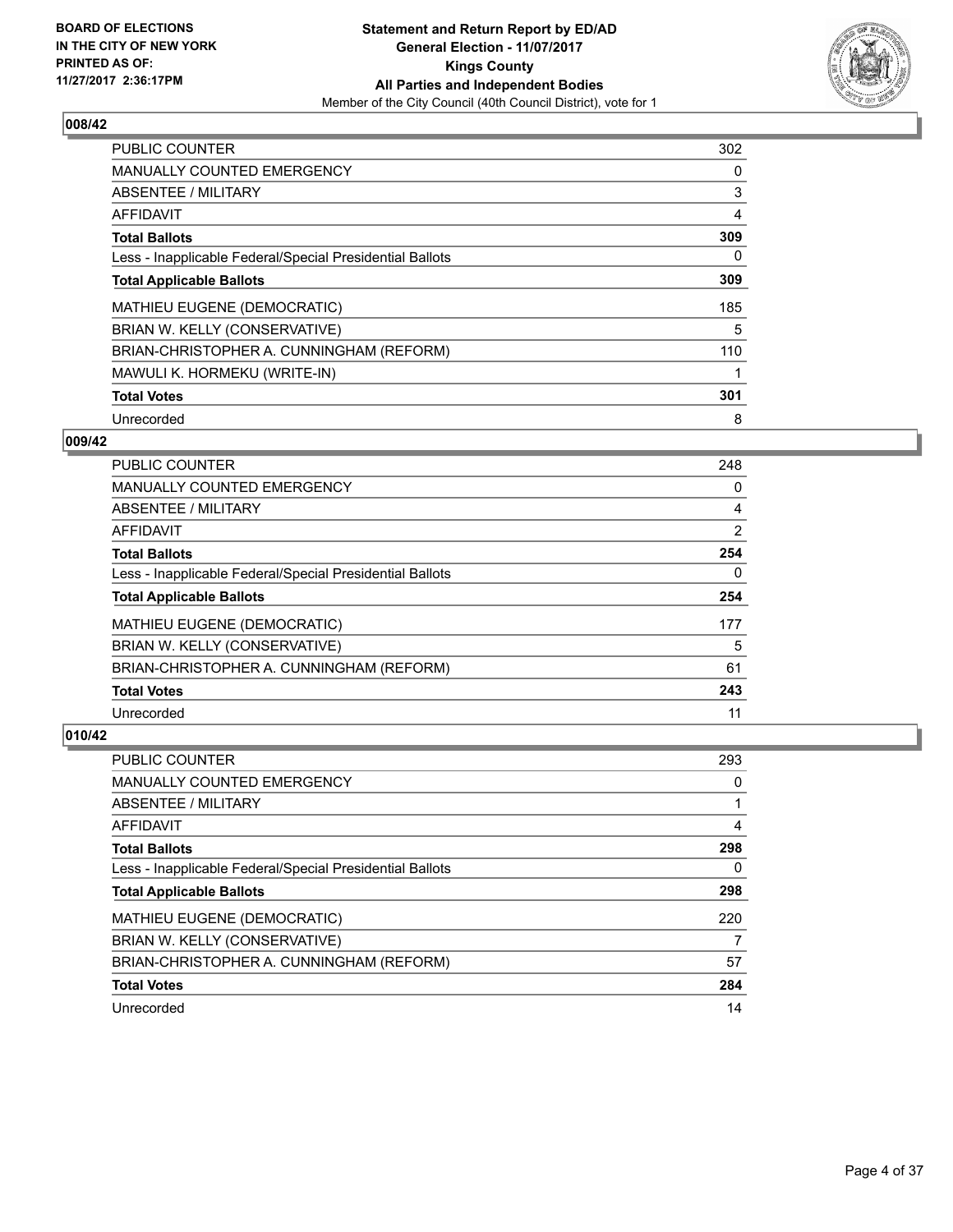

| <b>PUBLIC COUNTER</b>                                    | 247 |
|----------------------------------------------------------|-----|
| <b>MANUALLY COUNTED EMERGENCY</b>                        | 0   |
| ABSENTEE / MILITARY                                      | 3   |
| AFFIDAVIT                                                | 2   |
| <b>Total Ballots</b>                                     | 252 |
| Less - Inapplicable Federal/Special Presidential Ballots | 0   |
| <b>Total Applicable Ballots</b>                          | 252 |
| MATHIEU EUGENE (DEMOCRATIC)                              | 206 |
| BRIAN W. KELLY (CONSERVATIVE)                            | 8   |
| BRIAN-CHRISTOPHER A. CUNNINGHAM (REFORM)                 | 30  |
| <b>Total Votes</b>                                       | 244 |
| Unrecorded                                               | 8   |

#### **012/42**

| <b>PUBLIC COUNTER</b>                                    | 204            |
|----------------------------------------------------------|----------------|
| <b>MANUALLY COUNTED EMERGENCY</b>                        | 0              |
| ABSENTEE / MILITARY                                      |                |
| AFFIDAVIT                                                | $\overline{2}$ |
| <b>Total Ballots</b>                                     | 207            |
| Less - Inapplicable Federal/Special Presidential Ballots | 0              |
| <b>Total Applicable Ballots</b>                          | 207            |
| MATHIEU EUGENE (DEMOCRATIC)                              | 168            |
| BRIAN W. KELLY (CONSERVATIVE)                            |                |
| BRIAN-CHRISTOPHER A. CUNNINGHAM (REFORM)                 | 35             |
| <b>Total Votes</b>                                       | 204            |
| Unrecorded                                               | 3              |

| <b>PUBLIC COUNTER</b>                                    | 246 |
|----------------------------------------------------------|-----|
| <b>MANUALLY COUNTED EMERGENCY</b>                        | 0   |
| ABSENTEE / MILITARY                                      | 4   |
| AFFIDAVIT                                                |     |
| <b>Total Ballots</b>                                     | 251 |
| Less - Inapplicable Federal/Special Presidential Ballots | 0   |
| <b>Total Applicable Ballots</b>                          | 251 |
| <b>MATHIEU EUGENE (DEMOCRATIC)</b>                       | 184 |
| BRIAN W. KELLY (CONSERVATIVE)                            | 7   |
| BRIAN-CHRISTOPHER A. CUNNINGHAM (REFORM)                 | 48  |
| UNATTRIBUTABLE WRITE-IN (WRITE-IN)                       |     |
| <b>Total Votes</b>                                       | 240 |
| Unrecorded                                               | 11  |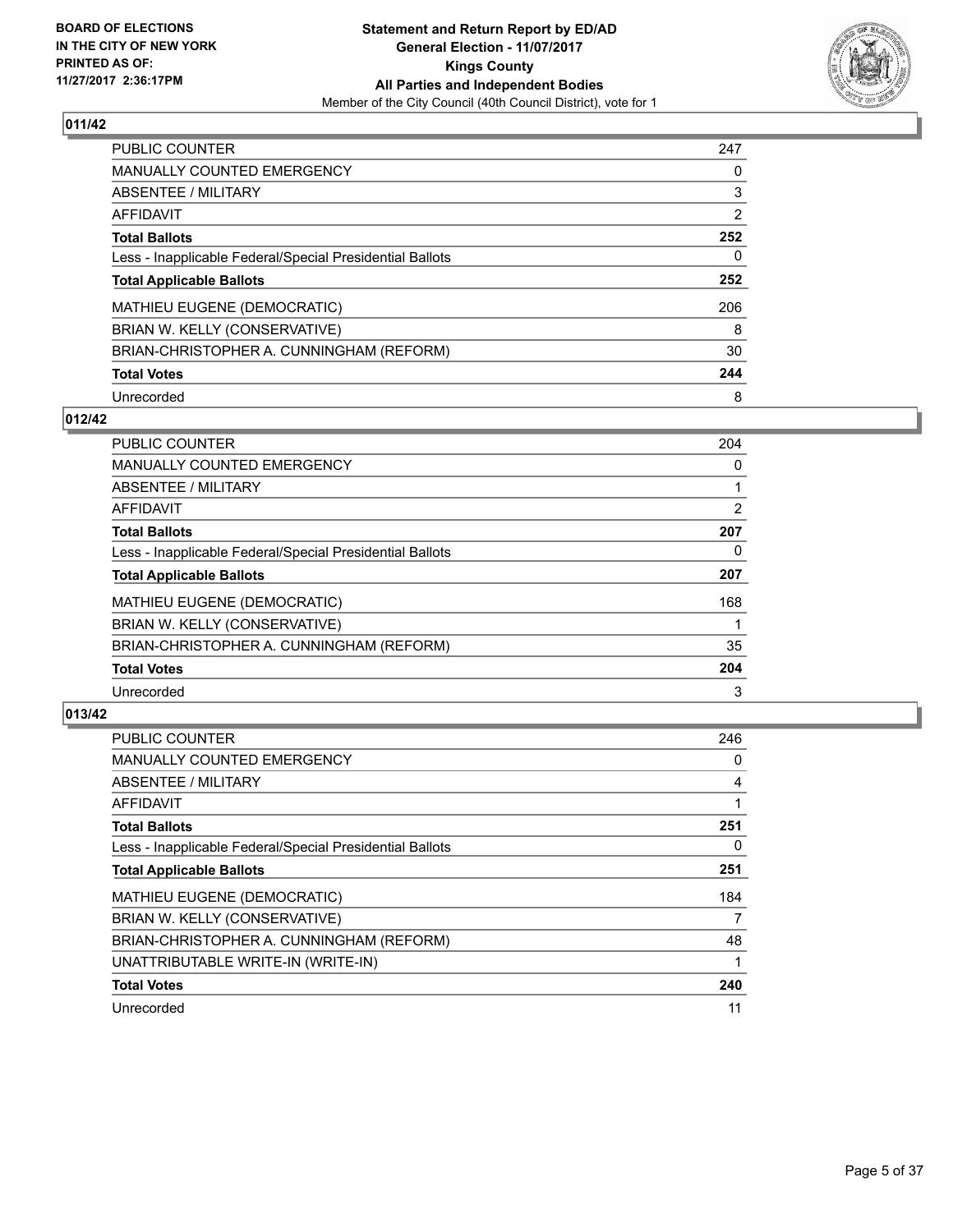

| <b>PUBLIC COUNTER</b>                                    | 195 |
|----------------------------------------------------------|-----|
| <b>MANUALLY COUNTED EMERGENCY</b>                        | 0   |
| ABSENTEE / MILITARY                                      | 12  |
| <b>AFFIDAVIT</b>                                         | 7   |
| <b>Total Ballots</b>                                     | 214 |
| Less - Inapplicable Federal/Special Presidential Ballots | 0   |
| <b>Total Applicable Ballots</b>                          | 214 |
| MATHIEU EUGENE (DEMOCRATIC)                              | 160 |
| BRIAN W. KELLY (CONSERVATIVE)                            | 4   |
| BRIAN-CHRISTOPHER A. CUNNINGHAM (REFORM)                 | 44  |
| <b>Total Votes</b>                                       | 208 |
| Unrecorded                                               | 6   |

#### **015/42**

| <b>PUBLIC COUNTER</b>                                    | 269 |
|----------------------------------------------------------|-----|
| <b>MANUALLY COUNTED EMERGENCY</b>                        | 0   |
| ABSENTEE / MILITARY                                      | 6   |
| <b>AFFIDAVIT</b>                                         | 2   |
| <b>Total Ballots</b>                                     | 277 |
| Less - Inapplicable Federal/Special Presidential Ballots | 0   |
| <b>Total Applicable Ballots</b>                          | 277 |
| MATHIEU EUGENE (DEMOCRATIC)                              | 185 |
| BRIAN W. KELLY (CONSERVATIVE)                            | 5   |
| BRIAN-CHRISTOPHER A. CUNNINGHAM (REFORM)                 | 74  |
| <b>Total Votes</b>                                       | 264 |
| Unrecorded                                               | 13  |

| PUBLIC COUNTER                                           | 207 |
|----------------------------------------------------------|-----|
| <b>MANUALLY COUNTED EMERGENCY</b>                        | 0   |
| ABSENTEE / MILITARY                                      | 6   |
| AFFIDAVIT                                                |     |
| <b>Total Ballots</b>                                     | 214 |
| Less - Inapplicable Federal/Special Presidential Ballots | 0   |
| <b>Total Applicable Ballots</b>                          | 214 |
| MATHIEU EUGENE (DEMOCRATIC)                              | 144 |
| BRIAN W. KELLY (CONSERVATIVE)                            | 3   |
| BRIAN-CHRISTOPHER A. CUNNINGHAM (REFORM)                 | 53  |
| <b>Total Votes</b>                                       | 200 |
| Unrecorded                                               | 14  |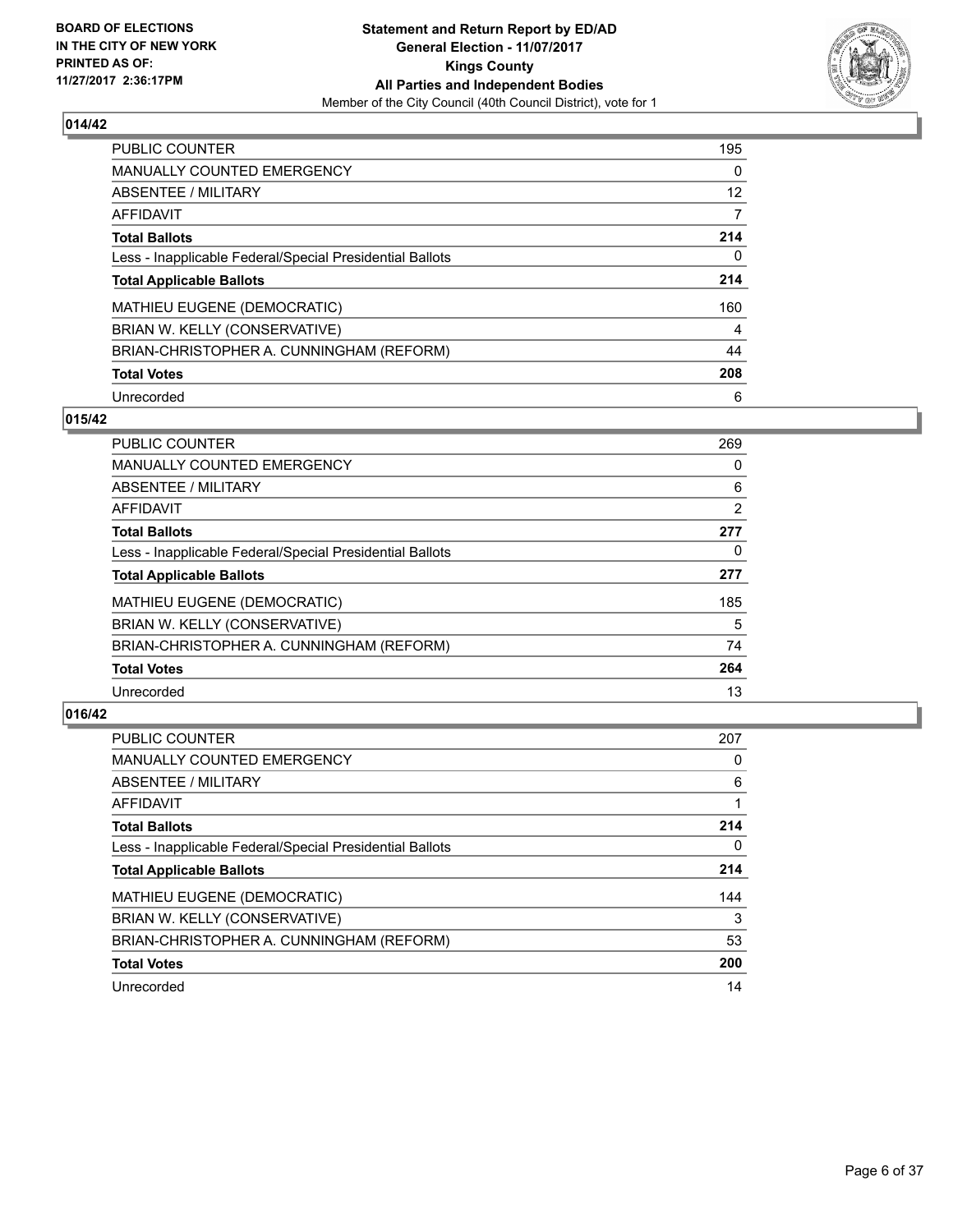

| <b>PUBLIC COUNTER</b>                                    | 149 |
|----------------------------------------------------------|-----|
| MANUALLY COUNTED EMERGENCY                               | 0   |
| ABSENTEE / MILITARY                                      |     |
| <b>AFFIDAVIT</b>                                         |     |
| <b>Total Ballots</b>                                     | 151 |
| Less - Inapplicable Federal/Special Presidential Ballots | 0   |
| <b>Total Applicable Ballots</b>                          | 151 |
| MATHIEU EUGENE (DEMOCRATIC)                              | 111 |
| BRIAN W. KELLY (CONSERVATIVE)                            | 3   |
| BRIAN-CHRISTOPHER A. CUNNINGHAM (REFORM)                 | 30  |
| <b>Total Votes</b>                                       | 144 |
| Unrecorded                                               | 7   |

#### **018/42**

| <b>PUBLIC COUNTER</b>                                    | 297            |
|----------------------------------------------------------|----------------|
| <b>MANUALLY COUNTED EMERGENCY</b>                        | 0              |
| ABSENTEE / MILITARY                                      | $\overline{2}$ |
| <b>AFFIDAVIT</b>                                         | 0              |
| <b>Total Ballots</b>                                     | 299            |
| Less - Inapplicable Federal/Special Presidential Ballots | $\Omega$       |
| <b>Total Applicable Ballots</b>                          | 299            |
| <b>MATHIEU EUGENE (DEMOCRATIC)</b>                       | 161            |
| BRIAN W. KELLY (CONSERVATIVE)                            | 8              |
| BRIAN-CHRISTOPHER A. CUNNINGHAM (REFORM)                 | 115            |
| <b>Total Votes</b>                                       | 284            |
| Unrecorded                                               | 15             |

| <b>PUBLIC COUNTER</b>                                    | 178 |
|----------------------------------------------------------|-----|
| <b>MANUALLY COUNTED EMERGENCY</b>                        | 0   |
| ABSENTEE / MILITARY                                      | 2   |
| AFFIDAVIT                                                | 3   |
| <b>Total Ballots</b>                                     | 183 |
| Less - Inapplicable Federal/Special Presidential Ballots | 0   |
| <b>Total Applicable Ballots</b>                          | 183 |
| MATHIEU EUGENE (DEMOCRATIC)                              | 124 |
| BRIAN W. KELLY (CONSERVATIVE)                            | 2   |
| BRIAN-CHRISTOPHER A. CUNNINGHAM (REFORM)                 | 51  |
| <b>Total Votes</b>                                       | 177 |
| Unrecorded                                               | 6   |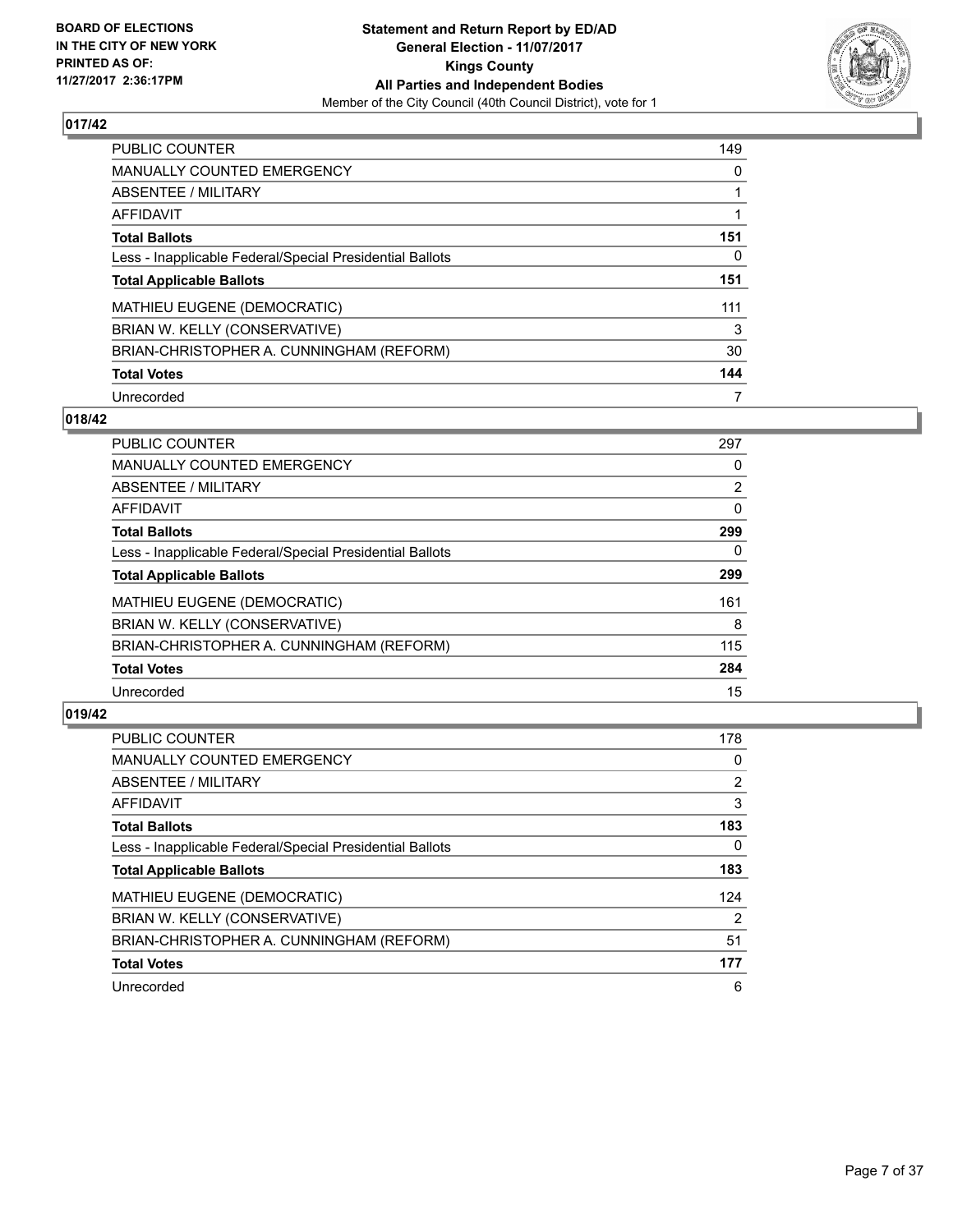

| <b>PUBLIC COUNTER</b>                                    | 242 |
|----------------------------------------------------------|-----|
| MANUALLY COUNTED EMERGENCY                               | 0   |
| ABSENTEE / MILITARY                                      | 2   |
| AFFIDAVIT                                                | 4   |
| <b>Total Ballots</b>                                     | 248 |
| Less - Inapplicable Federal/Special Presidential Ballots | 0   |
| <b>Total Applicable Ballots</b>                          | 248 |
| MATHIEU EUGENE (DEMOCRATIC)                              | 152 |
| BRIAN W. KELLY (CONSERVATIVE)                            | 3   |
| BRIAN-CHRISTOPHER A. CUNNINGHAM (REFORM)                 | 84  |
| <b>Total Votes</b>                                       | 239 |
| Unrecorded                                               | 9   |

#### **021/42**

| <b>PUBLIC COUNTER</b>                                    | 251 |
|----------------------------------------------------------|-----|
| <b>MANUALLY COUNTED EMERGENCY</b>                        | 0   |
| ABSENTEE / MILITARY                                      | 6   |
| <b>AFFIDAVIT</b>                                         | 0   |
| <b>Total Ballots</b>                                     | 257 |
| Less - Inapplicable Federal/Special Presidential Ballots | 0   |
| <b>Total Applicable Ballots</b>                          | 257 |
| <b>MATHIEU EUGENE (DEMOCRATIC)</b>                       | 152 |
| BRIAN W. KELLY (CONSERVATIVE)                            | 7   |
| BRIAN-CHRISTOPHER A. CUNNINGHAM (REFORM)                 | 82  |
| <b>Total Votes</b>                                       | 241 |
| Unrecorded                                               | 16  |

| <b>PUBLIC COUNTER</b>                                    | 284 |
|----------------------------------------------------------|-----|
| <b>MANUALLY COUNTED EMERGENCY</b>                        | 0   |
| ABSENTEE / MILITARY                                      | 3   |
| <b>AFFIDAVIT</b>                                         | 6   |
| <b>Total Ballots</b>                                     | 293 |
| Less - Inapplicable Federal/Special Presidential Ballots | 0   |
| <b>Total Applicable Ballots</b>                          | 293 |
| <b>MATHIEU EUGENE (DEMOCRATIC)</b>                       | 214 |
| BRIAN W. KELLY (CONSERVATIVE)                            | 3   |
| BRIAN-CHRISTOPHER A. CUNNINGHAM (REFORM)                 | 65  |
| <b>Total Votes</b>                                       | 282 |
| Unrecorded                                               | 11  |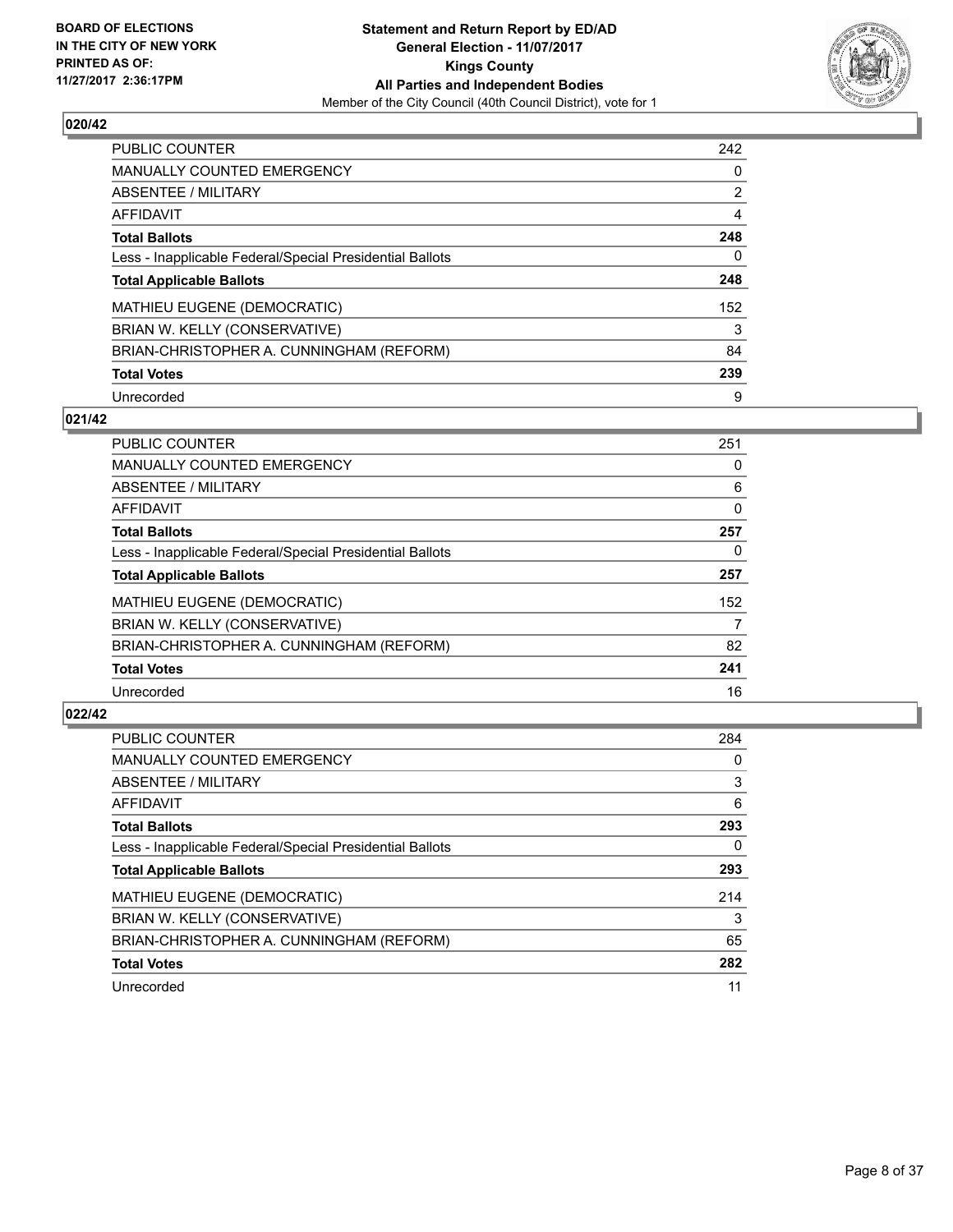

| <b>PUBLIC COUNTER</b>                                    | 185 |
|----------------------------------------------------------|-----|
| <b>MANUALLY COUNTED EMERGENCY</b>                        | 0   |
| ABSENTEE / MILITARY                                      | 3   |
| AFFIDAVIT                                                | 2   |
| <b>Total Ballots</b>                                     | 190 |
| Less - Inapplicable Federal/Special Presidential Ballots | 0   |
| <b>Total Applicable Ballots</b>                          | 190 |
| MATHIEU EUGENE (DEMOCRATIC)                              | 106 |
| BRIAN W. KELLY (CONSERVATIVE)                            | 5   |
| BRIAN-CHRISTOPHER A. CUNNINGHAM (REFORM)                 | 69  |
| <b>Total Votes</b>                                       | 180 |
| Unrecorded                                               | 10  |

#### **024/42**

| <b>PUBLIC COUNTER</b>                                    | 220 |
|----------------------------------------------------------|-----|
| <b>MANUALLY COUNTED EMERGENCY</b>                        | 0   |
| ABSENTEE / MILITARY                                      | 12  |
| <b>AFFIDAVIT</b>                                         | 3   |
| <b>Total Ballots</b>                                     | 235 |
| Less - Inapplicable Federal/Special Presidential Ballots | 0   |
| <b>Total Applicable Ballots</b>                          | 235 |
| MATHIEU EUGENE (DEMOCRATIC)                              | 155 |
| BRIAN W. KELLY (CONSERVATIVE)                            | 8   |
| BRIAN-CHRISTOPHER A. CUNNINGHAM (REFORM)                 | 57  |
| <b>Total Votes</b>                                       | 220 |
| Unrecorded                                               | 15  |

| <b>PUBLIC COUNTER</b>                                    | 247 |
|----------------------------------------------------------|-----|
| <b>MANUALLY COUNTED EMERGENCY</b>                        | 0   |
| ABSENTEE / MILITARY                                      | 17  |
| AFFIDAVIT                                                | 4   |
| <b>Total Ballots</b>                                     | 268 |
| Less - Inapplicable Federal/Special Presidential Ballots | 0   |
| <b>Total Applicable Ballots</b>                          | 268 |
| <b>MATHIEU EUGENE (DEMOCRATIC)</b>                       | 106 |
| BRIAN W. KELLY (CONSERVATIVE)                            | 5   |
| BRIAN-CHRISTOPHER A. CUNNINGHAM (REFORM)                 | 148 |
| MUMIA ABU JAMAL (WRITE-IN)                               |     |
| <b>Total Votes</b>                                       | 260 |
| Unrecorded                                               | 8   |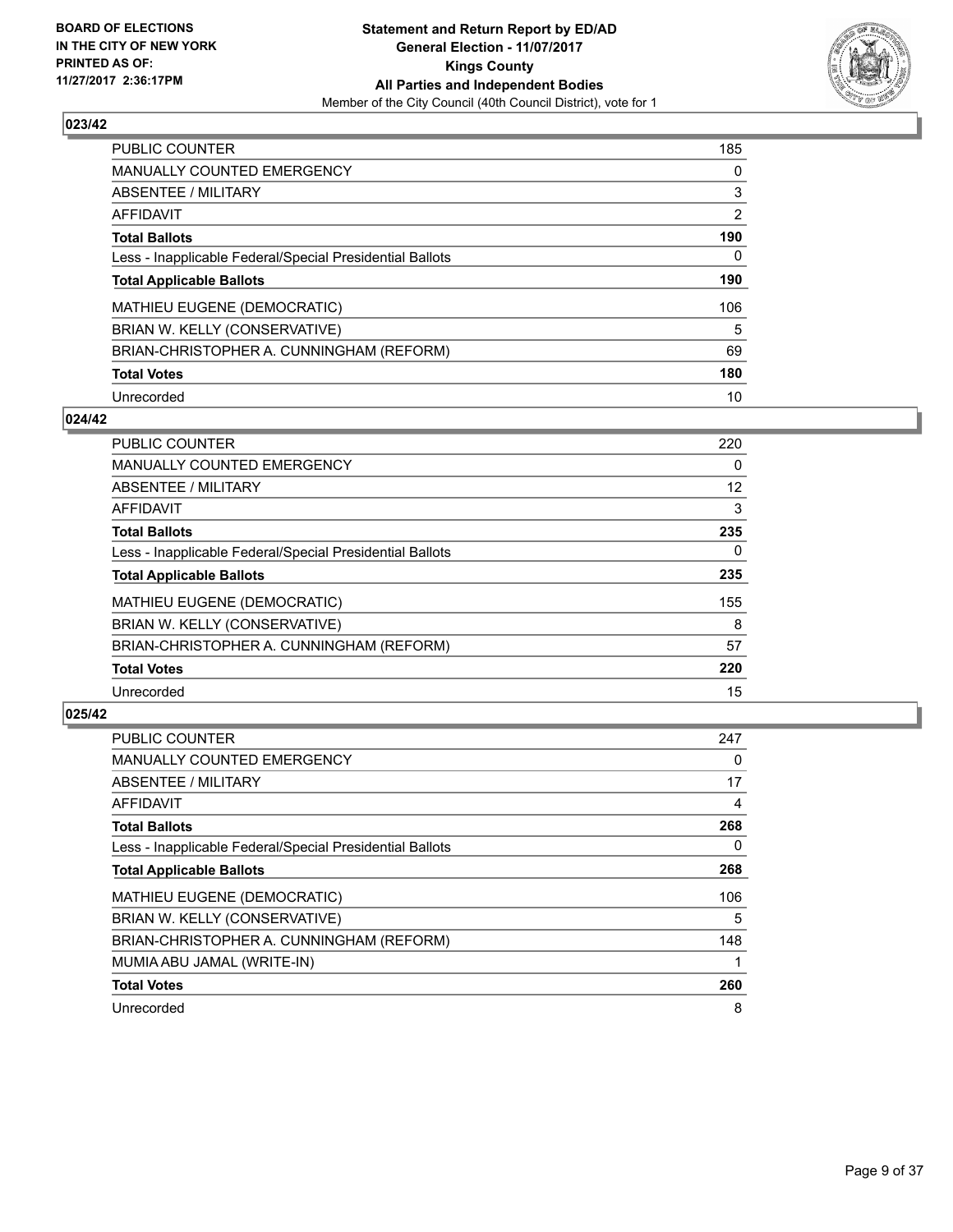

| <b>PUBLIC COUNTER</b>                                    | 185 |
|----------------------------------------------------------|-----|
| <b>MANUALLY COUNTED EMERGENCY</b>                        | 0   |
| ABSENTEE / MILITARY                                      | 3   |
| AFFIDAVIT                                                | 2   |
| <b>Total Ballots</b>                                     | 190 |
| Less - Inapplicable Federal/Special Presidential Ballots | 0   |
| <b>Total Applicable Ballots</b>                          | 190 |
| MATHIEU EUGENE (DEMOCRATIC)                              | 139 |
| BRIAN W. KELLY (CONSERVATIVE)                            | 4   |
| BRIAN-CHRISTOPHER A. CUNNINGHAM (REFORM)                 | 41  |
|                                                          |     |
| <b>Total Votes</b>                                       | 184 |

#### **027/42**

| <b>PUBLIC COUNTER</b>                                    | 231            |
|----------------------------------------------------------|----------------|
| <b>MANUALLY COUNTED EMERGENCY</b>                        | 0              |
| ABSENTEE / MILITARY                                      | 4              |
| <b>AFFIDAVIT</b>                                         | $\overline{2}$ |
| <b>Total Ballots</b>                                     | 237            |
| Less - Inapplicable Federal/Special Presidential Ballots | 0              |
| <b>Total Applicable Ballots</b>                          | 237            |
| <b>MATHIEU EUGENE (DEMOCRATIC)</b>                       | 175            |
| BRIAN W. KELLY (CONSERVATIVE)                            | 10             |
| BRIAN-CHRISTOPHER A. CUNNINGHAM (REFORM)                 | 35             |
| <b>Total Votes</b>                                       | 220            |
| Unrecorded                                               | 17             |

| <b>PUBLIC COUNTER</b>                                    | 272 |
|----------------------------------------------------------|-----|
| <b>MANUALLY COUNTED EMERGENCY</b>                        | 0   |
| ABSENTEE / MILITARY                                      | 4   |
| <b>AFFIDAVIT</b>                                         |     |
| <b>Total Ballots</b>                                     | 277 |
| Less - Inapplicable Federal/Special Presidential Ballots | 0   |
| <b>Total Applicable Ballots</b>                          | 277 |
| <b>MATHIEU EUGENE (DEMOCRATIC)</b>                       | 200 |
| BRIAN W. KELLY (CONSERVATIVE)                            | 5   |
| BRIAN-CHRISTOPHER A. CUNNINGHAM (REFORM)                 | 59  |
| <b>Total Votes</b>                                       | 264 |
| Unrecorded                                               | 13  |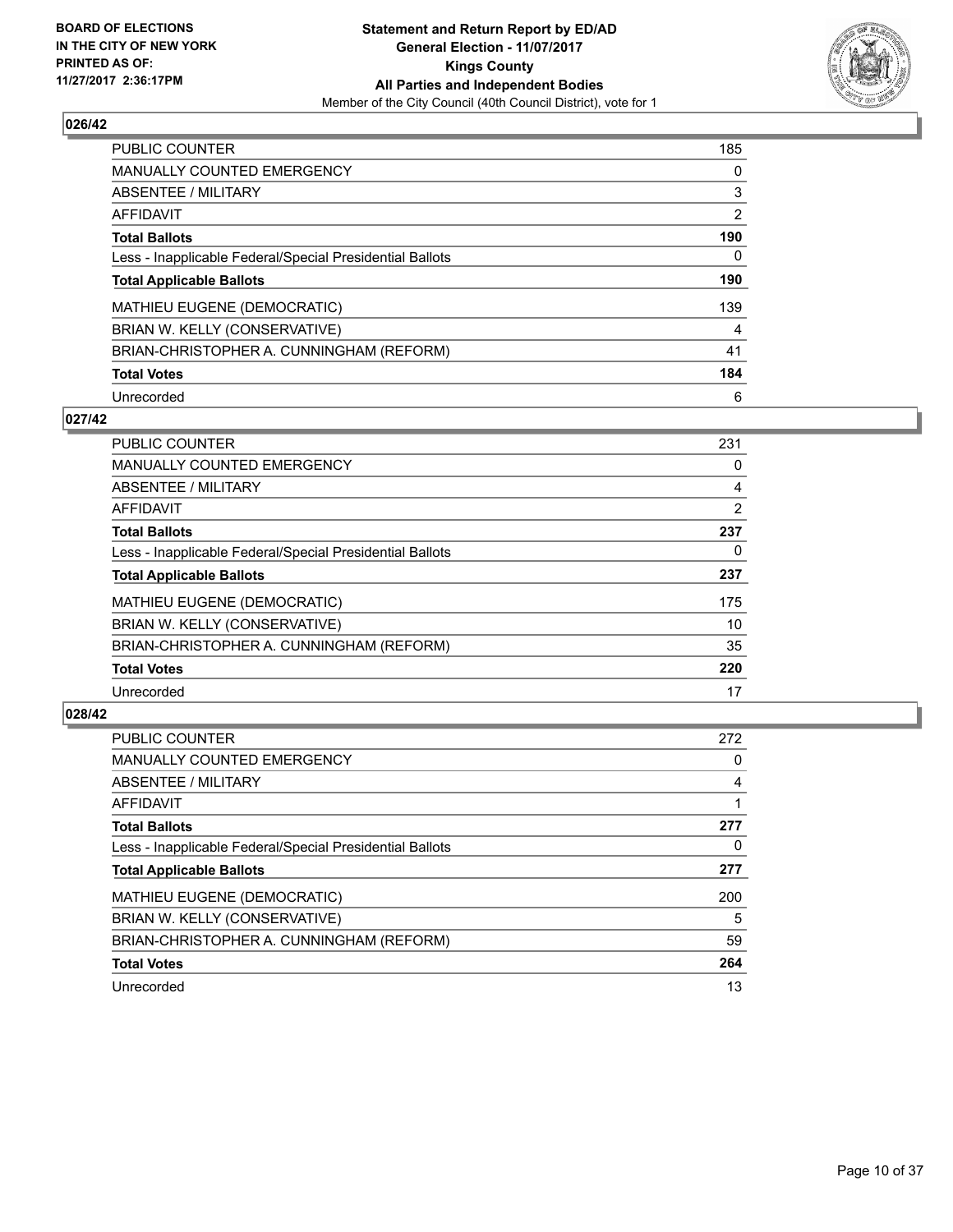

| <b>PUBLIC COUNTER</b>                                    | 256 |
|----------------------------------------------------------|-----|
| <b>MANUALLY COUNTED EMERGENCY</b>                        | 0   |
| ABSENTEE / MILITARY                                      | 5   |
| <b>AFFIDAVIT</b>                                         | 4   |
| <b>Total Ballots</b>                                     | 265 |
| Less - Inapplicable Federal/Special Presidential Ballots | 0   |
| <b>Total Applicable Ballots</b>                          | 265 |
| <b>MATHIEU EUGENE (DEMOCRATIC)</b>                       | 190 |
| BRIAN W. KELLY (CONSERVATIVE)                            | 3   |
| BRIAN-CHRISTOPHER A. CUNNINGHAM (REFORM)                 | 57  |
| UNATTRIBUTABLE WRITE-IN (WRITE-IN)                       | 1   |
| <b>Total Votes</b>                                       | 251 |
| Unrecorded                                               | 14  |

#### **030/42**

| <b>PUBLIC COUNTER</b>                                    | 306 |
|----------------------------------------------------------|-----|
| <b>MANUALLY COUNTED EMERGENCY</b>                        | 0   |
| ABSENTEE / MILITARY                                      | 4   |
| AFFIDAVIT                                                | 3   |
| <b>Total Ballots</b>                                     | 313 |
| Less - Inapplicable Federal/Special Presidential Ballots | 0   |
| <b>Total Applicable Ballots</b>                          | 313 |
| <b>MATHIEU EUGENE (DEMOCRATIC)</b>                       | 173 |
| BRIAN W. KELLY (CONSERVATIVE)                            | 9   |
| BRIAN-CHRISTOPHER A. CUNNINGHAM (REFORM)                 | 120 |
| UNATTRIBUTABLE WRITE-IN (WRITE-IN)                       |     |
| <b>Total Votes</b>                                       | 303 |
| Unrecorded                                               | 10  |

| <b>PUBLIC COUNTER</b>                                    | 223            |
|----------------------------------------------------------|----------------|
| MANUALLY COUNTED EMERGENCY                               | 0              |
| ABSENTEE / MILITARY                                      | 4              |
| AFFIDAVIT                                                | $\overline{2}$ |
| <b>Total Ballots</b>                                     | 229            |
| Less - Inapplicable Federal/Special Presidential Ballots | 0              |
| <b>Total Applicable Ballots</b>                          | 229            |
| MATHIEU EUGENE (DEMOCRATIC)                              | 144            |
| BRIAN W. KELLY (CONSERVATIVE)                            | 8              |
| BRIAN-CHRISTOPHER A. CUNNINGHAM (REFORM)                 | 71             |
| <b>Total Votes</b>                                       | 223            |
| Unrecorded                                               | 6              |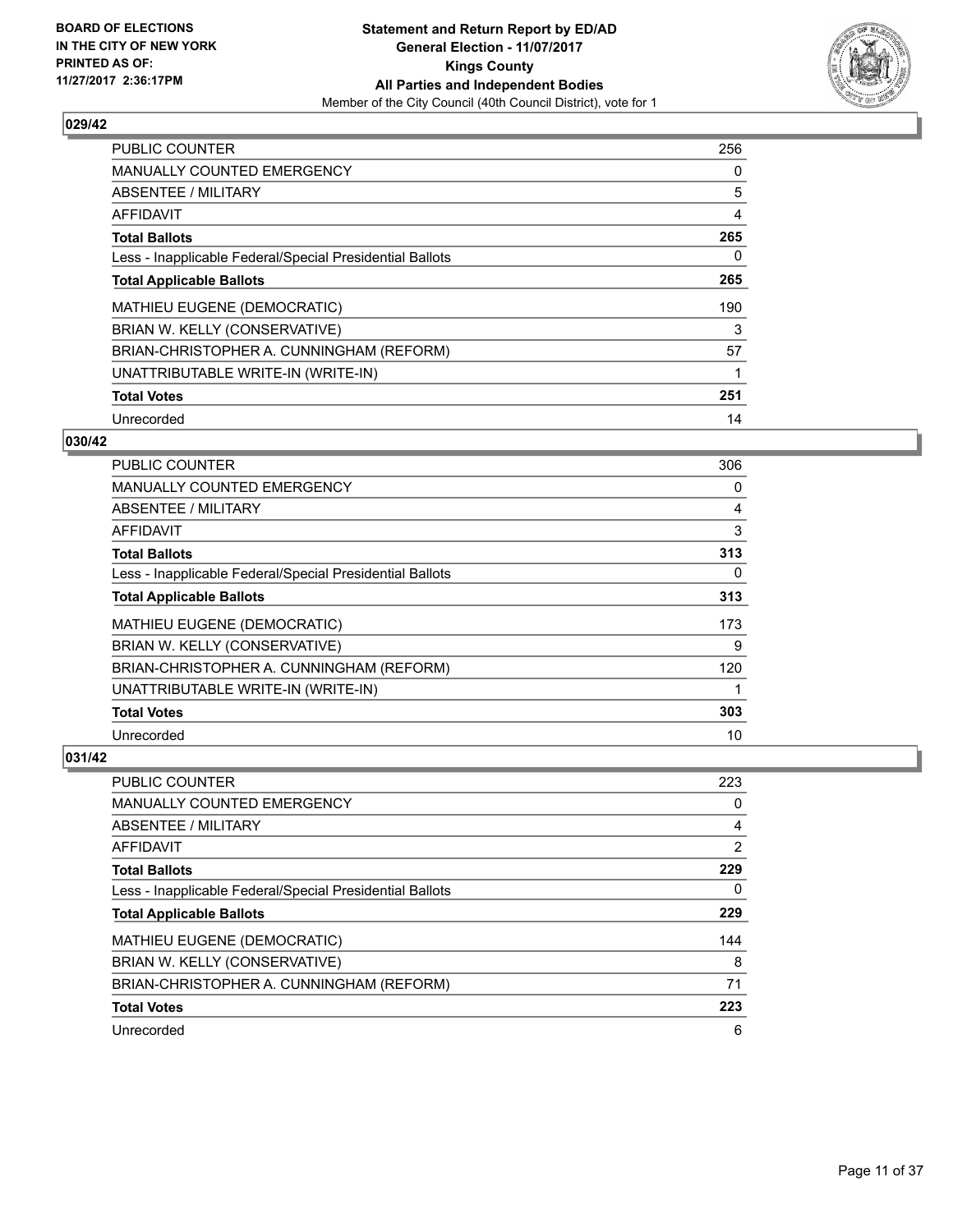

| <b>PUBLIC COUNTER</b>                                    | 70 |
|----------------------------------------------------------|----|
| MANUALLY COUNTED EMERGENCY                               | 0  |
| ABSENTEE / MILITARY                                      | 2  |
| AFFIDAVIT                                                | 2  |
| <b>Total Ballots</b>                                     | 74 |
| Less - Inapplicable Federal/Special Presidential Ballots | 0  |
|                                                          |    |
| <b>Total Applicable Ballots</b>                          | 74 |
| MATHIEU EUGENE (DEMOCRATIC)                              | 60 |
| BRIAN W. KELLY (CONSERVATIVE)                            | 5  |
| BRIAN-CHRISTOPHER A. CUNNINGHAM (REFORM)                 | 5  |
| <b>Total Votes</b>                                       | 70 |

#### **033/42**

| PUBLIC COUNTER                                           | 15       |
|----------------------------------------------------------|----------|
| MANUALLY COUNTED EMERGENCY                               | $\Omega$ |
| <b>ABSENTEE / MILITARY</b>                               | $\Omega$ |
| AFFIDAVIT                                                | $\Omega$ |
| <b>Total Ballots</b>                                     | 15       |
| Less - Inapplicable Federal/Special Presidential Ballots | $\Omega$ |
| <b>Total Applicable Ballots</b>                          | 15       |
| MATHIEU EUGENE (DEMOCRATIC)                              | 10       |
| BRIAN W. KELLY (CONSERVATIVE)                            | 2        |
| BRIAN-CHRISTOPHER A. CUNNINGHAM (REFORM)                 | 3        |
| <b>Total Votes</b>                                       | 15       |

| <b>PUBLIC COUNTER</b>                                    | 234 |
|----------------------------------------------------------|-----|
| <b>MANUALLY COUNTED EMERGENCY</b>                        | 0   |
| ABSENTEE / MILITARY                                      | 3   |
| AFFIDAVIT                                                | 5   |
| <b>Total Ballots</b>                                     | 242 |
| Less - Inapplicable Federal/Special Presidential Ballots | 0   |
| <b>Total Applicable Ballots</b>                          | 242 |
| MATHIEU EUGENE (DEMOCRATIC)                              | 49  |
| BRIAN W. KELLY (CONSERVATIVE)                            | 5   |
| BRIAN-CHRISTOPHER A. CUNNINGHAM (REFORM)                 | 181 |
| UNATTRIBUTABLE WRITE-IN (WRITE-IN)                       |     |
| <b>Total Votes</b>                                       | 236 |
| Unrecorded                                               | 6   |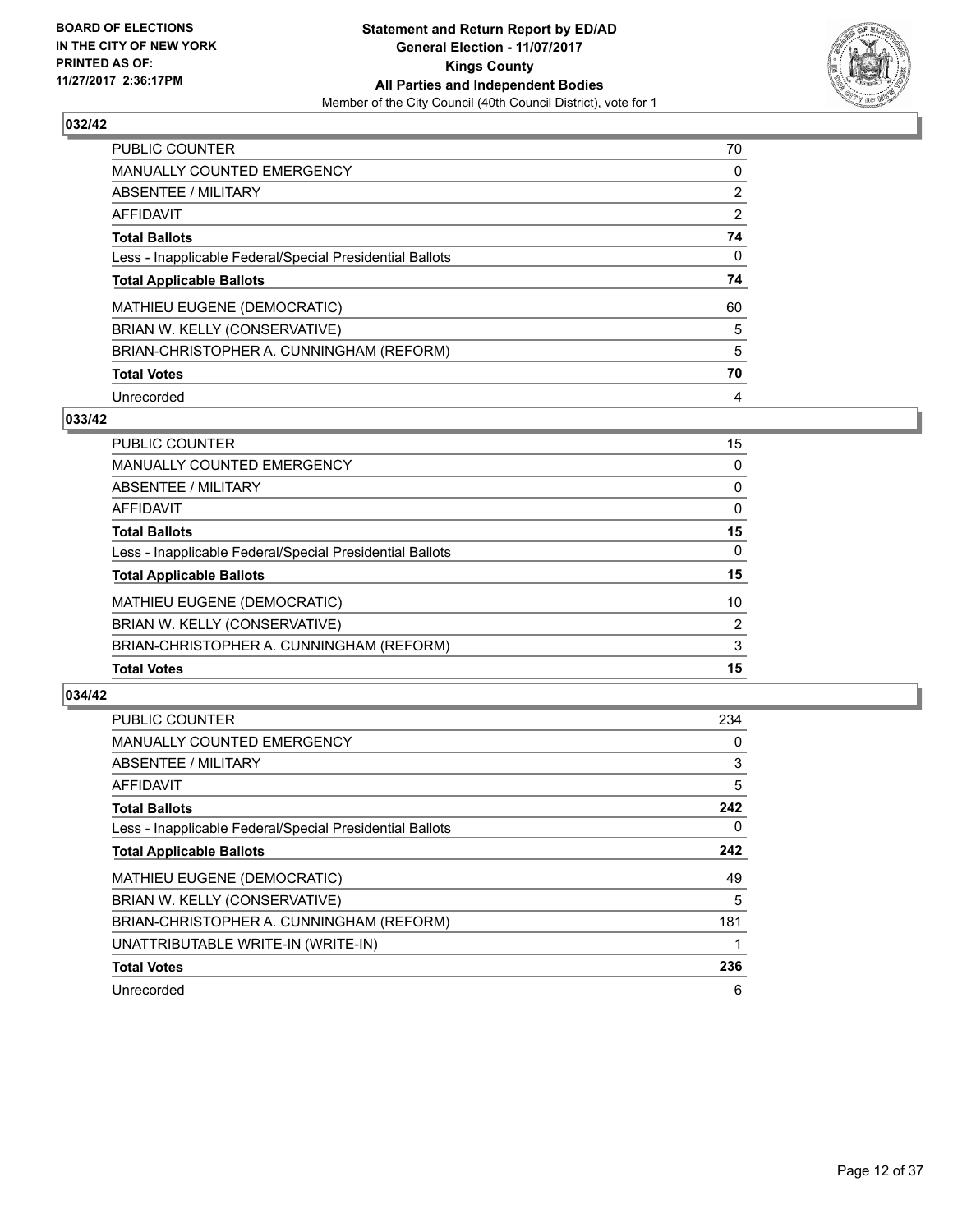

| <b>PUBLIC COUNTER</b>                                    | 333 |
|----------------------------------------------------------|-----|
| <b>MANUALLY COUNTED EMERGENCY</b>                        | 0   |
| ABSENTEE / MILITARY                                      | 4   |
| AFFIDAVIT                                                | 2   |
| <b>Total Ballots</b>                                     | 339 |
| Less - Inapplicable Federal/Special Presidential Ballots | 0   |
| <b>Total Applicable Ballots</b>                          | 339 |
| <b>MATHIEU EUGENE (DEMOCRATIC)</b>                       | 161 |
| BRIAN W. KELLY (CONSERVATIVE)                            | 8   |
| BRIAN-CHRISTOPHER A. CUNNINGHAM (REFORM)                 | 154 |
| JENNIFER BERKLEY (WRITE-IN)                              | 1   |
| UNATTRIBUTABLE WRITE-IN (WRITE-IN)                       | 1   |
| <b>Total Votes</b>                                       | 325 |
| Unrecorded                                               | 14  |

## **068/42**

| PUBLIC COUNTER                                           | 166 |
|----------------------------------------------------------|-----|
| <b>MANUALLY COUNTED EMERGENCY</b>                        | 0   |
| ABSENTEE / MILITARY                                      | 3   |
| <b>AFFIDAVIT</b>                                         | 3   |
| <b>Total Ballots</b>                                     | 172 |
| Less - Inapplicable Federal/Special Presidential Ballots | 0   |
| <b>Total Applicable Ballots</b>                          | 172 |
| <b>MATHIEU EUGENE (DEMOCRATIC)</b>                       | 132 |
| BRIAN W. KELLY (CONSERVATIVE)                            | 3   |
| BRIAN-CHRISTOPHER A. CUNNINGHAM (REFORM)                 | 27  |
| <b>Total Votes</b>                                       | 162 |
| Unrecorded                                               | 10  |

| <b>PUBLIC COUNTER</b>                                    | 229 |
|----------------------------------------------------------|-----|
| MANUALLY COUNTED EMERGENCY                               | 0   |
| ABSENTEE / MILITARY                                      | 5   |
| AFFIDAVIT                                                |     |
| <b>Total Ballots</b>                                     | 235 |
| Less - Inapplicable Federal/Special Presidential Ballots | 0   |
| <b>Total Applicable Ballots</b>                          | 235 |
| MATHIEU EUGENE (DEMOCRATIC)                              | 152 |
| BRIAN W. KELLY (CONSERVATIVE)                            | 4   |
| BRIAN-CHRISTOPHER A. CUNNINGHAM (REFORM)                 | 74  |
| <b>Total Votes</b>                                       | 230 |
| Unrecorded                                               | 5   |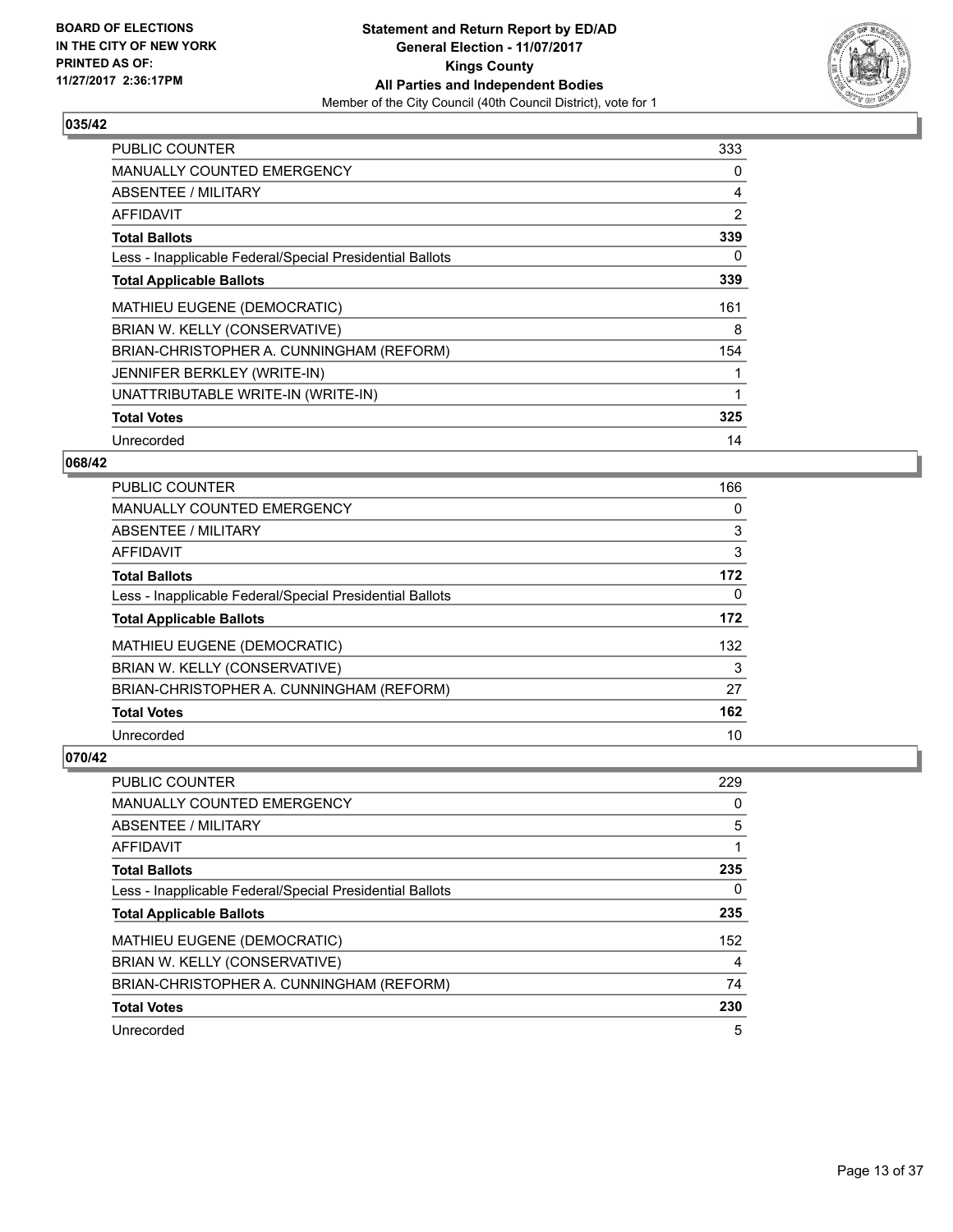

| <b>PUBLIC COUNTER</b>                                    | 287 |
|----------------------------------------------------------|-----|
| <b>MANUALLY COUNTED EMERGENCY</b>                        | 0   |
| ABSENTEE / MILITARY                                      | 8   |
| AFFIDAVIT                                                | 3   |
| <b>Total Ballots</b>                                     | 298 |
| Less - Inapplicable Federal/Special Presidential Ballots | 0   |
| <b>Total Applicable Ballots</b>                          | 298 |
| <b>MATHIEU EUGENE (DEMOCRATIC)</b>                       | 179 |
| BRIAN W. KELLY (CONSERVATIVE)                            | 6   |
| BRIAN-CHRISTOPHER A. CUNNINGHAM (REFORM)                 | 106 |
| MICHAEL BLOOMBERG (WRITE-IN)                             | 1   |
| <b>Total Votes</b>                                       | 292 |
| Unrecorded                                               | 6   |

## **075/42**

| <b>PUBLIC COUNTER</b>                                    | 227 |
|----------------------------------------------------------|-----|
| <b>MANUALLY COUNTED EMERGENCY</b>                        | 0   |
| ABSENTEE / MILITARY                                      | 8   |
| AFFIDAVIT                                                | 8   |
| <b>Total Ballots</b>                                     | 243 |
| Less - Inapplicable Federal/Special Presidential Ballots | 0   |
| <b>Total Applicable Ballots</b>                          | 243 |
| <b>MATHIEU EUGENE (DEMOCRATIC)</b>                       | 143 |
| BRIAN W. KELLY (CONSERVATIVE)                            | 10  |
| BRIAN-CHRISTOPHER A. CUNNINGHAM (REFORM)                 | 85  |
| <b>Total Votes</b>                                       | 238 |
| Unrecorded                                               | 5   |

| <b>PUBLIC COUNTER</b>                                    | 163            |
|----------------------------------------------------------|----------------|
| <b>MANUALLY COUNTED EMERGENCY</b>                        | 0              |
| ABSENTEE / MILITARY                                      | 3              |
| AFFIDAVIT                                                | 0              |
| <b>Total Ballots</b>                                     | 166            |
| Less - Inapplicable Federal/Special Presidential Ballots | 0              |
| <b>Total Applicable Ballots</b>                          | 166            |
| <b>MATHIEU EUGENE (DEMOCRATIC)</b>                       | 87             |
| BRIAN W. KELLY (CONSERVATIVE)                            | $\overline{2}$ |
| BRIAN-CHRISTOPHER A. CUNNINGHAM (REFORM)                 | 71             |
| PIA RAYMOND (WRITE-IN)                                   | 1              |
| <b>Total Votes</b>                                       | 161            |
| Unrecorded                                               | 5              |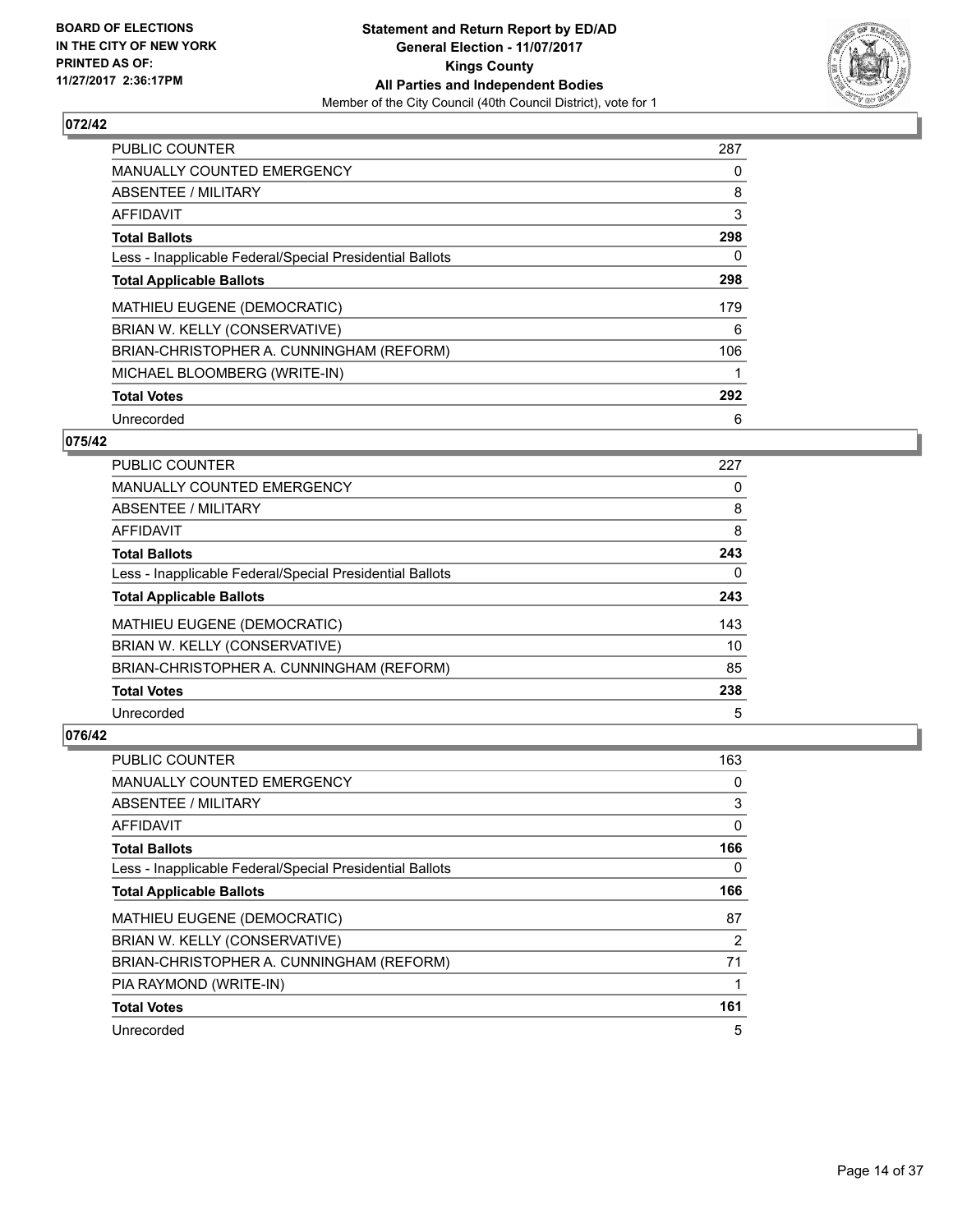

| <b>PUBLIC COUNTER</b>                                    | 261 |
|----------------------------------------------------------|-----|
| MANUALLY COUNTED EMERGENCY                               | 0   |
| ABSENTEE / MILITARY                                      | 10  |
| <b>AFFIDAVIT</b>                                         | 4   |
| <b>Total Ballots</b>                                     | 275 |
| Less - Inapplicable Federal/Special Presidential Ballots | 0   |
| <b>Total Applicable Ballots</b>                          | 275 |
| MATHIEU EUGENE (DEMOCRATIC)                              | 187 |
| BRIAN W. KELLY (CONSERVATIVE)                            | 4   |
| BRIAN-CHRISTOPHER A. CUNNINGHAM (REFORM)                 | 70  |
| <b>Total Votes</b>                                       | 261 |
| Unrecorded                                               | 14  |

#### **078/42**

| <b>PUBLIC COUNTER</b>                                    | 187 |
|----------------------------------------------------------|-----|
| <b>MANUALLY COUNTED EMERGENCY</b>                        | 0   |
| ABSENTEE / MILITARY                                      | 8   |
| AFFIDAVIT                                                | 2   |
| <b>Total Ballots</b>                                     | 197 |
| Less - Inapplicable Federal/Special Presidential Ballots | 0   |
| <b>Total Applicable Ballots</b>                          | 197 |
| MATHIEU EUGENE (DEMOCRATIC)                              | 99  |
| BRIAN W. KELLY (CONSERVATIVE)                            | 0   |
| BRIAN-CHRISTOPHER A. CUNNINGHAM (REFORM)                 | 93  |
| <b>Total Votes</b>                                       | 192 |
| Unrecorded                                               | 5   |

| <b>PUBLIC COUNTER</b>                                    | 249            |
|----------------------------------------------------------|----------------|
| <b>MANUALLY COUNTED EMERGENCY</b>                        | 0              |
| ABSENTEE / MILITARY                                      | 3              |
| <b>AFFIDAVIT</b>                                         | $\overline{2}$ |
| <b>Total Ballots</b>                                     | 254            |
| Less - Inapplicable Federal/Special Presidential Ballots | 0              |
| <b>Total Applicable Ballots</b>                          | 254            |
| <b>MATHIEU EUGENE (DEMOCRATIC)</b>                       | 194            |
| BRIAN W. KELLY (CONSERVATIVE)                            | 4              |
| BRIAN-CHRISTOPHER A. CUNNINGHAM (REFORM)                 | 49             |
| <b>Total Votes</b>                                       | 247            |
| Unrecorded                                               |                |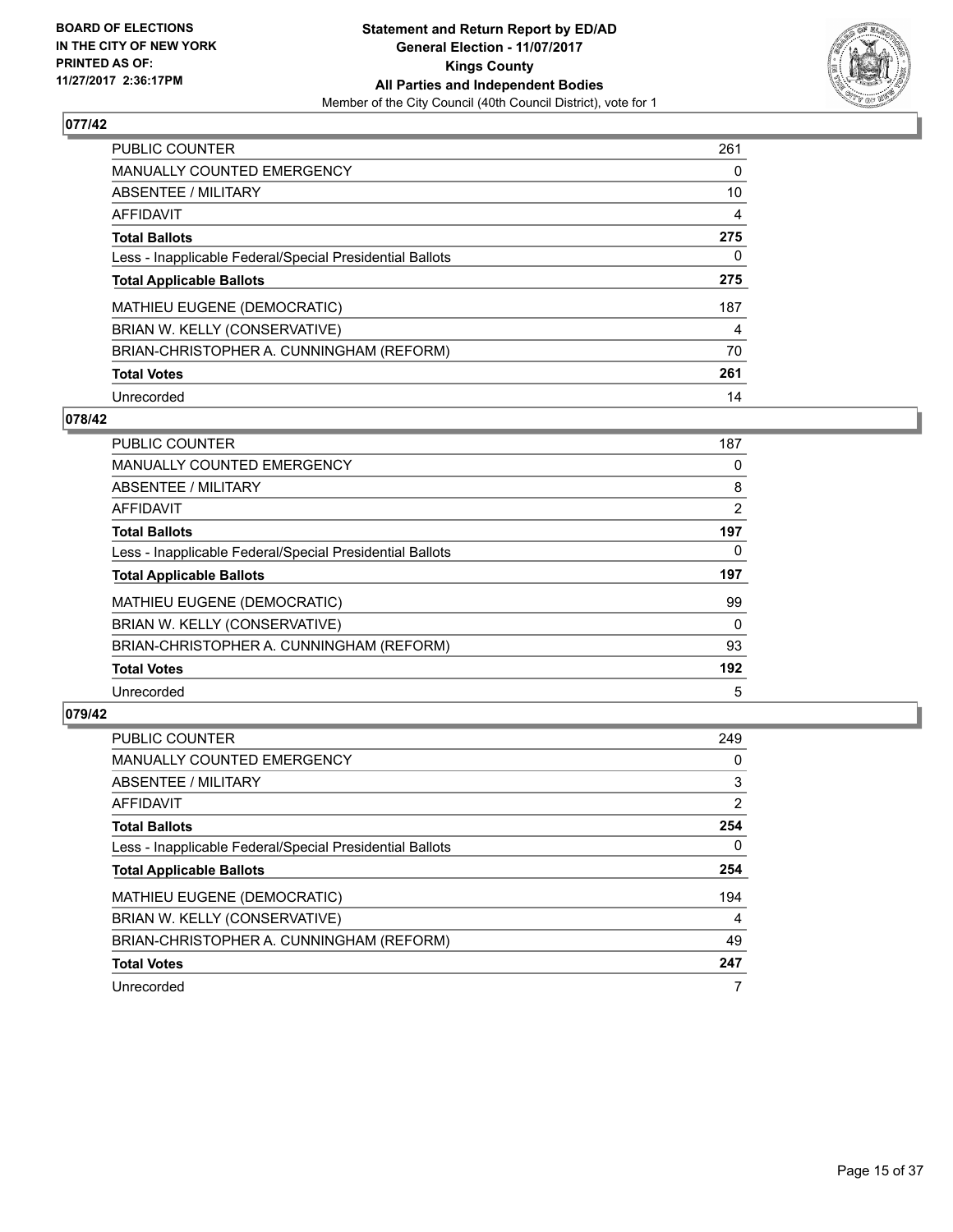

| <b>PUBLIC COUNTER</b>                                    | 313 |
|----------------------------------------------------------|-----|
| <b>MANUALLY COUNTED EMERGENCY</b>                        | 0   |
| ABSENTEE / MILITARY                                      | 3   |
| AFFIDAVIT                                                | 8   |
| <b>Total Ballots</b>                                     | 324 |
| Less - Inapplicable Federal/Special Presidential Ballots | 0   |
| <b>Total Applicable Ballots</b>                          | 324 |
| <b>MATHIEU EUGENE (DEMOCRATIC)</b>                       | 144 |
| BRIAN W. KELLY (CONSERVATIVE)                            | 5   |
| BRIAN-CHRISTOPHER A. CUNNINGHAM (REFORM)                 | 163 |
|                                                          |     |
| <b>Total Votes</b>                                       | 312 |

#### **002/43**

| <b>PUBLIC COUNTER</b>                                    | 205            |
|----------------------------------------------------------|----------------|
| <b>MANUALLY COUNTED EMERGENCY</b>                        | 0              |
| ABSENTEE / MILITARY                                      | 3              |
| <b>AFFIDAVIT</b>                                         | 3              |
| <b>Total Ballots</b>                                     | 211            |
| Less - Inapplicable Federal/Special Presidential Ballots | 0              |
| <b>Total Applicable Ballots</b>                          | 211            |
| <b>MATHIEU EUGENE (DEMOCRATIC)</b>                       | 83             |
| BRIAN W. KELLY (CONSERVATIVE)                            | $\overline{2}$ |
| BRIAN-CHRISTOPHER A. CUNNINGHAM (REFORM)                 | 120            |
| <b>Total Votes</b>                                       | 205            |
| Unrecorded                                               | 6              |

| <b>PUBLIC COUNTER</b>                                    | 254 |
|----------------------------------------------------------|-----|
| <b>MANUALLY COUNTED EMERGENCY</b>                        | 0   |
| ABSENTEE / MILITARY                                      | 5   |
| AFFIDAVIT                                                | 8   |
| <b>Total Ballots</b>                                     | 267 |
| Less - Inapplicable Federal/Special Presidential Ballots | 0   |
| <b>Total Applicable Ballots</b>                          | 267 |
| <b>MATHIEU EUGENE (DEMOCRATIC)</b>                       | 123 |
| BRIAN W. KELLY (CONSERVATIVE)                            | 6   |
| BRIAN-CHRISTOPHER A. CUNNINGHAM (REFORM)                 | 130 |
| UNATTRIBUTABLE WRITE-IN (WRITE-IN)                       |     |
| <b>Total Votes</b>                                       | 260 |
| Unrecorded                                               |     |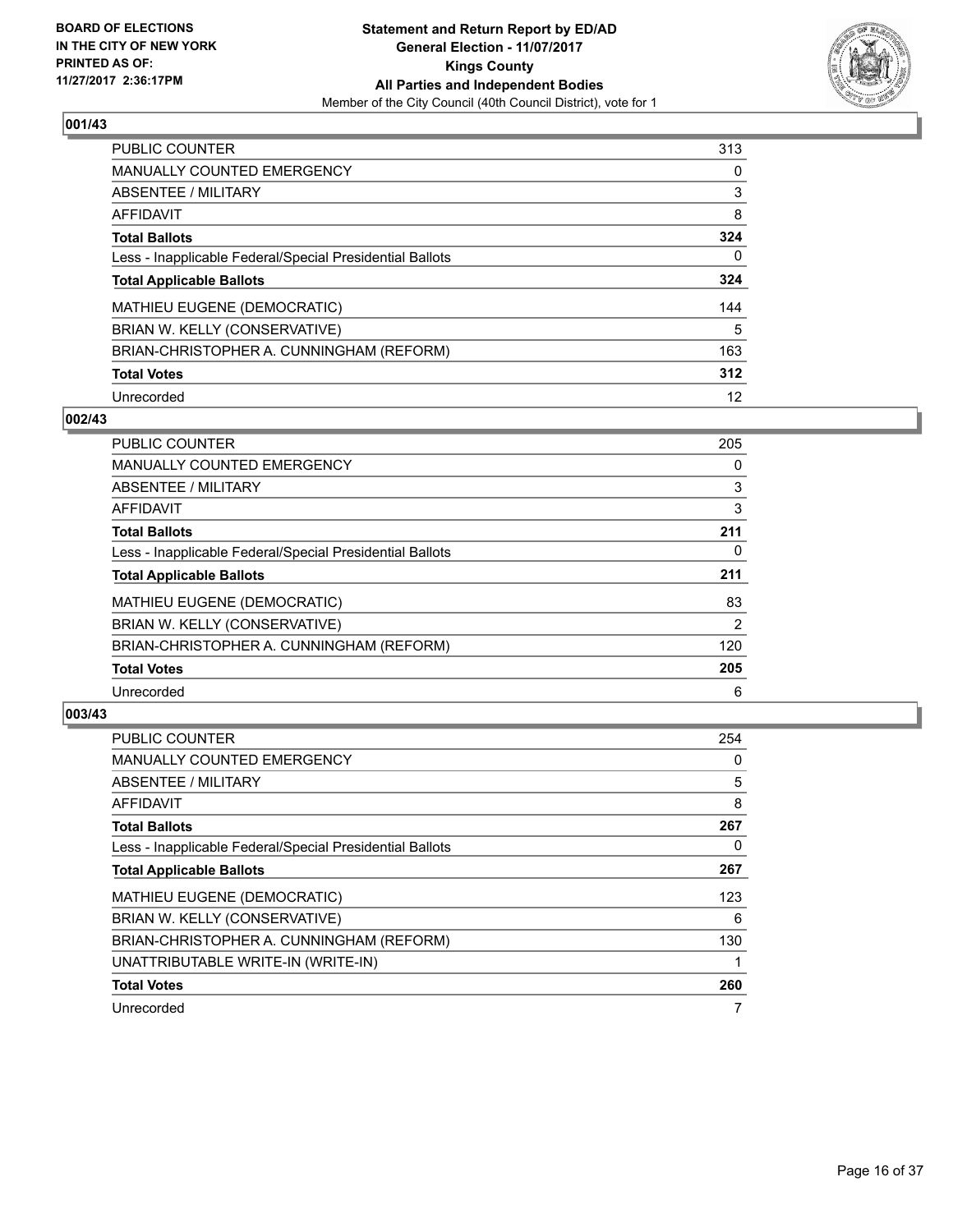

| <b>PUBLIC COUNTER</b>                                    | 237            |
|----------------------------------------------------------|----------------|
| <b>MANUALLY COUNTED EMERGENCY</b>                        | 0              |
| ABSENTEE / MILITARY                                      | 2              |
| <b>AFFIDAVIT</b>                                         | $\overline{2}$ |
| <b>Total Ballots</b>                                     | 241            |
| Less - Inapplicable Federal/Special Presidential Ballots | 0              |
| <b>Total Applicable Ballots</b>                          | 241            |
| MATHIEU EUGENE (DEMOCRATIC)                              | 127            |
| BRIAN W. KELLY (CONSERVATIVE)                            | 8              |
| BRIAN-CHRISTOPHER A. CUNNINGHAM (REFORM)                 | 101            |
| <b>Total Votes</b>                                       | 236            |
| Unrecorded                                               | 5              |

#### **005/43**

| <b>PUBLIC COUNTER</b>                                    | 209 |
|----------------------------------------------------------|-----|
| <b>MANUALLY COUNTED EMERGENCY</b>                        | 0   |
| ABSENTEE / MILITARY                                      | 5   |
| <b>AFFIDAVIT</b>                                         | 4   |
| <b>Total Ballots</b>                                     | 218 |
| Less - Inapplicable Federal/Special Presidential Ballots | 0   |
| <b>Total Applicable Ballots</b>                          | 218 |
| MATHIEU EUGENE (DEMOCRATIC)                              | 127 |
| BRIAN W. KELLY (CONSERVATIVE)                            | 3   |
| BRIAN-CHRISTOPHER A. CUNNINGHAM (REFORM)                 | 78  |
| PIA RAYMOND (WRITE-IN)                                   |     |
| <b>Total Votes</b>                                       | 209 |
| Unrecorded                                               | 9   |

| PUBLIC COUNTER                                           | 318 |
|----------------------------------------------------------|-----|
| <b>MANUALLY COUNTED EMERGENCY</b>                        | 0   |
| ABSENTEE / MILITARY                                      | 6   |
| AFFIDAVIT                                                | 7   |
| <b>Total Ballots</b>                                     | 331 |
| Less - Inapplicable Federal/Special Presidential Ballots | 0   |
| <b>Total Applicable Ballots</b>                          | 331 |
| MATHIEU EUGENE (DEMOCRATIC)                              | 155 |
| BRIAN W. KELLY (CONSERVATIVE)                            | 2   |
| BRIAN-CHRISTOPHER A. CUNNINGHAM (REFORM)                 | 156 |
| <b>Total Votes</b>                                       | 313 |
| Unrecorded                                               | 18  |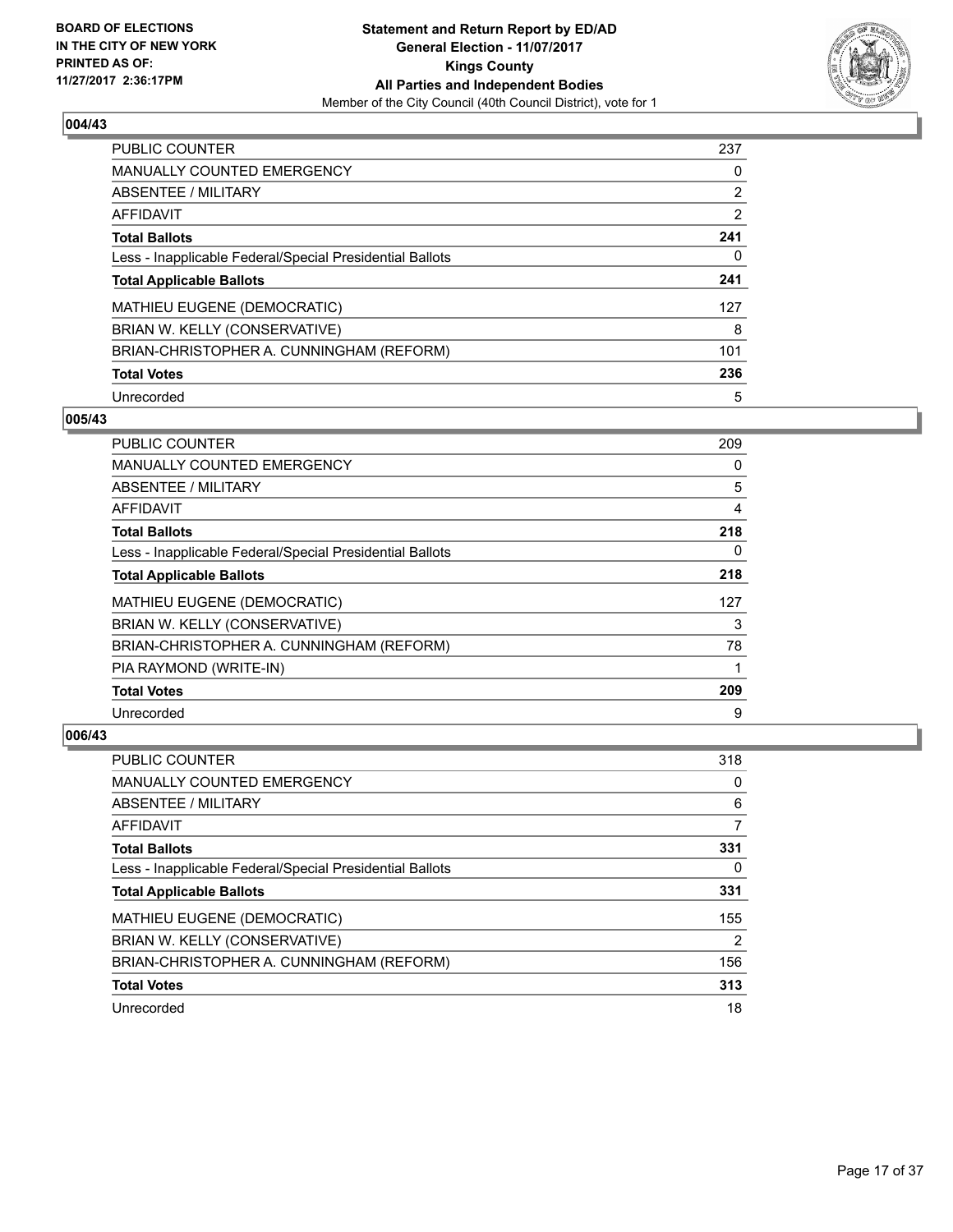

| <b>PUBLIC COUNTER</b>                                    | 282            |
|----------------------------------------------------------|----------------|
| <b>MANUALLY COUNTED EMERGENCY</b>                        | 0              |
| ABSENTEE / MILITARY                                      | 5              |
| AFFIDAVIT                                                | $\overline{2}$ |
| <b>Total Ballots</b>                                     | 289            |
| Less - Inapplicable Federal/Special Presidential Ballots | 0              |
| <b>Total Applicable Ballots</b>                          | 289            |
| <b>MATHIEU EUGENE (DEMOCRATIC)</b>                       | 135            |
| BRIAN W. KELLY (CONSERVATIVE)                            | 3              |
| BRIAN-CHRISTOPHER A. CUNNINGHAM (REFORM)                 | 143            |
| UNATTRIBUTABLE WRITE-IN (WRITE-IN)                       |                |
| <b>Total Votes</b>                                       | 282            |
| Unrecorded                                               | 7              |

#### **008/43**

| <b>PUBLIC COUNTER</b>                                    | 237 |
|----------------------------------------------------------|-----|
| <b>MANUALLY COUNTED EMERGENCY</b>                        | 0   |
| ABSENTEE / MILITARY                                      | 3   |
| AFFIDAVIT                                                | 4   |
| <b>Total Ballots</b>                                     | 244 |
| Less - Inapplicable Federal/Special Presidential Ballots | 0   |
| <b>Total Applicable Ballots</b>                          | 244 |
| <b>MATHIEU EUGENE (DEMOCRATIC)</b>                       | 144 |
| BRIAN W. KELLY (CONSERVATIVE)                            | 6   |
| BRIAN-CHRISTOPHER A. CUNNINGHAM (REFORM)                 | 87  |
| <b>Total Votes</b>                                       | 237 |
| Unrecorded                                               |     |

| <b>PUBLIC COUNTER</b>                                    | 212 |
|----------------------------------------------------------|-----|
| <b>MANUALLY COUNTED EMERGENCY</b>                        | 0   |
| ABSENTEE / MILITARY                                      | 5   |
| AFFIDAVIT                                                | 6   |
| <b>Total Ballots</b>                                     | 223 |
| Less - Inapplicable Federal/Special Presidential Ballots | 0   |
| <b>Total Applicable Ballots</b>                          | 223 |
| <b>MATHIEU EUGENE (DEMOCRATIC)</b>                       | 154 |
| BRIAN W. KELLY (CONSERVATIVE)                            | 3   |
| BRIAN-CHRISTOPHER A. CUNNINGHAM (REFORM)                 | 55  |
| <b>Total Votes</b>                                       | 212 |
| Unrecorded                                               | 11  |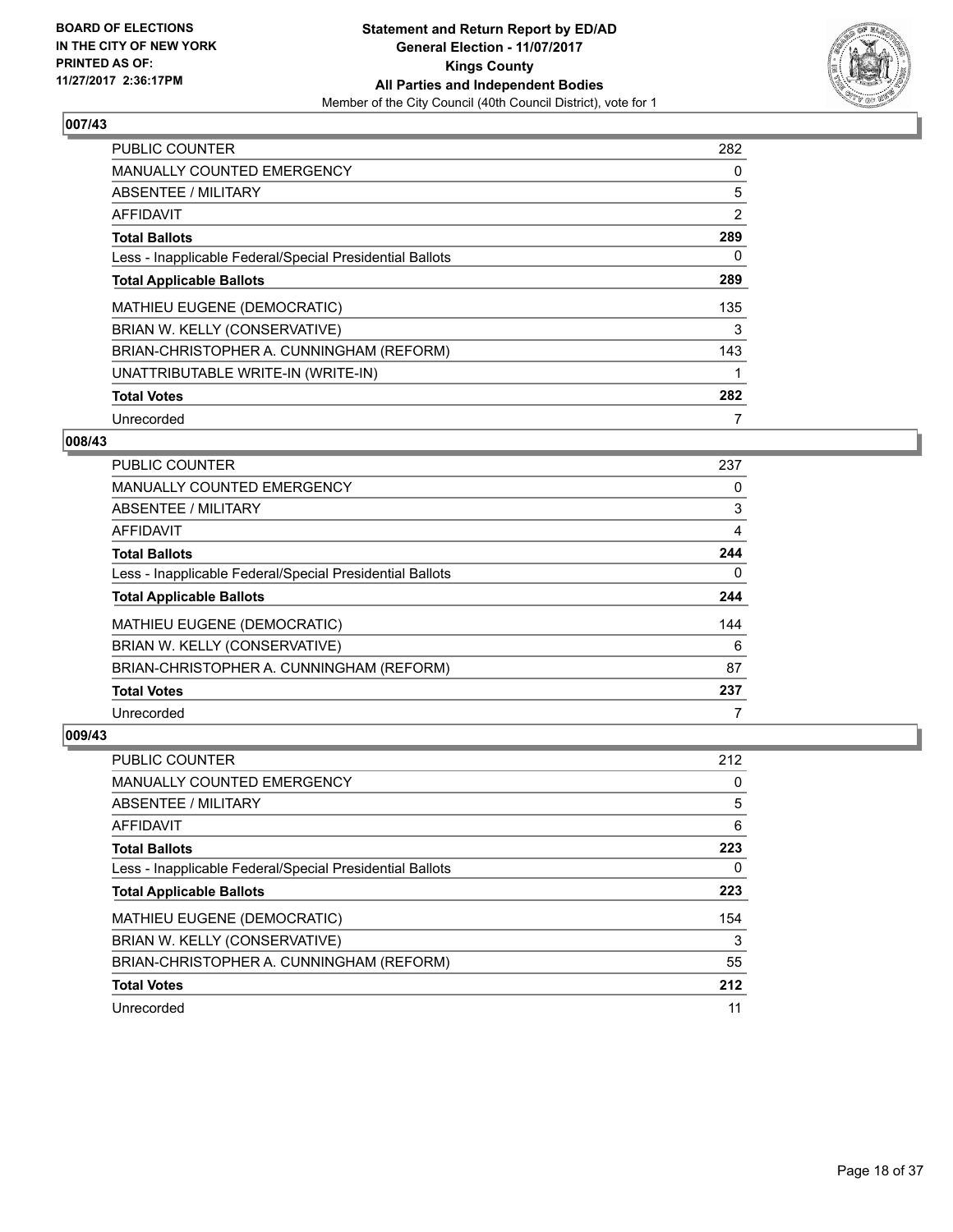

| <b>PUBLIC COUNTER</b>                                    | 127 |
|----------------------------------------------------------|-----|
| MANUALLY COUNTED EMERGENCY                               | 0   |
| ABSENTEE / MILITARY                                      | 3   |
| <b>AFFIDAVIT</b>                                         | 0   |
| <b>Total Ballots</b>                                     | 130 |
| Less - Inapplicable Federal/Special Presidential Ballots | 0   |
|                                                          |     |
| <b>Total Applicable Ballots</b>                          | 130 |
| MATHIEU EUGENE (DEMOCRATIC)                              | 90  |
| BRIAN W. KELLY (CONSERVATIVE)                            | 2   |
| BRIAN-CHRISTOPHER A. CUNNINGHAM (REFORM)                 | 33  |
| <b>Total Votes</b>                                       | 125 |

# **011/43**

| <b>PUBLIC COUNTER</b>                                    | 264 |
|----------------------------------------------------------|-----|
| <b>MANUALLY COUNTED EMERGENCY</b>                        | 0   |
| ABSENTEE / MILITARY                                      | 2   |
| AFFIDAVIT                                                | 3   |
| <b>Total Ballots</b>                                     | 269 |
| Less - Inapplicable Federal/Special Presidential Ballots | 0   |
| <b>Total Applicable Ballots</b>                          | 269 |
| MATHIEU EUGENE (DEMOCRATIC)                              | 183 |
| BRIAN W. KELLY (CONSERVATIVE)                            | 15  |
| BRIAN-CHRISTOPHER A. CUNNINGHAM (REFORM)                 | 48  |
| <b>Total Votes</b>                                       | 246 |
| Unrecorded                                               | 23  |

| <b>PUBLIC COUNTER</b>                                    | 311 |
|----------------------------------------------------------|-----|
| <b>MANUALLY COUNTED EMERGENCY</b>                        | 0   |
| ABSENTEE / MILITARY                                      | 4   |
| <b>AFFIDAVIT</b>                                         | 4   |
| <b>Total Ballots</b>                                     | 319 |
| Less - Inapplicable Federal/Special Presidential Ballots | 0   |
| <b>Total Applicable Ballots</b>                          | 319 |
| MATHIEU EUGENE (DEMOCRATIC)                              | 166 |
| BRIAN W. KELLY (CONSERVATIVE)                            | 8   |
| BRIAN-CHRISTOPHER A. CUNNINGHAM (REFORM)                 | 129 |
| <b>Total Votes</b>                                       | 303 |
| Unrecorded                                               | 16  |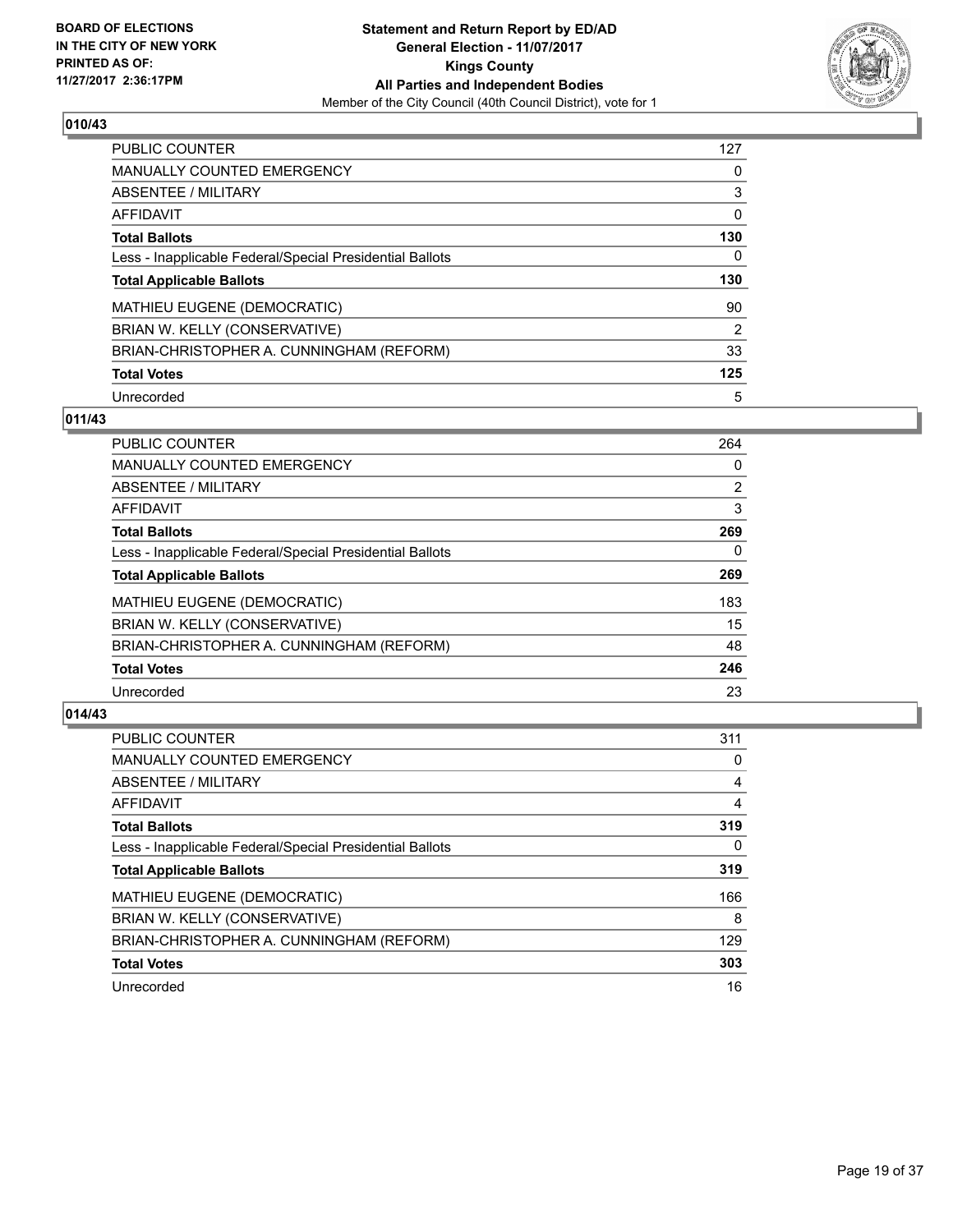

| <b>PUBLIC COUNTER</b>                                    | 211 |
|----------------------------------------------------------|-----|
| <b>MANUALLY COUNTED EMERGENCY</b>                        | 0   |
| ABSENTEE / MILITARY                                      |     |
| <b>AFFIDAVIT</b>                                         |     |
| <b>Total Ballots</b>                                     | 219 |
| Less - Inapplicable Federal/Special Presidential Ballots | 0   |
| <b>Total Applicable Ballots</b>                          | 219 |
| MATHIEU EUGENE (DEMOCRATIC)                              | 122 |
| BRIAN W. KELLY (CONSERVATIVE)                            | 4   |
| BRIAN-CHRISTOPHER A. CUNNINGHAM (REFORM)                 | 84  |
| <b>Total Votes</b>                                       | 210 |
| Unrecorded                                               | 9   |

#### **016/43**

| <b>PUBLIC COUNTER</b>                                    | 254            |
|----------------------------------------------------------|----------------|
| <b>MANUALLY COUNTED EMERGENCY</b>                        | 0              |
| ABSENTEE / MILITARY                                      | $\overline{7}$ |
| AFFIDAVIT                                                | 5              |
| <b>Total Ballots</b>                                     | 266            |
| Less - Inapplicable Federal/Special Presidential Ballots | 0              |
| <b>Total Applicable Ballots</b>                          | 266            |
| MATHIEU EUGENE (DEMOCRATIC)                              | 160            |
| BRIAN W. KELLY (CONSERVATIVE)                            | 7              |
| BRIAN-CHRISTOPHER A. CUNNINGHAM (REFORM)                 | 82             |
| DEBORAH SARGEANT (WRITE-IN)                              |                |
| <b>Total Votes</b>                                       | 250            |
| Unrecorded                                               | 16             |

| <b>PUBLIC COUNTER</b>                                    | 263 |
|----------------------------------------------------------|-----|
| <b>MANUALLY COUNTED EMERGENCY</b>                        | 0   |
| ABSENTEE / MILITARY                                      | 5   |
| AFFIDAVIT                                                | 2   |
| <b>Total Ballots</b>                                     | 270 |
| Less - Inapplicable Federal/Special Presidential Ballots | 0   |
|                                                          | 270 |
| <b>Total Applicable Ballots</b>                          |     |
| MATHIEU EUGENE (DEMOCRATIC)                              | 197 |
| BRIAN W. KELLY (CONSERVATIVE)                            | 9   |
| BRIAN-CHRISTOPHER A. CUNNINGHAM (REFORM)                 | 52  |
| <b>Total Votes</b>                                       | 258 |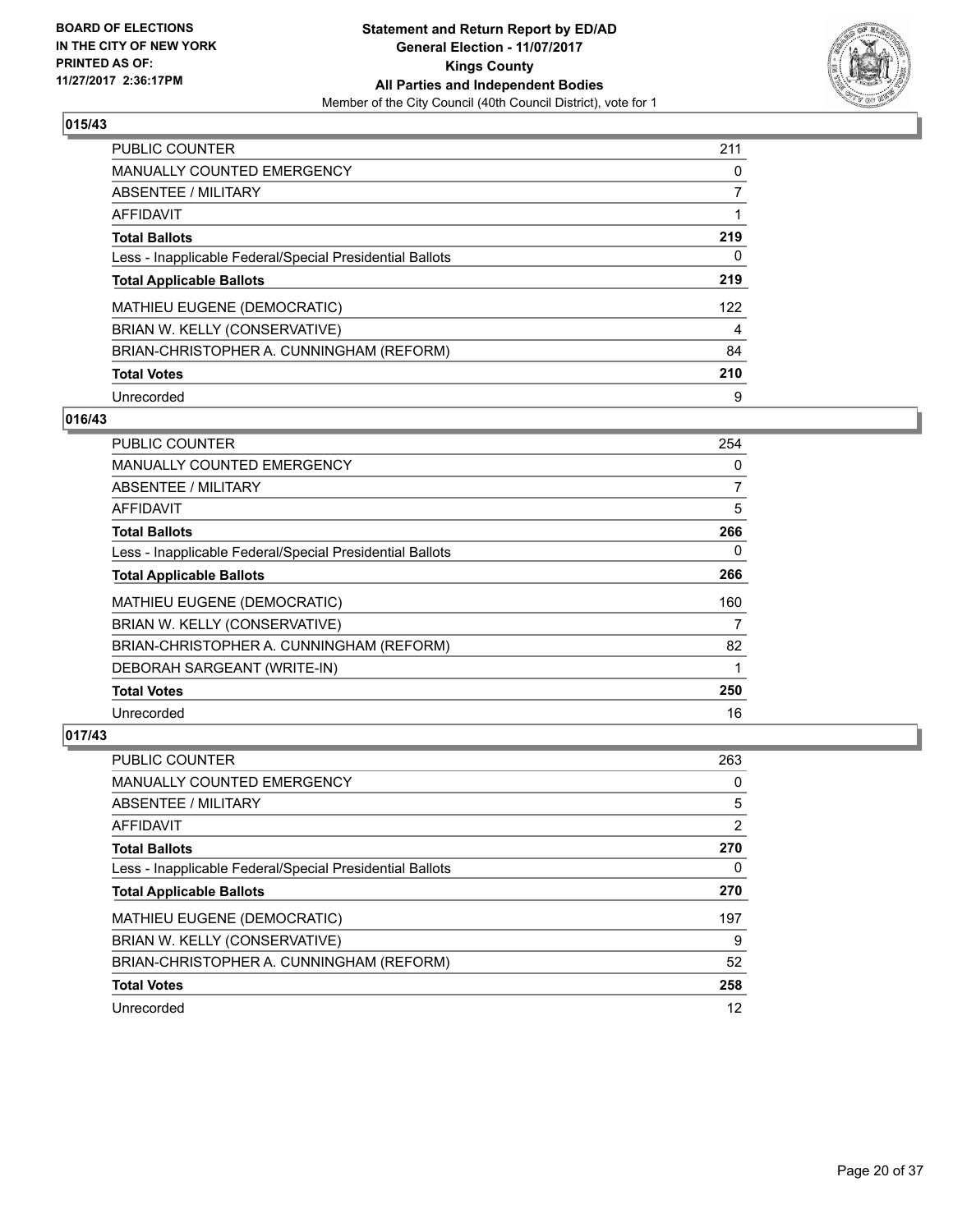

| <b>PUBLIC COUNTER</b>                                    | 315 |
|----------------------------------------------------------|-----|
| <b>MANUALLY COUNTED EMERGENCY</b>                        | 0   |
| ABSENTEE / MILITARY                                      | 3   |
| AFFIDAVIT                                                | 9   |
| <b>Total Ballots</b>                                     | 327 |
| Less - Inapplicable Federal/Special Presidential Ballots | 0   |
| <b>Total Applicable Ballots</b>                          | 327 |
| MATHIEU EUGENE (DEMOCRATIC)                              | 142 |
| BRIAN W. KELLY (CONSERVATIVE)                            | 9   |
| BRIAN-CHRISTOPHER A. CUNNINGHAM (REFORM)                 | 169 |
| <b>Total Votes</b>                                       | 320 |
| Unrecorded                                               |     |

#### **019/43**

| <b>PUBLIC COUNTER</b>                                    | 238 |
|----------------------------------------------------------|-----|
| <b>MANUALLY COUNTED EMERGENCY</b>                        | 0   |
| ABSENTEE / MILITARY                                      | 5   |
| <b>AFFIDAVIT</b>                                         | 4   |
| <b>Total Ballots</b>                                     | 247 |
| Less - Inapplicable Federal/Special Presidential Ballots | 0   |
| <b>Total Applicable Ballots</b>                          | 247 |
| MATHIEU EUGENE (DEMOCRATIC)                              | 139 |
| BRIAN W. KELLY (CONSERVATIVE)                            | 9   |
| BRIAN-CHRISTOPHER A. CUNNINGHAM (REFORM)                 | 89  |
| <b>Total Votes</b>                                       | 237 |
| Unrecorded                                               | 10  |

| <b>PUBLIC COUNTER</b>                                    | 307               |
|----------------------------------------------------------|-------------------|
| <b>MANUALLY COUNTED EMERGENCY</b>                        | 0                 |
| ABSENTEE / MILITARY                                      | $12 \overline{ }$ |
| AFFIDAVIT                                                | 2                 |
| <b>Total Ballots</b>                                     | 321               |
| Less - Inapplicable Federal/Special Presidential Ballots | 0                 |
| <b>Total Applicable Ballots</b>                          | 321               |
| <b>MATHIEU EUGENE (DEMOCRATIC)</b>                       | 108               |
| BRIAN W. KELLY (CONSERVATIVE)                            | 12                |
| BRIAN-CHRISTOPHER A. CUNNINGHAM (REFORM)                 | 192               |
| UNCOUNTED WRITE-IN PER STATUTE (WRITE-IN)                |                   |
| <b>Total Votes</b>                                       | 313               |
| Unrecorded                                               | 8                 |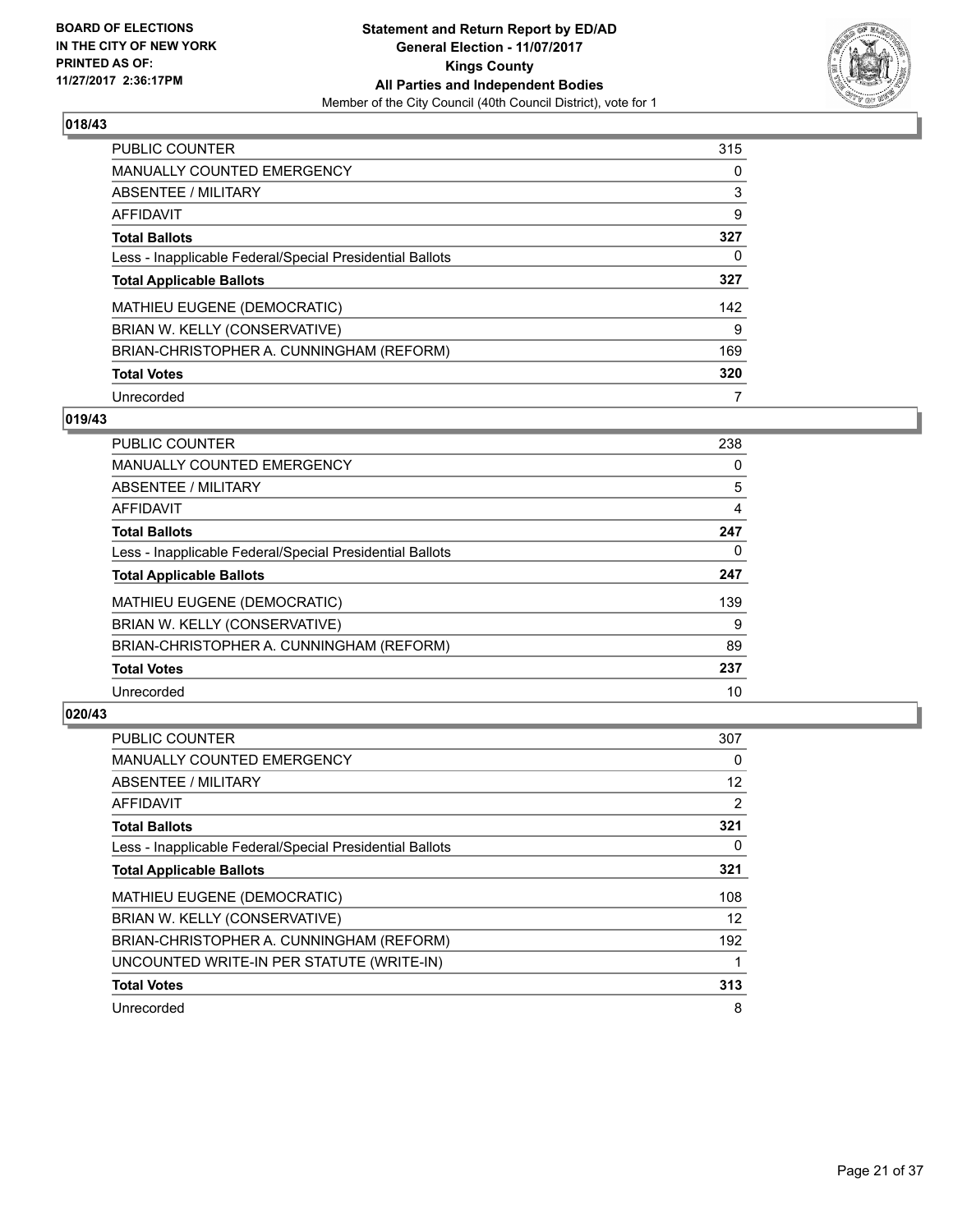

| <b>PUBLIC COUNTER</b>                                    | 315 |
|----------------------------------------------------------|-----|
| <b>MANUALLY COUNTED EMERGENCY</b>                        | 0   |
| ABSENTEE / MILITARY                                      | 3   |
| <b>AFFIDAVIT</b>                                         | 5   |
| <b>Total Ballots</b>                                     | 323 |
| Less - Inapplicable Federal/Special Presidential Ballots | 0   |
| <b>Total Applicable Ballots</b>                          | 323 |
| MATHIEU EUGENE (DEMOCRATIC)                              | 217 |
| BRIAN W. KELLY (CONSERVATIVE)                            | 14  |
| BRIAN-CHRISTOPHER A. CUNNINGHAM (REFORM)                 | 77  |
| PIA RAYMOND (WRITE-IN)                                   |     |
| <b>Total Votes</b>                                       | 309 |
| Unrecorded                                               | 14  |

## **022/43**

| <b>PUBLIC COUNTER</b>                                    | 237 |
|----------------------------------------------------------|-----|
| <b>MANUALLY COUNTED EMERGENCY</b>                        | 0   |
| ABSENTEE / MILITARY                                      |     |
| <b>AFFIDAVIT</b>                                         | 0   |
| <b>Total Ballots</b>                                     | 238 |
| Less - Inapplicable Federal/Special Presidential Ballots | 0   |
| <b>Total Applicable Ballots</b>                          | 238 |
| MATHIEU EUGENE (DEMOCRATIC)                              | 163 |
| BRIAN W. KELLY (CONSERVATIVE)                            | 8   |
| BRIAN-CHRISTOPHER A. CUNNINGHAM (REFORM)                 | 58  |
| <b>Total Votes</b>                                       | 229 |
| Unrecorded                                               | 9   |

| <b>PUBLIC COUNTER</b>                                    | 273            |
|----------------------------------------------------------|----------------|
| <b>MANUALLY COUNTED EMERGENCY</b>                        | 0              |
| ABSENTEE / MILITARY                                      | 13             |
| <b>AFFIDAVIT</b>                                         | $\overline{2}$ |
| <b>Total Ballots</b>                                     | 288            |
| Less - Inapplicable Federal/Special Presidential Ballots | 0              |
| <b>Total Applicable Ballots</b>                          | 288            |
| MATHIEU EUGENE (DEMOCRATIC)                              | 191            |
| BRIAN W. KELLY (CONSERVATIVE)                            | 8              |
| BRIAN-CHRISTOPHER A. CUNNINGHAM (REFORM)                 | 76             |
| ANGEL MEDINA (WRITE-IN)                                  | 1              |
| <b>Total Votes</b>                                       | 276            |
| Unrecorded                                               | 12             |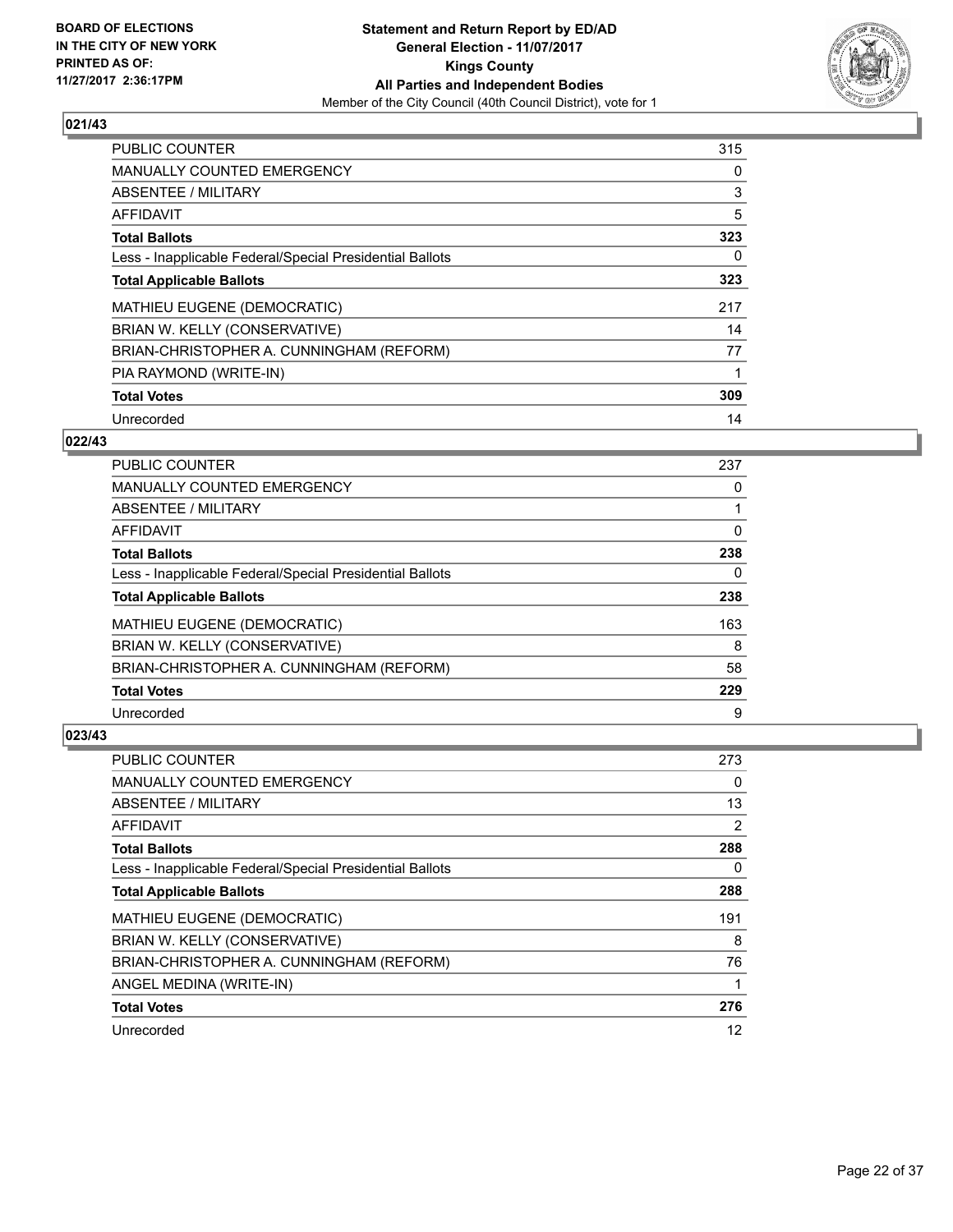

| <b>PUBLIC COUNTER</b>                                    | 255 |
|----------------------------------------------------------|-----|
| MANUALLY COUNTED EMERGENCY                               | 0   |
| ABSENTEE / MILITARY                                      | 3   |
| <b>AFFIDAVIT</b>                                         | 5   |
| <b>Total Ballots</b>                                     | 263 |
| Less - Inapplicable Federal/Special Presidential Ballots | 0   |
| <b>Total Applicable Ballots</b>                          | 263 |
| <b>MATHIEU EUGENE (DEMOCRATIC)</b>                       | 110 |
| BRIAN W. KELLY (CONSERVATIVE)                            | 6   |
| BRIAN-CHRISTOPHER A. CUNNINGHAM (REFORM)                 | 134 |
| <b>Total Votes</b>                                       | 250 |
| Unrecorded                                               | 13  |

#### **025/43**

| <b>PUBLIC COUNTER</b>                                    | 222 |
|----------------------------------------------------------|-----|
| <b>MANUALLY COUNTED EMERGENCY</b>                        | 0   |
| ABSENTEE / MILITARY                                      | 4   |
| <b>AFFIDAVIT</b>                                         | 4   |
| <b>Total Ballots</b>                                     | 230 |
| Less - Inapplicable Federal/Special Presidential Ballots | 0   |
| <b>Total Applicable Ballots</b>                          | 230 |
| MATHIEU EUGENE (DEMOCRATIC)                              | 139 |
| BRIAN W. KELLY (CONSERVATIVE)                            | 3   |
| BRIAN-CHRISTOPHER A. CUNNINGHAM (REFORM)                 | 76  |
| <b>Total Votes</b>                                       | 218 |
| Unrecorded                                               | 12  |

| <b>PUBLIC COUNTER</b>                                    | 307 |
|----------------------------------------------------------|-----|
| <b>MANUALLY COUNTED EMERGENCY</b>                        | 0   |
| ABSENTEE / MILITARY                                      | 10  |
| AFFIDAVIT                                                | 5   |
| <b>Total Ballots</b>                                     | 322 |
| Less - Inapplicable Federal/Special Presidential Ballots | 0   |
| <b>Total Applicable Ballots</b>                          | 322 |
| <b>MATHIEU EUGENE (DEMOCRATIC)</b>                       | 210 |
| BRIAN W. KELLY (CONSERVATIVE)                            | 8   |
| BRIAN-CHRISTOPHER A. CUNNINGHAM (REFORM)                 | 85  |
| PIA RAYMOND (WRITE-IN)                                   |     |
| <b>Total Votes</b>                                       | 304 |
| Unrecorded                                               | 18  |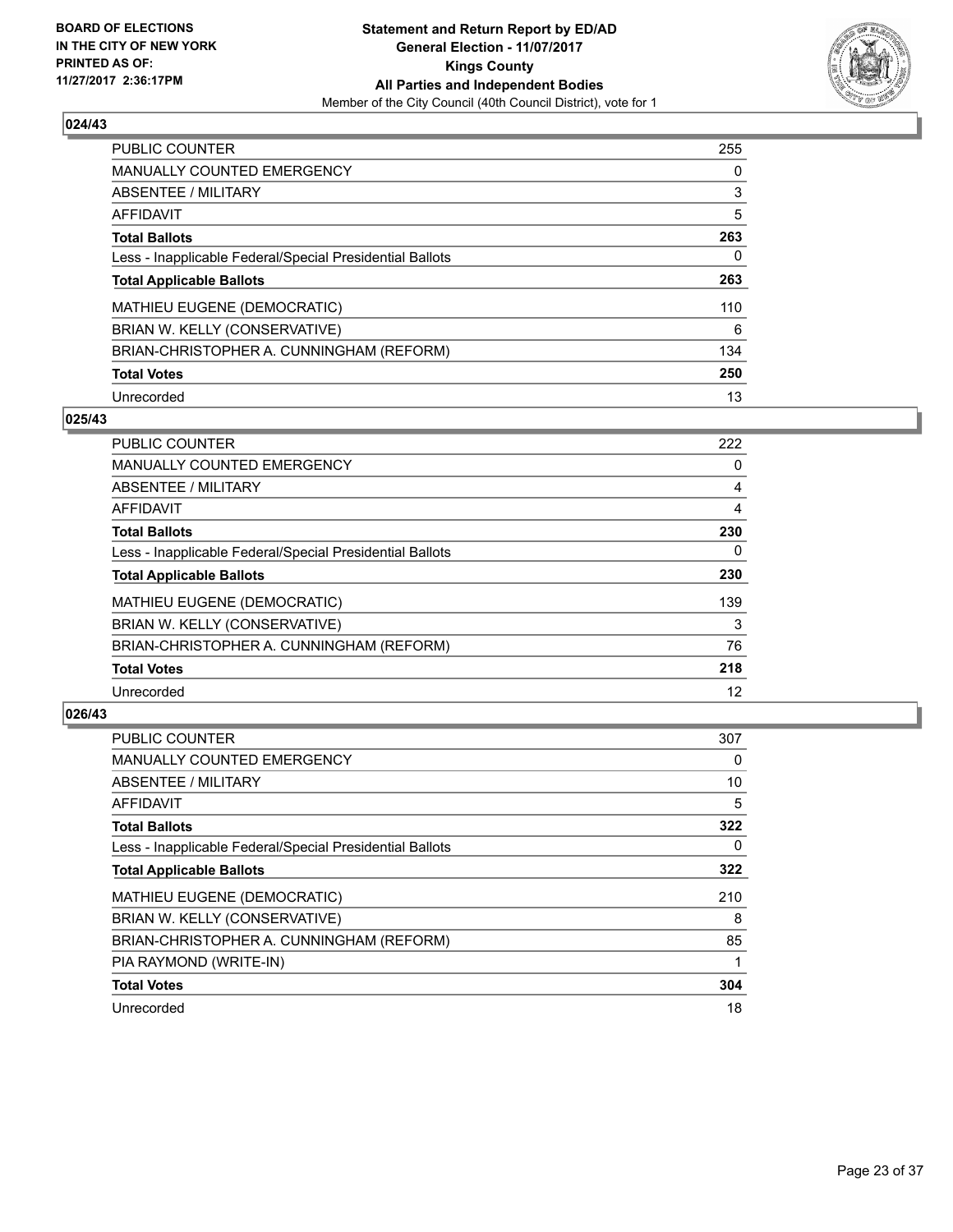

| <b>PUBLIC COUNTER</b>                                    | 334 |
|----------------------------------------------------------|-----|
| <b>MANUALLY COUNTED EMERGENCY</b>                        | 0   |
| ABSENTEE / MILITARY                                      | 7   |
| <b>AFFIDAVIT</b>                                         | 5   |
| <b>Total Ballots</b>                                     | 346 |
| Less - Inapplicable Federal/Special Presidential Ballots | 0   |
| <b>Total Applicable Ballots</b>                          | 346 |
| MATHIEU EUGENE (DEMOCRATIC)                              | 220 |
| BRIAN W. KELLY (CONSERVATIVE)                            | 13  |
| BRIAN-CHRISTOPHER A. CUNNINGHAM (REFORM)                 | 96  |
| UNATTRIBUTABLE WRITE-IN (WRITE-IN)                       | 1   |
| <b>Total Votes</b>                                       | 330 |
| Unrecorded                                               | 16  |

## **028/43**

| <b>PUBLIC COUNTER</b>                                    | 321 |
|----------------------------------------------------------|-----|
| MANUALLY COUNTED EMERGENCY                               | 0   |
| ABSENTEE / MILITARY                                      | 3   |
| <b>AFFIDAVIT</b>                                         | 6   |
| <b>Total Ballots</b>                                     | 330 |
| Less - Inapplicable Federal/Special Presidential Ballots | 0   |
| <b>Total Applicable Ballots</b>                          | 330 |
| MATHIEU EUGENE (DEMOCRATIC)                              | 233 |
| BRIAN W. KELLY (CONSERVATIVE)                            | 3   |
| BRIAN-CHRISTOPHER A. CUNNINGHAM (REFORM)                 | 83  |
| UNATTRIBUTABLE WRITE-IN (WRITE-IN)                       |     |
| UNCOUNTED WRITE-IN PER STATUTE (WRITE-IN)                |     |
| <b>Total Votes</b>                                       | 321 |
| Unrecorded                                               | 9   |

| PUBLIC COUNTER                                           | 195 |
|----------------------------------------------------------|-----|
| <b>MANUALLY COUNTED EMERGENCY</b>                        | 0   |
| ABSENTEE / MILITARY                                      |     |
| AFFIDAVIT                                                | 4   |
| <b>Total Ballots</b>                                     | 200 |
| Less - Inapplicable Federal/Special Presidential Ballots | 0   |
| <b>Total Applicable Ballots</b>                          | 200 |
| <b>MATHIEU EUGENE (DEMOCRATIC)</b>                       | 165 |
| BRIAN W. KELLY (CONSERVATIVE)                            | 4   |
| BRIAN-CHRISTOPHER A. CUNNINGHAM (REFORM)                 | 25  |
| <b>Total Votes</b>                                       | 194 |
| Unrecorded                                               | 6   |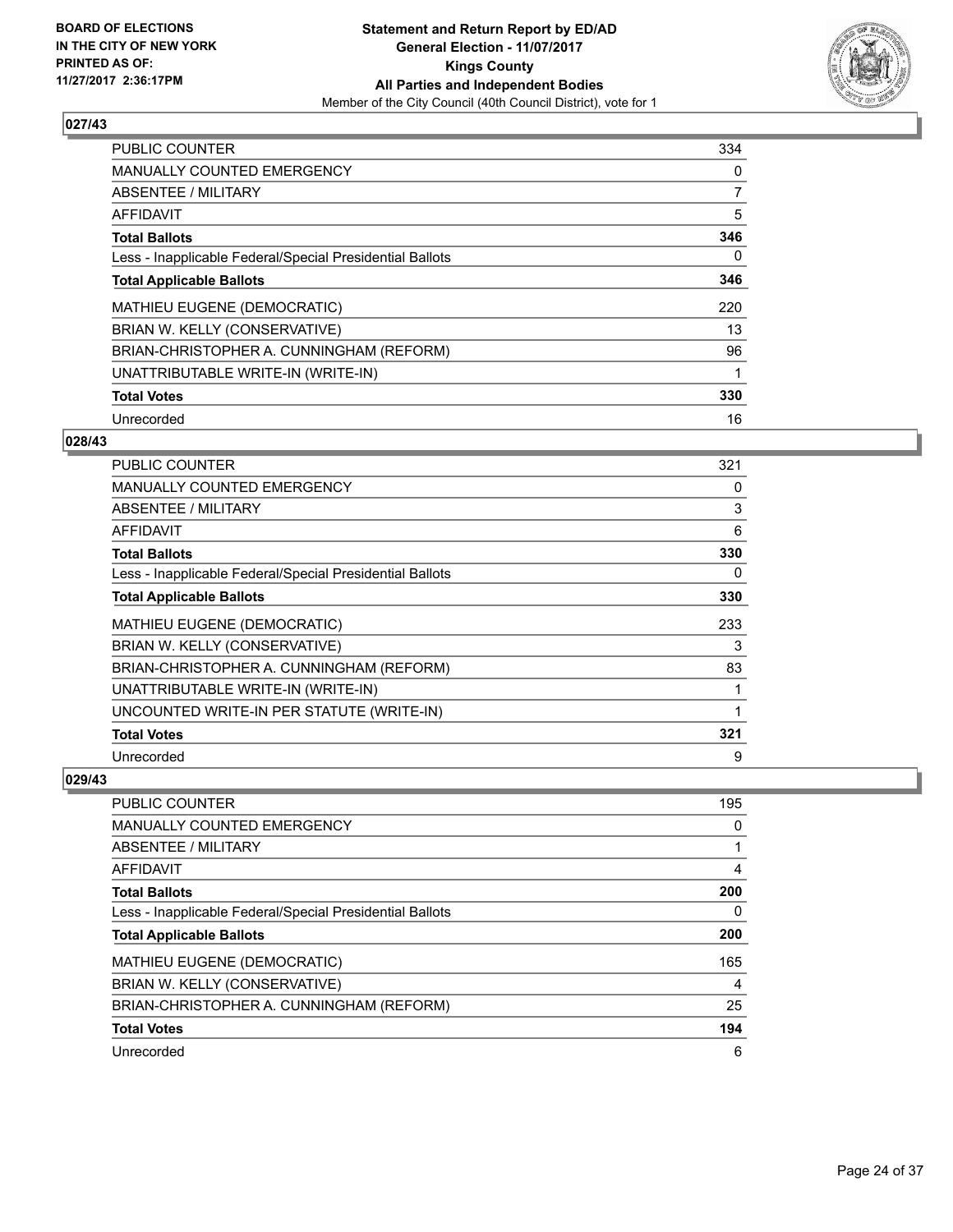

| PUBLIC COUNTER                                           | 272 |
|----------------------------------------------------------|-----|
| <b>MANUALLY COUNTED EMERGENCY</b>                        | 0   |
| ABSENTEE / MILITARY                                      | 5   |
| <b>AFFIDAVIT</b>                                         | 2   |
| <b>Total Ballots</b>                                     | 279 |
| Less - Inapplicable Federal/Special Presidential Ballots | 0   |
| <b>Total Applicable Ballots</b>                          | 279 |
| MATHIEU EUGENE (DEMOCRATIC)                              | 218 |
| BRIAN W. KELLY (CONSERVATIVE)                            | 5   |
| BRIAN-CHRISTOPHER A. CUNNINGHAM (REFORM)                 | 44  |
| <b>Total Votes</b>                                       | 267 |
| Unrecorded                                               | 12  |

#### **031/43**

| <b>PUBLIC COUNTER</b>                                    | 412            |
|----------------------------------------------------------|----------------|
| <b>MANUALLY COUNTED EMERGENCY</b>                        | 0              |
| ABSENTEE / MILITARY                                      | $\overline{2}$ |
| AFFIDAVIT                                                | 5              |
| <b>Total Ballots</b>                                     | 419            |
| Less - Inapplicable Federal/Special Presidential Ballots | 0              |
| <b>Total Applicable Ballots</b>                          | 419            |
| MATHIEU EUGENE (DEMOCRATIC)                              | 218            |
| BRIAN W. KELLY (CONSERVATIVE)                            | 17             |
| BRIAN-CHRISTOPHER A. CUNNINGHAM (REFORM)                 | 166            |
| STEFANIE A JONES (WRITE-IN)                              |                |
| <b>Total Votes</b>                                       | 402            |
| Unrecorded                                               | 17             |

| <b>PUBLIC COUNTER</b>                                    | 220 |
|----------------------------------------------------------|-----|
| <b>MANUALLY COUNTED EMERGENCY</b>                        | 0   |
| ABSENTEE / MILITARY                                      | 0   |
| AFFIDAVIT                                                | 6   |
| <b>Total Ballots</b>                                     | 226 |
| Less - Inapplicable Federal/Special Presidential Ballots | 0   |
| <b>Total Applicable Ballots</b>                          | 226 |
| MATHIEU EUGENE (DEMOCRATIC)                              | 164 |
| BRIAN W. KELLY (CONSERVATIVE)                            | 3   |
| BRIAN-CHRISTOPHER A. CUNNINGHAM (REFORM)                 | 47  |
| <b>Total Votes</b>                                       | 214 |
| Unrecorded                                               | 12  |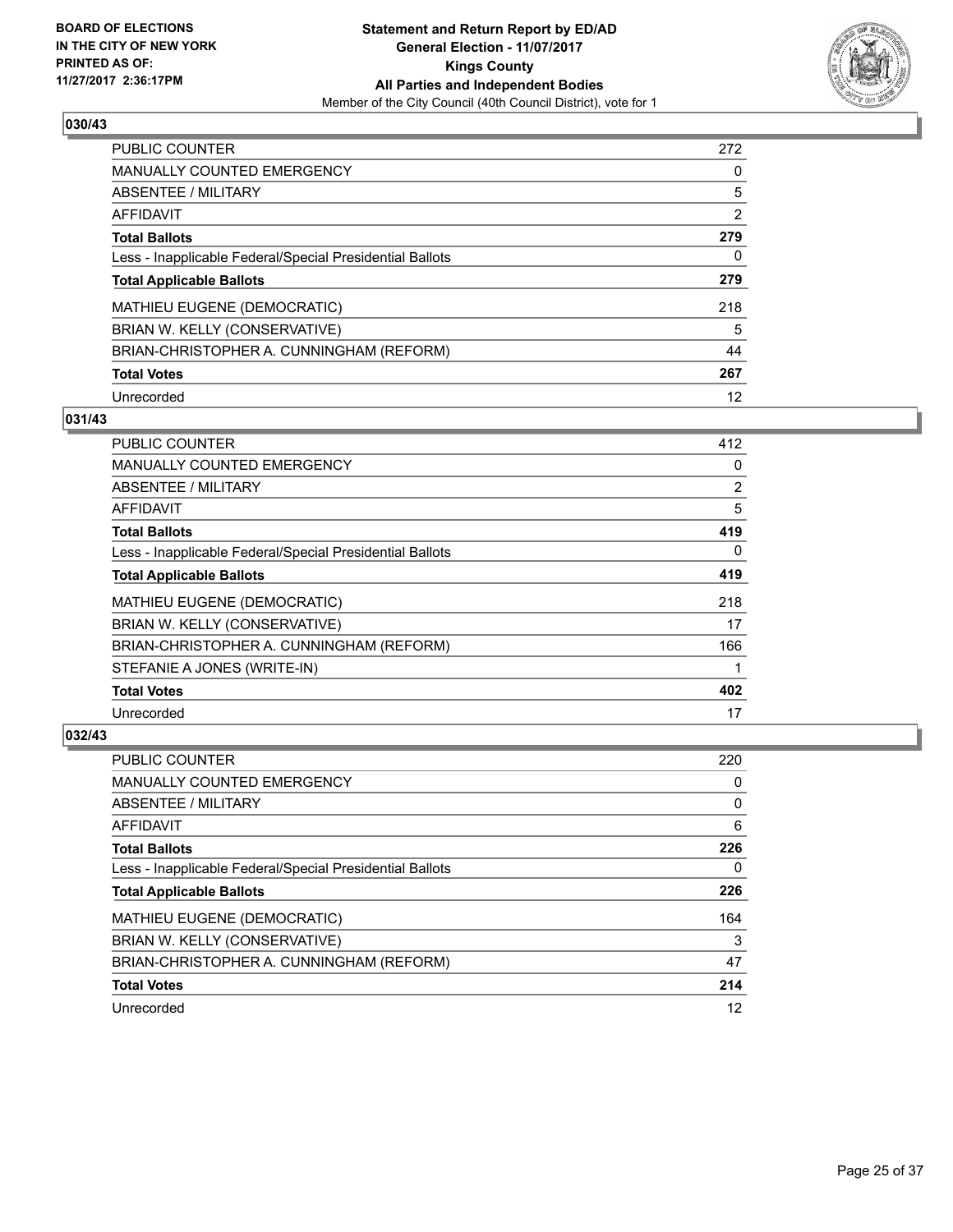

| <b>PUBLIC COUNTER</b>                                    | 378 |
|----------------------------------------------------------|-----|
| <b>MANUALLY COUNTED EMERGENCY</b>                        | 0   |
| <b>ABSENTEE / MILITARY</b>                               | 6   |
| AFFIDAVIT                                                | 5   |
| <b>Total Ballots</b>                                     | 389 |
| Less - Inapplicable Federal/Special Presidential Ballots | 0   |
| <b>Total Applicable Ballots</b>                          | 389 |
| <b>MATHIEU EUGENE (DEMOCRATIC)</b>                       | 245 |
| BRIAN W. KELLY (CONSERVATIVE)                            | 9   |
| BRIAN-CHRISTOPHER A. CUNNINGHAM (REFORM)                 | 112 |
| PIA RAYMOND (WRITE-IN)                                   |     |
| UNATTRIBUTABLE WRITE-IN (WRITE-IN)                       | 2   |
| <b>Total Votes</b>                                       | 369 |
| Unrecorded                                               | 20  |

## **034/43**

| <b>PUBLIC COUNTER</b>                                    | 158 |
|----------------------------------------------------------|-----|
| <b>MANUALLY COUNTED EMERGENCY</b>                        | 0   |
| ABSENTEE / MILITARY                                      | 3   |
| AFFIDAVIT                                                | 2   |
| <b>Total Ballots</b>                                     | 163 |
| Less - Inapplicable Federal/Special Presidential Ballots | 0   |
| <b>Total Applicable Ballots</b>                          | 163 |
| MATHIEU EUGENE (DEMOCRATIC)                              | 100 |
| BRIAN W. KELLY (CONSERVATIVE)                            | 3   |
| BRIAN-CHRISTOPHER A. CUNNINGHAM (REFORM)                 | 59  |
| <b>Total Votes</b>                                       | 162 |
| Unrecorded                                               |     |

| <b>PUBLIC COUNTER</b>                                    | 233 |
|----------------------------------------------------------|-----|
| <b>MANUALLY COUNTED EMERGENCY</b>                        | 0   |
| ABSENTEE / MILITARY                                      | 22  |
| AFFIDAVIT                                                | 8   |
| <b>Total Ballots</b>                                     | 263 |
| Less - Inapplicable Federal/Special Presidential Ballots | 0   |
| <b>Total Applicable Ballots</b>                          | 263 |
| <b>MATHIEU EUGENE (DEMOCRATIC)</b>                       | 201 |
| BRIAN W. KELLY (CONSERVATIVE)                            | 15  |
| BRIAN-CHRISTOPHER A. CUNNINGHAM (REFORM)                 | 29  |
| CHRISTINE PARKER (WRITE-IN)                              | 1   |
| <b>Total Votes</b>                                       | 246 |
| Unrecorded                                               | 17  |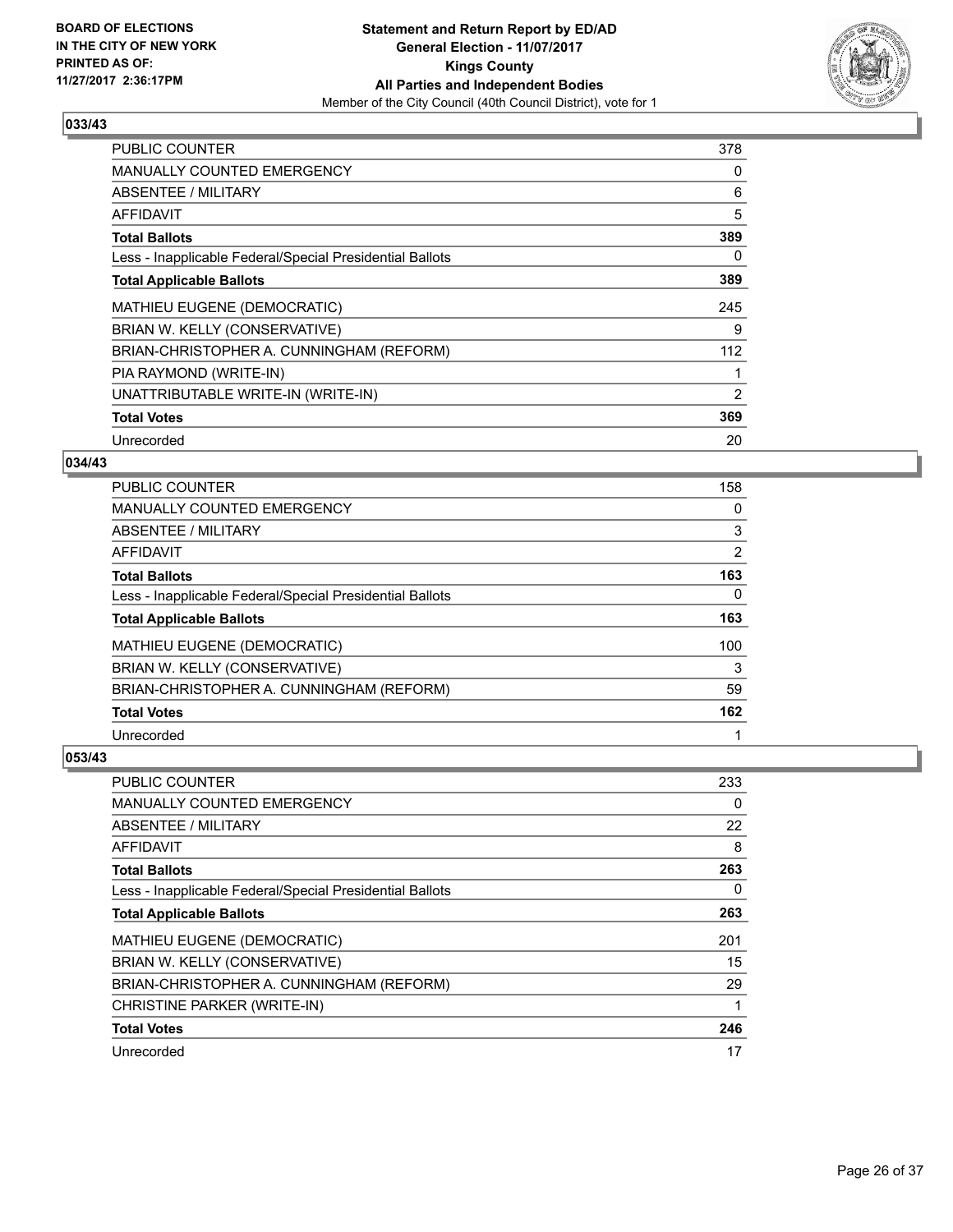

| <b>PUBLIC COUNTER</b>                                    | 231 |
|----------------------------------------------------------|-----|
| <b>MANUALLY COUNTED EMERGENCY</b>                        | 0   |
| ABSENTEE / MILITARY                                      |     |
| AFFIDAVIT                                                |     |
| <b>Total Ballots</b>                                     | 233 |
| Less - Inapplicable Federal/Special Presidential Ballots | 0   |
| <b>Total Applicable Ballots</b>                          | 233 |
| MATHIEU EUGENE (DEMOCRATIC)                              | 155 |
| BRIAN W. KELLY (CONSERVATIVE)                            | 14  |
| BRIAN-CHRISTOPHER A. CUNNINGHAM (REFORM)                 | 45  |
| UNATTRIBUTABLE WRITE-IN (WRITE-IN)                       | 1   |
| <b>Total Votes</b>                                       | 215 |
| Unrecorded                                               | 18  |

# **073/43**

| <b>PUBLIC COUNTER</b>                                    | 354 |
|----------------------------------------------------------|-----|
| <b>MANUALLY COUNTED EMERGENCY</b>                        | 0   |
| ABSENTEE / MILITARY                                      | 8   |
| <b>AFFIDAVIT</b>                                         | 3   |
| <b>Total Ballots</b>                                     | 365 |
| Less - Inapplicable Federal/Special Presidential Ballots | 0   |
| <b>Total Applicable Ballots</b>                          | 365 |
| MATHIEU EUGENE (DEMOCRATIC)                              | 139 |
| BRIAN W. KELLY (CONSERVATIVE)                            | 6   |
| BRIAN-CHRISTOPHER A. CUNNINGHAM (REFORM)                 | 213 |
| PIA RAYMOND (WRITE-IN)                                   | 1   |
| UNA CLARKE (WRITE-IN)                                    | 1   |
| <b>Total Votes</b>                                       | 360 |
| Unrecorded                                               | 5   |

| <b>PUBLIC COUNTER</b>                                    | 241 |
|----------------------------------------------------------|-----|
| <b>MANUALLY COUNTED EMERGENCY</b>                        | 0   |
| ABSENTEE / MILITARY                                      | 3   |
| AFFIDAVIT                                                | 8   |
| <b>Total Ballots</b>                                     | 252 |
| Less - Inapplicable Federal/Special Presidential Ballots | 0   |
| <b>Total Applicable Ballots</b>                          | 252 |
| MATHIEU EUGENE (DEMOCRATIC)                              | 127 |
| BRIAN W. KELLY (CONSERVATIVE)                            | 6   |
| BRIAN-CHRISTOPHER A. CUNNINGHAM (REFORM)                 | 115 |
| CAROLE FACITHAEN (WRITE-IN)                              |     |
| <b>Total Votes</b>                                       | 249 |
| Unrecorded                                               | 3   |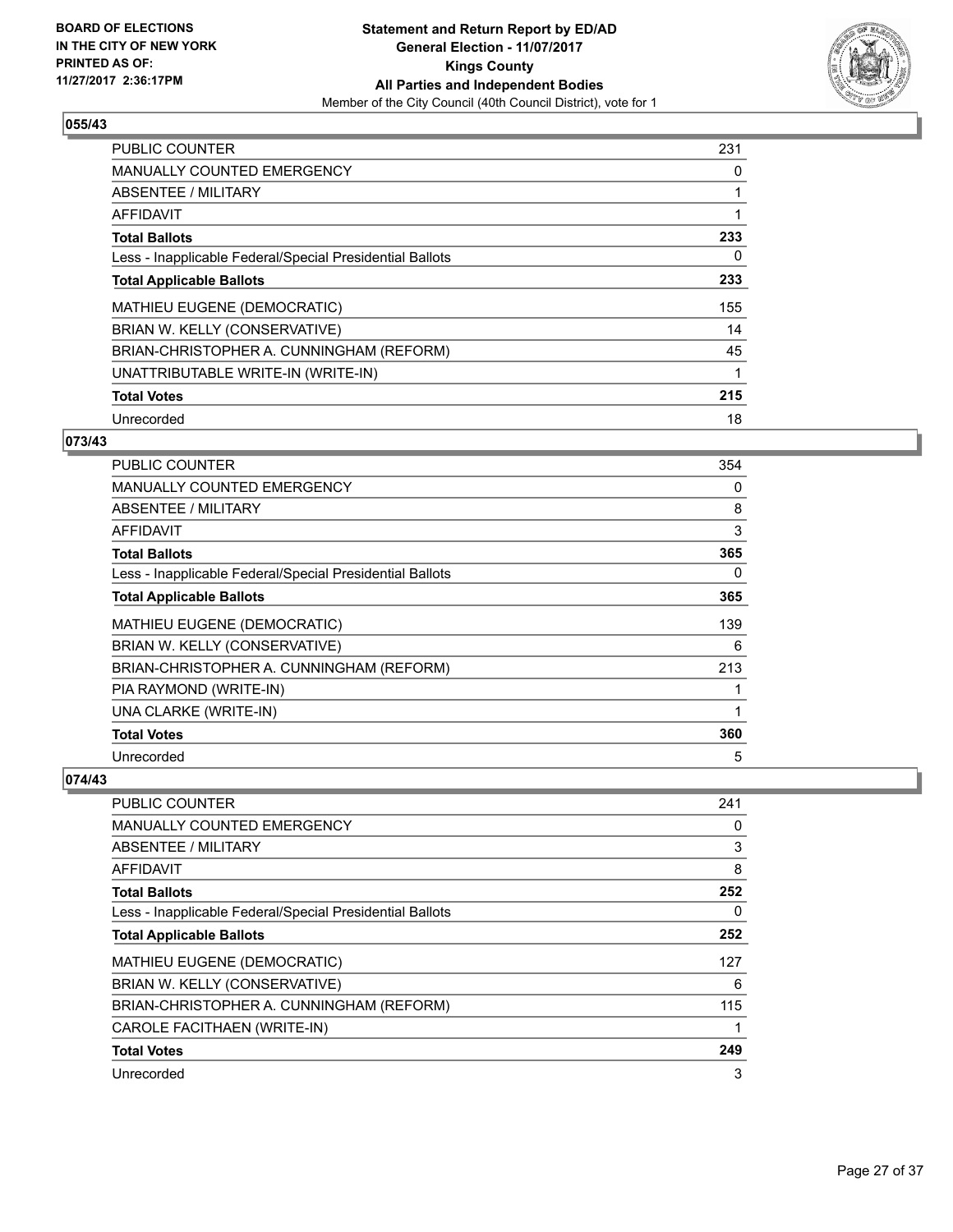

| <b>PUBLIC COUNTER</b>                                    | 374 |
|----------------------------------------------------------|-----|
| <b>MANUALLY COUNTED EMERGENCY</b>                        | 0   |
| ABSENTEE / MILITARY                                      | 6   |
| <b>AFFIDAVIT</b>                                         | 4   |
| <b>Total Ballots</b>                                     | 384 |
| Less - Inapplicable Federal/Special Presidential Ballots | 0   |
| <b>Total Applicable Ballots</b>                          | 384 |
| <b>MATHIEU EUGENE (DEMOCRATIC)</b>                       | 191 |
| BRIAN W. KELLY (CONSERVATIVE)                            | 9   |
| BRIAN-CHRISTOPHER A. CUNNINGHAM (REFORM)                 | 165 |
| PIA RAYMOND (WRITE-IN)                                   | 3   |
| <b>Total Votes</b>                                       | 368 |
| Unrecorded                                               | 16  |

## **078/43**

| <b>PUBLIC COUNTER</b>                                    | 201         |
|----------------------------------------------------------|-------------|
| <b>MANUALLY COUNTED EMERGENCY</b>                        | 0           |
| ABSENTEE / MILITARY                                      | 20          |
| AFFIDAVIT                                                | 5           |
| <b>Total Ballots</b>                                     | 226         |
| Less - Inapplicable Federal/Special Presidential Ballots | 0           |
| <b>Total Applicable Ballots</b>                          | 226         |
| MATHIEU EUGENE (DEMOCRATIC)                              | 150         |
| BRIAN W. KELLY (CONSERVATIVE)                            | 5           |
| BRIAN-CHRISTOPHER A. CUNNINGHAM (REFORM)                 | 57          |
| JENNIFER BENKLEY (WRITE-IN)                              | $\mathbf 1$ |
| <b>Total Votes</b>                                       | 213         |
| Unrecorded                                               | 13          |

| PUBLIC COUNTER                                           | 208 |
|----------------------------------------------------------|-----|
| <b>MANUALLY COUNTED EMERGENCY</b>                        | 0   |
| ABSENTEE / MILITARY                                      | 3   |
| AFFIDAVIT                                                |     |
| <b>Total Ballots</b>                                     | 212 |
| Less - Inapplicable Federal/Special Presidential Ballots | 0   |
| <b>Total Applicable Ballots</b>                          | 212 |
| MATHIEU EUGENE (DEMOCRATIC)                              | 100 |
| BRIAN W. KELLY (CONSERVATIVE)                            | 10  |
| BRIAN-CHRISTOPHER A. CUNNINGHAM (REFORM)                 | 97  |
| <b>Total Votes</b>                                       | 207 |
| Unrecorded                                               | 5   |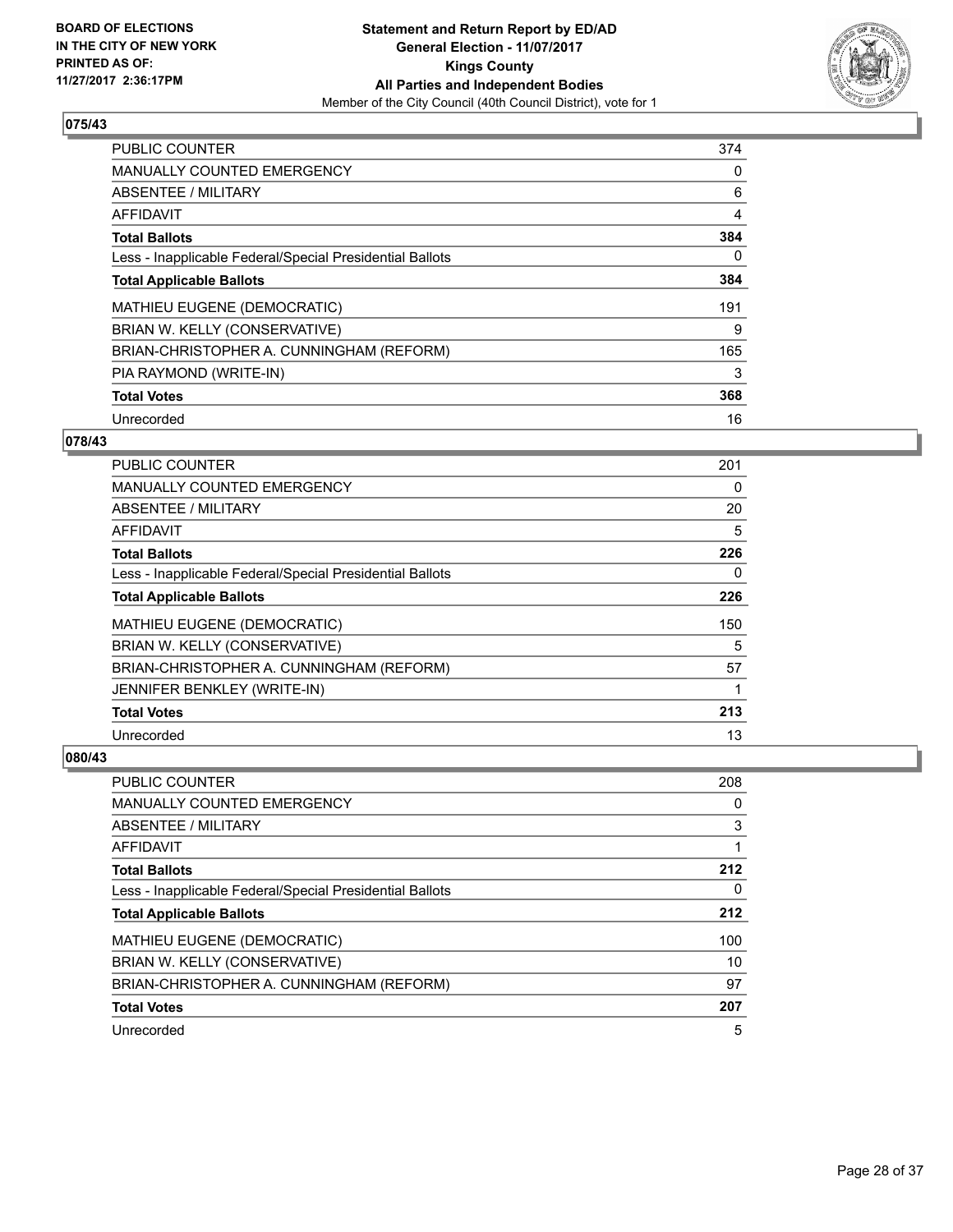

| <b>PUBLIC COUNTER</b>                                    | 197 |
|----------------------------------------------------------|-----|
| <b>MANUALLY COUNTED EMERGENCY</b>                        | 0   |
| ABSENTEE / MILITARY                                      | 4   |
| <b>AFFIDAVIT</b>                                         | 5   |
| <b>Total Ballots</b>                                     | 206 |
| Less - Inapplicable Federal/Special Presidential Ballots | 0   |
| <b>Total Applicable Ballots</b>                          | 206 |
| <b>MATHIEU EUGENE (DEMOCRATIC)</b>                       | 115 |
| BRIAN W. KELLY (CONSERVATIVE)                            | 6   |
| BRIAN-CHRISTOPHER A. CUNNINGHAM (REFORM)                 | 78  |
| UNATTRIBUTABLE WRITE-IN (WRITE-IN)                       | 1   |
| <b>Total Votes</b>                                       | 200 |
| Unrecorded                                               | 6   |

## **082/43**

| <b>PUBLIC COUNTER</b>                                    | 260 |
|----------------------------------------------------------|-----|
| <b>MANUALLY COUNTED EMERGENCY</b>                        | 0   |
| ABSENTEE / MILITARY                                      | 6   |
| AFFIDAVIT                                                | 7   |
| <b>Total Ballots</b>                                     | 273 |
| Less - Inapplicable Federal/Special Presidential Ballots | 0   |
| <b>Total Applicable Ballots</b>                          | 273 |
| <b>MATHIEU EUGENE (DEMOCRATIC)</b>                       | 112 |
| BRIAN W. KELLY (CONSERVATIVE)                            | 4   |
| BRIAN-CHRISTOPHER A. CUNNINGHAM (REFORM)                 | 143 |
| UNATTRIBUTABLE WRITE-IN (WRITE-IN)                       |     |
| <b>Total Votes</b>                                       | 260 |
| Unrecorded                                               | 13  |

| PUBLIC COUNTER                                           | 172 |
|----------------------------------------------------------|-----|
| <b>MANUALLY COUNTED EMERGENCY</b>                        | 0   |
| ABSENTEE / MILITARY                                      | 2   |
| AFFIDAVIT                                                | 2   |
| <b>Total Ballots</b>                                     | 176 |
| Less - Inapplicable Federal/Special Presidential Ballots | 0   |
| <b>Total Applicable Ballots</b>                          | 176 |
| MATHIEU EUGENE (DEMOCRATIC)                              | 118 |
| BRIAN W. KELLY (CONSERVATIVE)                            | 2   |
| BRIAN-CHRISTOPHER A. CUNNINGHAM (REFORM)                 | 50  |
| <b>Total Votes</b>                                       | 170 |
| Unrecorded                                               | 6   |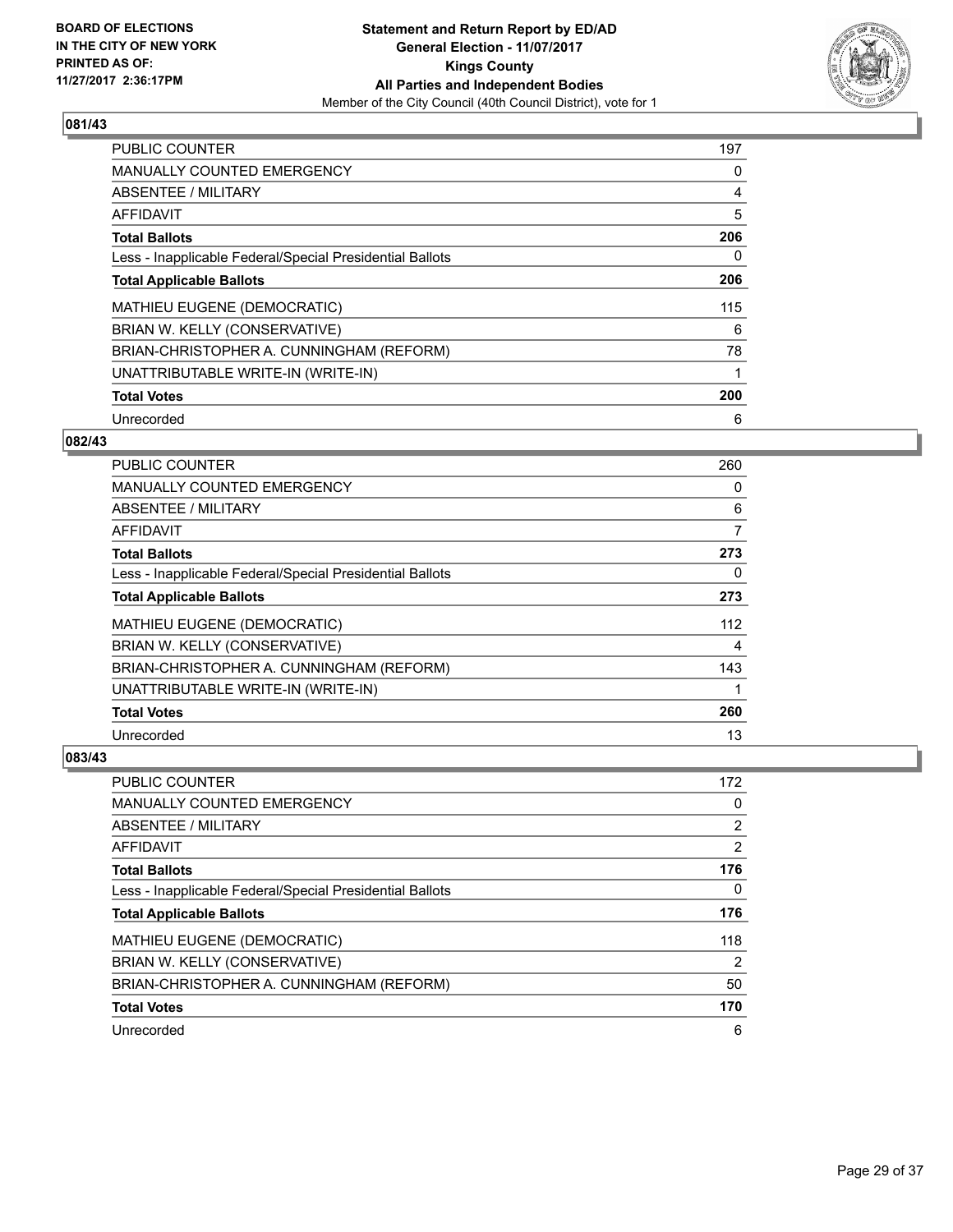

| PUBLIC COUNTER                                           | 289 |
|----------------------------------------------------------|-----|
| <b>MANUALLY COUNTED EMERGENCY</b>                        | 0   |
| ABSENTEE / MILITARY                                      | 6   |
| <b>AFFIDAVIT</b>                                         | 4   |
| <b>Total Ballots</b>                                     | 299 |
| Less - Inapplicable Federal/Special Presidential Ballots | 0   |
| <b>Total Applicable Ballots</b>                          | 299 |
| <b>MATHIEU EUGENE (DEMOCRATIC)</b>                       | 155 |
| BRIAN W. KELLY (CONSERVATIVE)                            | 15  |
| BRIAN-CHRISTOPHER A. CUNNINGHAM (REFORM)                 | 107 |
| <b>Total Votes</b>                                       | 277 |
| Unrecorded                                               | 22  |

#### **028/44**

| <b>PUBLIC COUNTER</b>                                    | 152 |
|----------------------------------------------------------|-----|
| <b>MANUALLY COUNTED EMERGENCY</b>                        | 0   |
| ABSENTEE / MILITARY                                      |     |
| <b>AFFIDAVIT</b>                                         | 4   |
| <b>Total Ballots</b>                                     | 157 |
| Less - Inapplicable Federal/Special Presidential Ballots | 0   |
| <b>Total Applicable Ballots</b>                          | 157 |
| <b>MATHIEU EUGENE (DEMOCRATIC)</b>                       | 75  |
| BRIAN W. KELLY (CONSERVATIVE)                            | 15  |
| BRIAN-CHRISTOPHER A. CUNNINGHAM (REFORM)                 | 46  |
| <b>Total Votes</b>                                       | 136 |
| Unrecorded                                               | 21  |

| <b>PUBLIC COUNTER</b>                                    | 173 |
|----------------------------------------------------------|-----|
| <b>MANUALLY COUNTED EMERGENCY</b>                        | 0   |
| ABSENTEE / MILITARY                                      | 18  |
| AFFIDAVIT                                                |     |
| <b>Total Ballots</b>                                     | 192 |
| Less - Inapplicable Federal/Special Presidential Ballots | 0   |
| <b>Total Applicable Ballots</b>                          | 192 |
| <b>MATHIEU EUGENE (DEMOCRATIC)</b>                       | 103 |
| BRIAN W. KELLY (CONSERVATIVE)                            | 23  |
| BRIAN-CHRISTOPHER A. CUNNINGHAM (REFORM)                 | 35  |
| <b>Total Votes</b>                                       | 161 |
| Unrecorded                                               | 31  |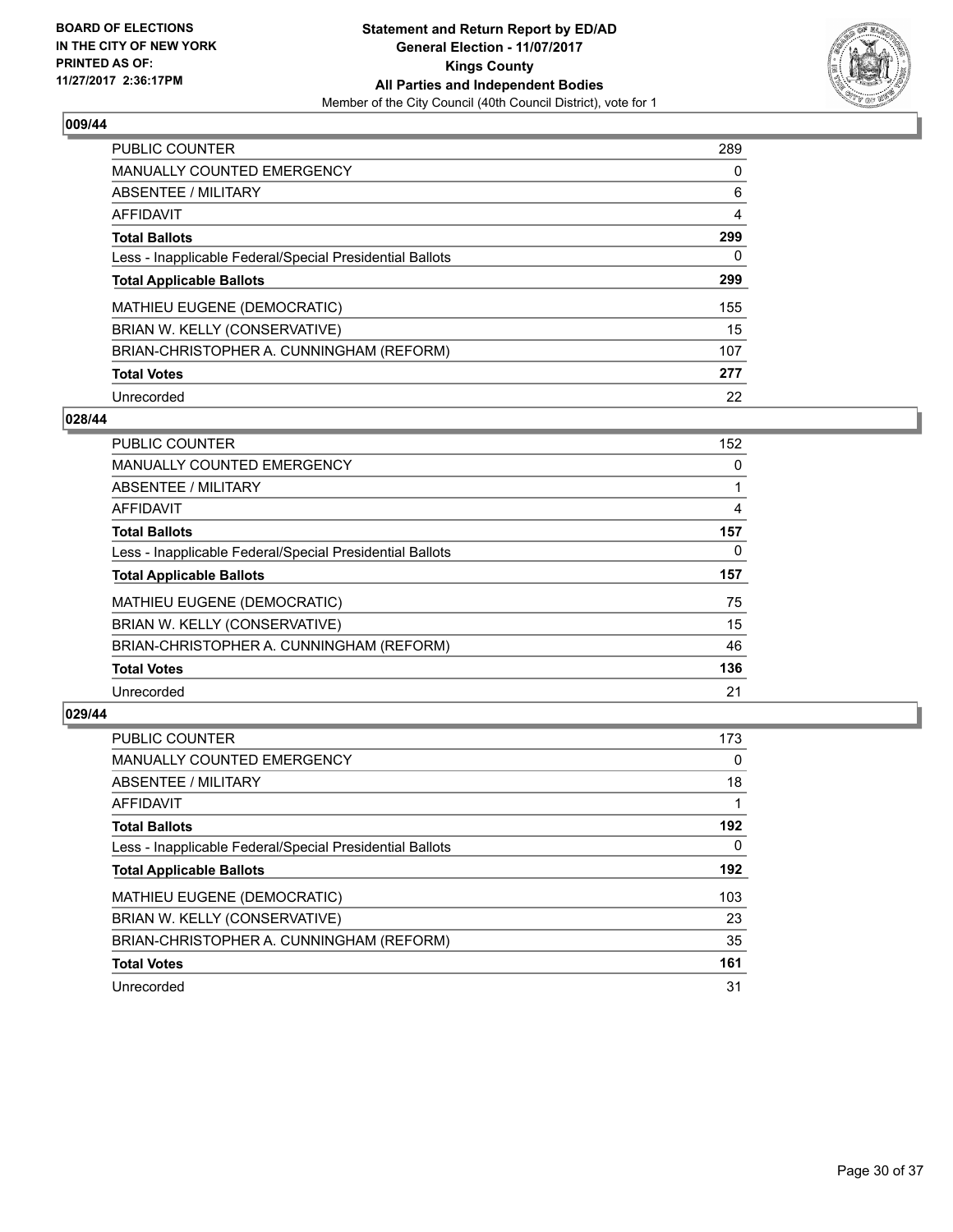

| <b>PUBLIC COUNTER</b>                                    | 188 |
|----------------------------------------------------------|-----|
| <b>MANUALLY COUNTED EMERGENCY</b>                        | 0   |
| ABSENTEE / MILITARY                                      |     |
| AFFIDAVIT                                                | 2   |
| <b>Total Ballots</b>                                     | 191 |
| Less - Inapplicable Federal/Special Presidential Ballots | 0   |
| <b>Total Applicable Ballots</b>                          | 191 |
| <b>MATHIEU EUGENE (DEMOCRATIC)</b>                       | 102 |
| BRIAN W. KELLY (CONSERVATIVE)                            | 23  |
| BRIAN-CHRISTOPHER A. CUNNINGHAM (REFORM)                 | 42  |
| <b>Total Votes</b>                                       | 167 |
| Unrecorded                                               | 24  |

#### **033/44**

| <b>PUBLIC COUNTER</b>                                    | 336 |
|----------------------------------------------------------|-----|
| <b>MANUALLY COUNTED EMERGENCY</b>                        | 0   |
| ABSENTEE / MILITARY                                      | 3   |
| AFFIDAVIT                                                | 5   |
| <b>Total Ballots</b>                                     | 344 |
| Less - Inapplicable Federal/Special Presidential Ballots | 0   |
| <b>Total Applicable Ballots</b>                          | 344 |
| MATHIEU EUGENE (DEMOCRATIC)                              | 149 |
| BRIAN W. KELLY (CONSERVATIVE)                            | 16  |
| BRIAN-CHRISTOPHER A. CUNNINGHAM (REFORM)                 | 161 |
| ALICKA AMPRY-SAMUEL (WRITE-IN)                           |     |
| <b>Total Votes</b>                                       | 327 |
| Unrecorded                                               | 17  |

| PUBLIC COUNTER                                           | 200 |
|----------------------------------------------------------|-----|
| <b>MANUALLY COUNTED EMERGENCY</b>                        | 0   |
| ABSENTEE / MILITARY                                      | 2   |
| AFFIDAVIT                                                | 4   |
| <b>Total Ballots</b>                                     | 206 |
| Less - Inapplicable Federal/Special Presidential Ballots | 0   |
| <b>Total Applicable Ballots</b>                          | 206 |
| MATHIEU EUGENE (DEMOCRATIC)                              | 140 |
| BRIAN W. KELLY (CONSERVATIVE)                            | 9   |
| BRIAN-CHRISTOPHER A. CUNNINGHAM (REFORM)                 | 42  |
| <b>Total Votes</b>                                       | 191 |
| Unrecorded                                               | 15  |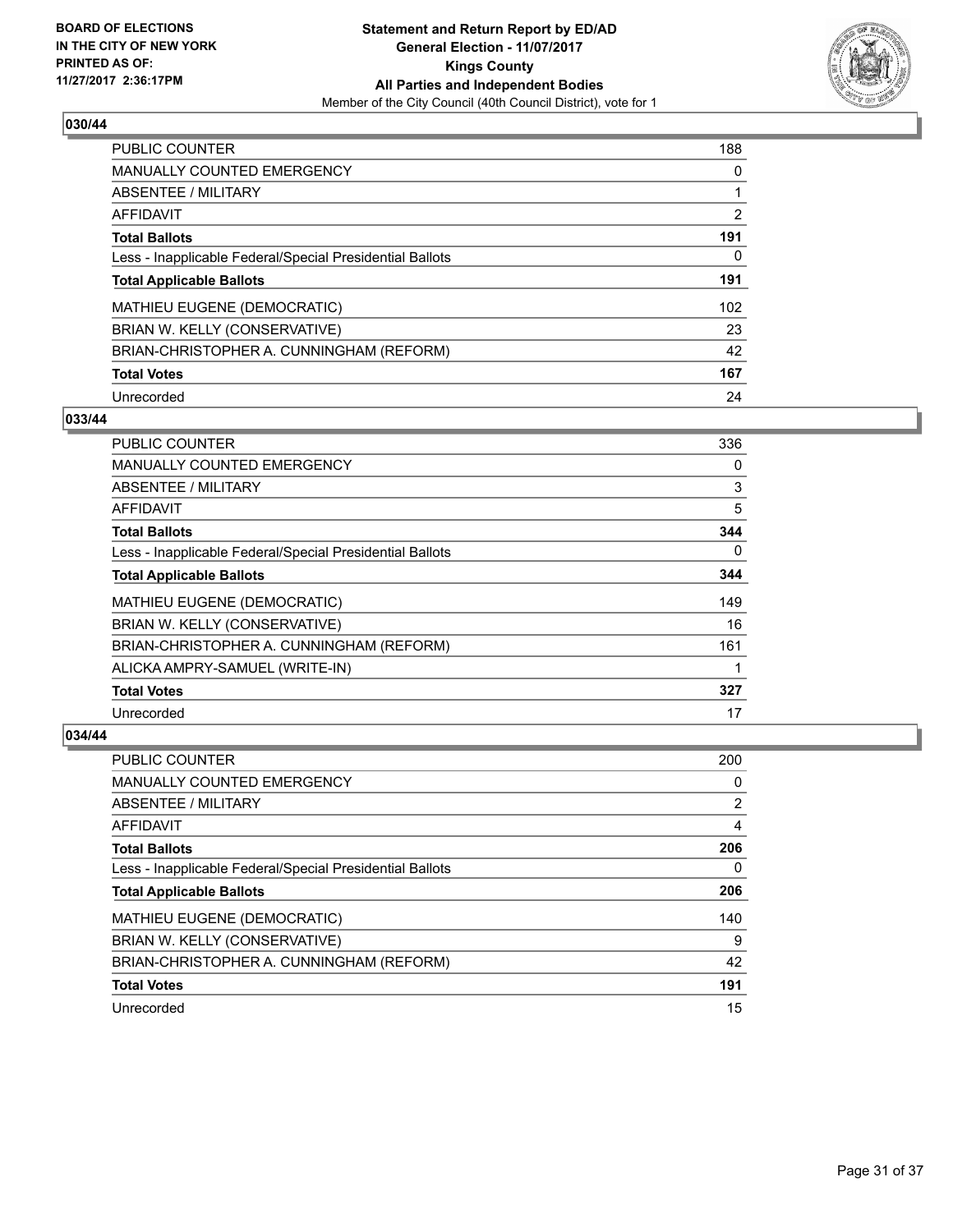

| <b>PUBLIC COUNTER</b>                                    | 279 |
|----------------------------------------------------------|-----|
| <b>MANUALLY COUNTED EMERGENCY</b>                        | 0   |
| ABSENTEE / MILITARY                                      | 2   |
| AFFIDAVIT                                                | 3   |
| <b>Total Ballots</b>                                     | 284 |
| Less - Inapplicable Federal/Special Presidential Ballots | 0   |
| <b>Total Applicable Ballots</b>                          | 284 |
| <b>MATHIEU EUGENE (DEMOCRATIC)</b>                       | 120 |
| BRIAN W. KELLY (CONSERVATIVE)                            | 12  |
| BRIAN-CHRISTOPHER A. CUNNINGHAM (REFORM)                 | 144 |
| <b>Total Votes</b>                                       | 276 |
| Unrecorded                                               | 8   |

#### **036/44**

| <b>PUBLIC COUNTER</b>                                    | 319 |
|----------------------------------------------------------|-----|
| <b>MANUALLY COUNTED EMERGENCY</b>                        | 0   |
| ABSENTEE / MILITARY                                      | 6   |
| AFFIDAVIT                                                | 3   |
| <b>Total Ballots</b>                                     | 328 |
| Less - Inapplicable Federal/Special Presidential Ballots | 0   |
| <b>Total Applicable Ballots</b>                          | 328 |
| <b>MATHIEU EUGENE (DEMOCRATIC)</b>                       | 119 |
| BRIAN W. KELLY (CONSERVATIVE)                            | 7   |
| BRIAN-CHRISTOPHER A. CUNNINGHAM (REFORM)                 | 189 |
| UNATTRIBUTABLE WRITE-IN (WRITE-IN)                       | 1   |
| <b>Total Votes</b>                                       | 316 |
| Unrecorded                                               | 12  |

| <b>PUBLIC COUNTER</b>                                    | 121 |
|----------------------------------------------------------|-----|
| <b>MANUALLY COUNTED EMERGENCY</b>                        | 0   |
| ABSENTEE / MILITARY                                      | 0   |
| AFFIDAVIT                                                |     |
| <b>Total Ballots</b>                                     | 122 |
| Less - Inapplicable Federal/Special Presidential Ballots | 0   |
| <b>Total Applicable Ballots</b>                          | 122 |
| <b>MATHIEU EUGENE (DEMOCRATIC)</b>                       | 62  |
| BRIAN W. KELLY (CONSERVATIVE)                            | 10  |
| BRIAN-CHRISTOPHER A. CUNNINGHAM (REFORM)                 | 46  |
| UNATTRIBUTABLE WRITE-IN (WRITE-IN)                       |     |
| <b>Total Votes</b>                                       | 119 |
| Unrecorded                                               | 3   |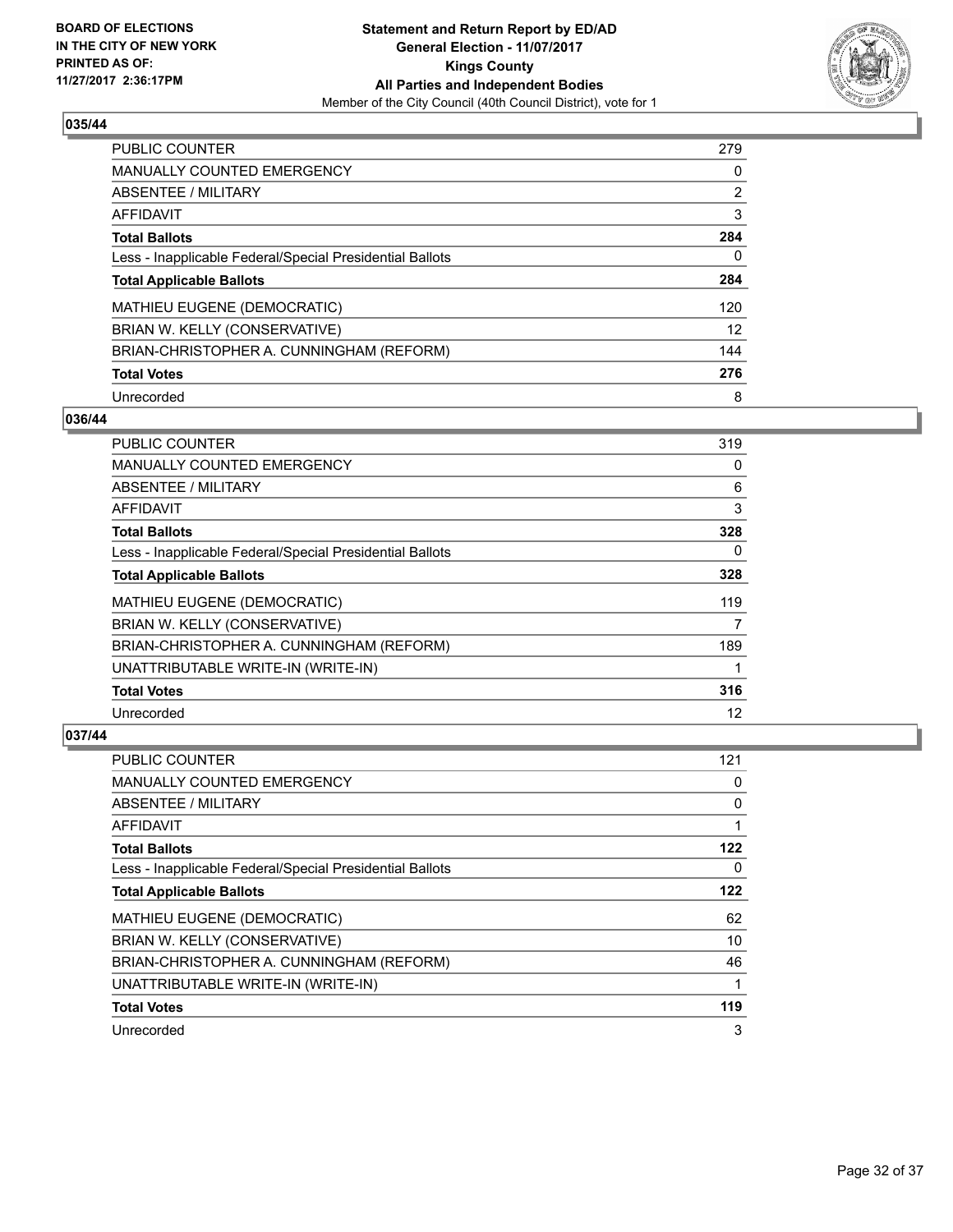

| <b>PUBLIC COUNTER</b>                                    | 360 |
|----------------------------------------------------------|-----|
| <b>MANUALLY COUNTED EMERGENCY</b>                        | 0   |
| ABSENTEE / MILITARY                                      | 3   |
| <b>AFFIDAVIT</b>                                         | 5   |
| <b>Total Ballots</b>                                     | 368 |
| Less - Inapplicable Federal/Special Presidential Ballots | 0   |
| <b>Total Applicable Ballots</b>                          | 368 |
| <b>MATHIEU EUGENE (DEMOCRATIC)</b>                       | 97  |
| BRIAN W. KELLY (CONSERVATIVE)                            | 16  |
| BRIAN-CHRISTOPHER A. CUNNINGHAM (REFORM)                 | 242 |
| SUSAN E. GROSS (WRITE-IN)                                |     |
| <b>Total Votes</b>                                       | 356 |
| Unrecorded                                               | 12  |

## **039/44**

| <b>PUBLIC COUNTER</b>                                    | 170 |
|----------------------------------------------------------|-----|
| <b>MANUALLY COUNTED EMERGENCY</b>                        | 0   |
| ABSENTEE / MILITARY                                      |     |
| <b>AFFIDAVIT</b>                                         | 2   |
| <b>Total Ballots</b>                                     | 173 |
| Less - Inapplicable Federal/Special Presidential Ballots | 0   |
| <b>Total Applicable Ballots</b>                          | 173 |
| MATHIEU EUGENE (DEMOCRATIC)                              | 77  |
| BRIAN W. KELLY (CONSERVATIVE)                            | 11  |
| BRIAN-CHRISTOPHER A. CUNNINGHAM (REFORM)                 | 75  |
| <b>Total Votes</b>                                       | 163 |
| Unrecorded                                               | 10  |

| PUBLIC COUNTER                                           | 55 |
|----------------------------------------------------------|----|
| <b>MANUALLY COUNTED EMERGENCY</b>                        | 0  |
| ABSENTEE / MILITARY                                      | 0  |
| AFFIDAVIT                                                | 0  |
| <b>Total Ballots</b>                                     | 55 |
| Less - Inapplicable Federal/Special Presidential Ballots | 0  |
| <b>Total Applicable Ballots</b>                          | 55 |
|                                                          |    |
| MATHIEU EUGENE (DEMOCRATIC)                              | 31 |
| BRIAN W. KELLY (CONSERVATIVE)                            | 0  |
| BRIAN-CHRISTOPHER A. CUNNINGHAM (REFORM)                 | 19 |
| <b>Total Votes</b>                                       | 50 |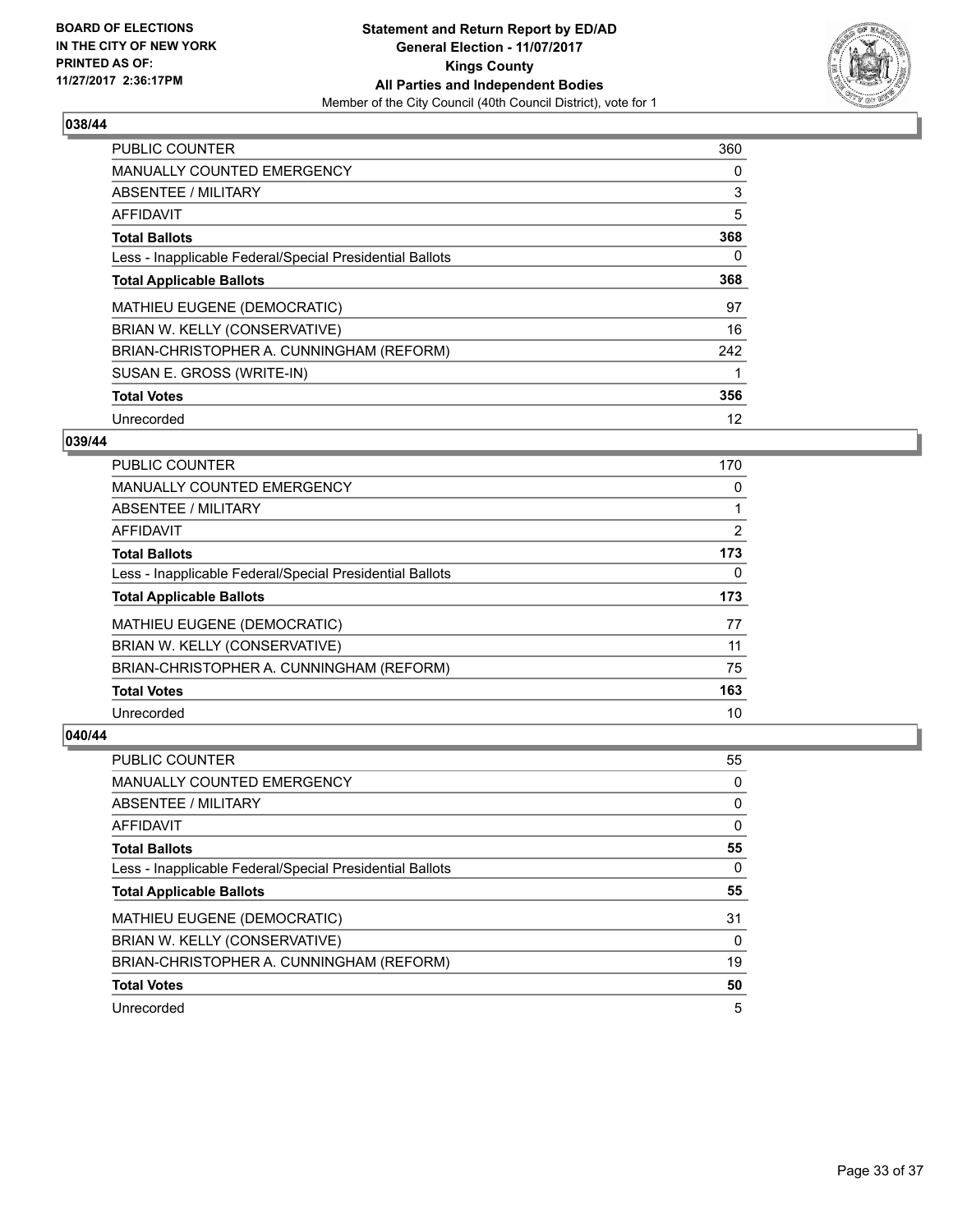

| <b>PUBLIC COUNTER</b>                                    | 89 |
|----------------------------------------------------------|----|
| <b>MANUALLY COUNTED EMERGENCY</b>                        | 0  |
| ABSENTEE / MILITARY                                      | 0  |
| AFFIDAVIT                                                | 0  |
| <b>Total Ballots</b>                                     | 89 |
| Less - Inapplicable Federal/Special Presidential Ballots | 0  |
| <b>Total Applicable Ballots</b>                          | 89 |
| MATHIEU EUGENE (DEMOCRATIC)                              | 38 |
| BRIAN W. KELLY (CONSERVATIVE)                            | 22 |
| BRIAN-CHRISTOPHER A. CUNNINGHAM (REFORM)                 | 18 |
| <b>Total Votes</b>                                       | 78 |
| Unrecorded                                               |    |

#### **043/44**

| <b>PUBLIC COUNTER</b>                                    | 274 |
|----------------------------------------------------------|-----|
| <b>MANUALLY COUNTED EMERGENCY</b>                        | 0   |
| ABSENTEE / MILITARY                                      | 1   |
| AFFIDAVIT                                                | 2   |
| <b>Total Ballots</b>                                     | 277 |
| Less - Inapplicable Federal/Special Presidential Ballots | 0   |
| <b>Total Applicable Ballots</b>                          | 277 |
| MATHIEU EUGENE (DEMOCRATIC)                              | 120 |
| BRIAN W. KELLY (CONSERVATIVE)                            | 37  |
| BRIAN-CHRISTOPHER A. CUNNINGHAM (REFORM)                 | 93  |
| KALMAN YEGER (WRITE-IN)                                  | 1   |
| <b>Total Votes</b>                                       | 251 |
| Unrecorded                                               | 26  |

| <b>PUBLIC COUNTER</b>                                    | 153 |
|----------------------------------------------------------|-----|
| <b>MANUALLY COUNTED EMERGENCY</b>                        | 0   |
| ABSENTEE / MILITARY                                      |     |
| AFFIDAVIT                                                | 3   |
| <b>Total Ballots</b>                                     | 157 |
| Less - Inapplicable Federal/Special Presidential Ballots | 0   |
|                                                          |     |
| <b>Total Applicable Ballots</b>                          | 157 |
| MATHIEU EUGENE (DEMOCRATIC)                              | 80  |
| BRIAN W. KELLY (CONSERVATIVE)                            | 5   |
| BRIAN-CHRISTOPHER A. CUNNINGHAM (REFORM)                 | 68  |
| <b>Total Votes</b>                                       | 153 |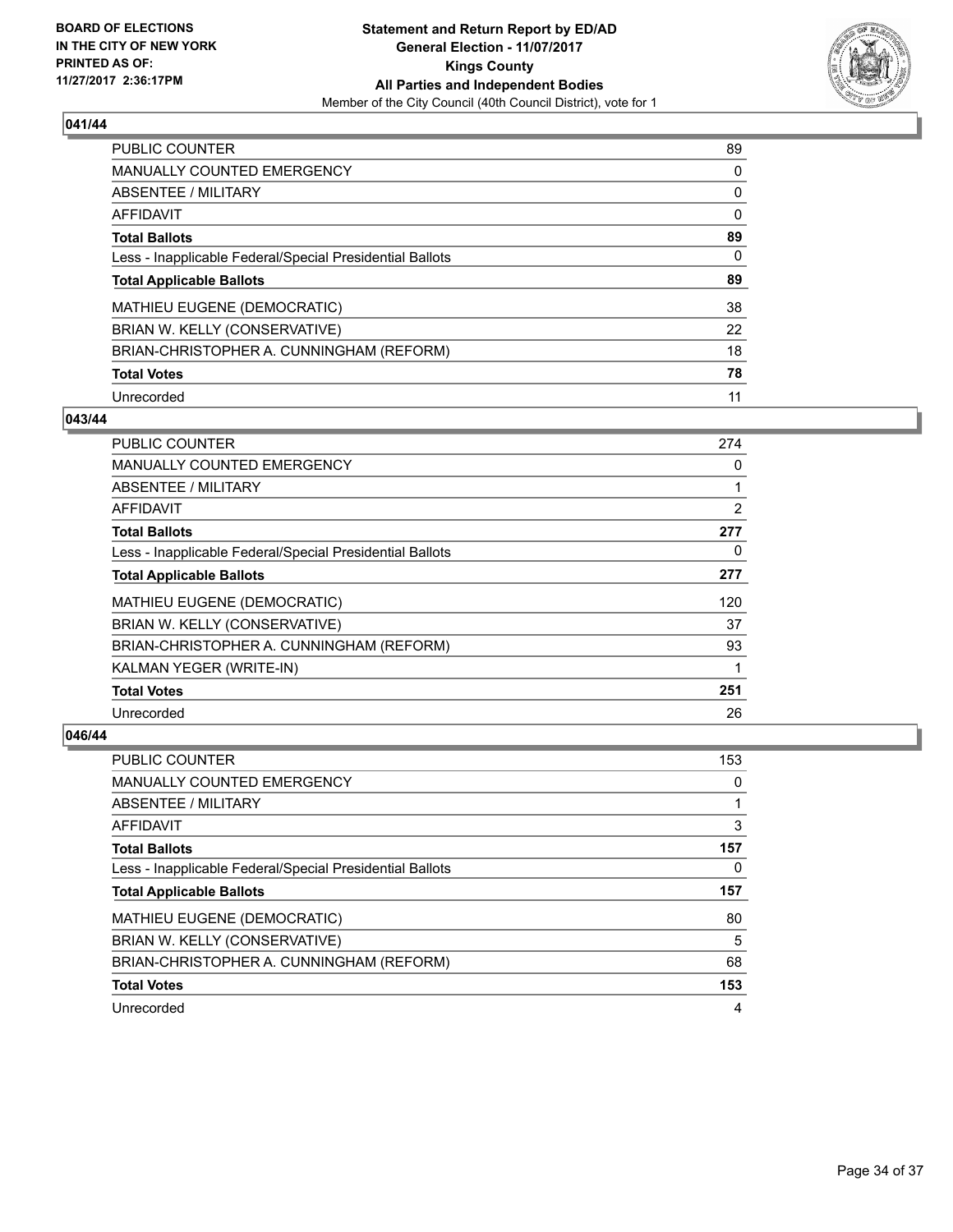

| <b>PUBLIC COUNTER</b>                                    | 43             |
|----------------------------------------------------------|----------------|
| <b>MANUALLY COUNTED EMERGENCY</b>                        | 0              |
| ABSENTEE / MILITARY                                      |                |
| AFFIDAVIT                                                | 0              |
| <b>Total Ballots</b>                                     | 44             |
| Less - Inapplicable Federal/Special Presidential Ballots | 0              |
| <b>Total Applicable Ballots</b>                          | 44             |
| MATHIEU EUGENE (DEMOCRATIC)                              | 23             |
| BRIAN W. KELLY (CONSERVATIVE)                            | 3              |
| BRIAN-CHRISTOPHER A. CUNNINGHAM (REFORM)                 | 16             |
| <b>Total Votes</b>                                       | 42             |
| Unrecorded                                               | $\overline{2}$ |

#### **048/44**

| <b>PUBLIC COUNTER</b>                                    | 199      |
|----------------------------------------------------------|----------|
| MANUALLY COUNTED EMERGENCY                               | 0        |
| ABSENTEE / MILITARY                                      | 5        |
| <b>AFFIDAVIT</b>                                         |          |
| <b>Total Ballots</b>                                     | 205      |
| Less - Inapplicable Federal/Special Presidential Ballots | $\Omega$ |
| <b>Total Applicable Ballots</b>                          | 205      |
| MATHIEU EUGENE (DEMOCRATIC)                              | 76       |
| BRIAN W. KELLY (CONSERVATIVE)                            | 19       |
| BRIAN-CHRISTOPHER A. CUNNINGHAM (REFORM)                 | 101      |
| <b>Total Votes</b>                                       | 196      |
| Unrecorded                                               | 9        |

| <b>PUBLIC COUNTER</b>                                    | 234 |
|----------------------------------------------------------|-----|
| <b>MANUALLY COUNTED EMERGENCY</b>                        | 0   |
| ABSENTEE / MILITARY                                      |     |
| AFFIDAVIT                                                | 3   |
| <b>Total Ballots</b>                                     | 244 |
| Less - Inapplicable Federal/Special Presidential Ballots | 0   |
| <b>Total Applicable Ballots</b>                          | 244 |
| MATHIEU EUGENE (DEMOCRATIC)                              | 119 |
| BRIAN W. KELLY (CONSERVATIVE)                            | 32  |
| BRIAN-CHRISTOPHER A. CUNNINGHAM (REFORM)                 | 62  |
| <b>Total Votes</b>                                       | 213 |
| Unrecorded                                               | 31  |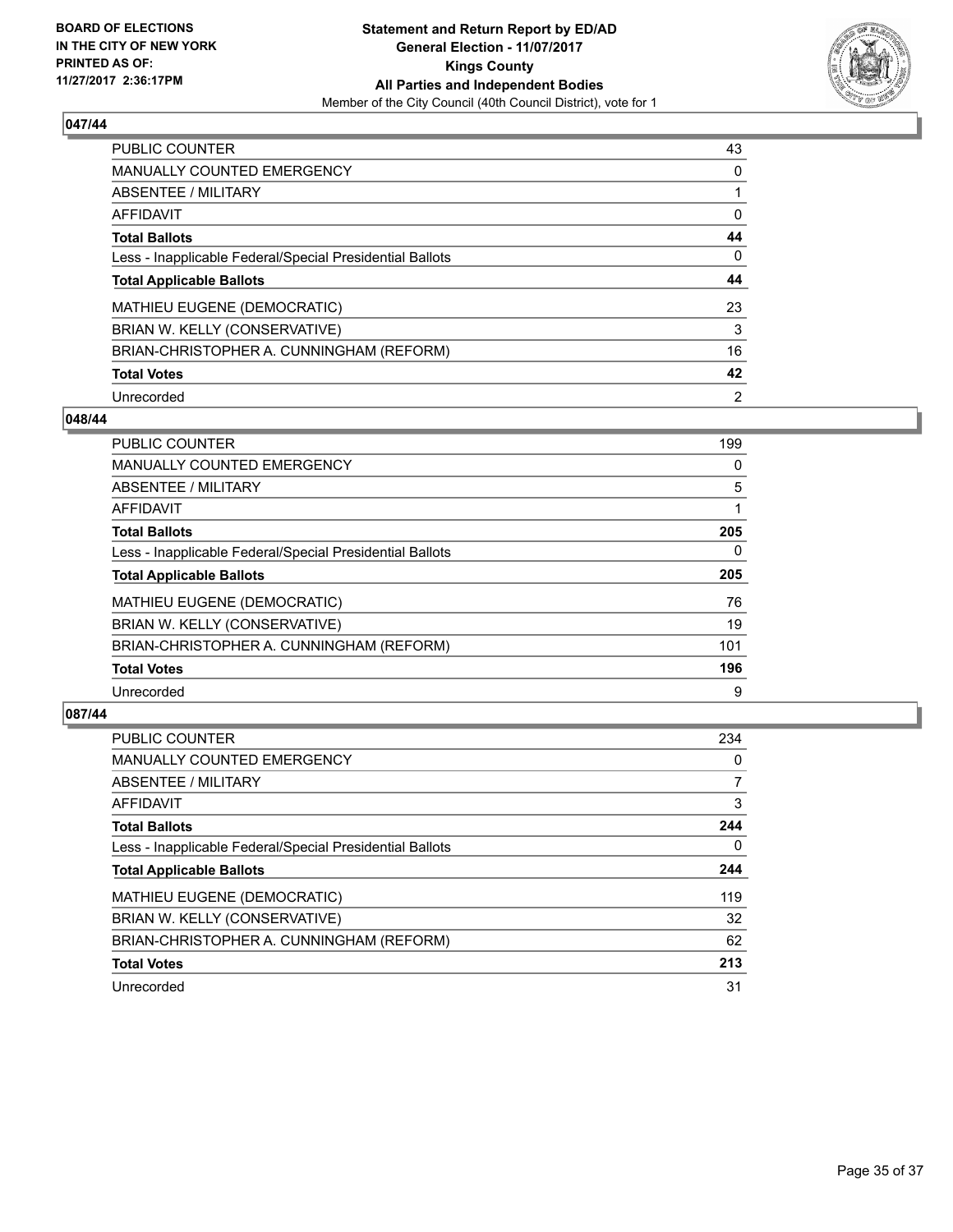

| <b>PUBLIC COUNTER</b>                                    | 188 |
|----------------------------------------------------------|-----|
| <b>MANUALLY COUNTED EMERGENCY</b>                        | 0   |
| ABSENTEE / MILITARY                                      |     |
| <b>AFFIDAVIT</b>                                         | 0   |
| <b>Total Ballots</b>                                     | 189 |
| Less - Inapplicable Federal/Special Presidential Ballots | 0   |
| <b>Total Applicable Ballots</b>                          | 189 |
| <b>MATHIEU EUGENE (DEMOCRATIC)</b>                       | 102 |
| BRIAN W. KELLY (CONSERVATIVE)                            | 10  |
| BRIAN-CHRISTOPHER A. CUNNINGHAM (REFORM)                 | 73  |
| <b>Total Votes</b>                                       | 185 |
| Unrecorded                                               | 4   |

| <b>Total Votes</b>                                       | 0 |
|----------------------------------------------------------|---|
| BRIAN-CHRISTOPHER A. CUNNINGHAM (REFORM)                 | 0 |
| BRIAN W. KELLY (CONSERVATIVE)                            | 0 |
| MATHIEU EUGENE (DEMOCRATIC)                              | 0 |
| <b>Total Applicable Ballots</b>                          | 0 |
| Less - Inapplicable Federal/Special Presidential Ballots | 0 |
| <b>Total Ballots</b>                                     | 0 |
| AFFIDAVIT                                                | 0 |
| ABSENTEE / MILITARY                                      | 0 |
| <b>MANUALLY COUNTED EMERGENCY</b>                        | 0 |
| <b>PUBLIC COUNTER</b>                                    | 0 |